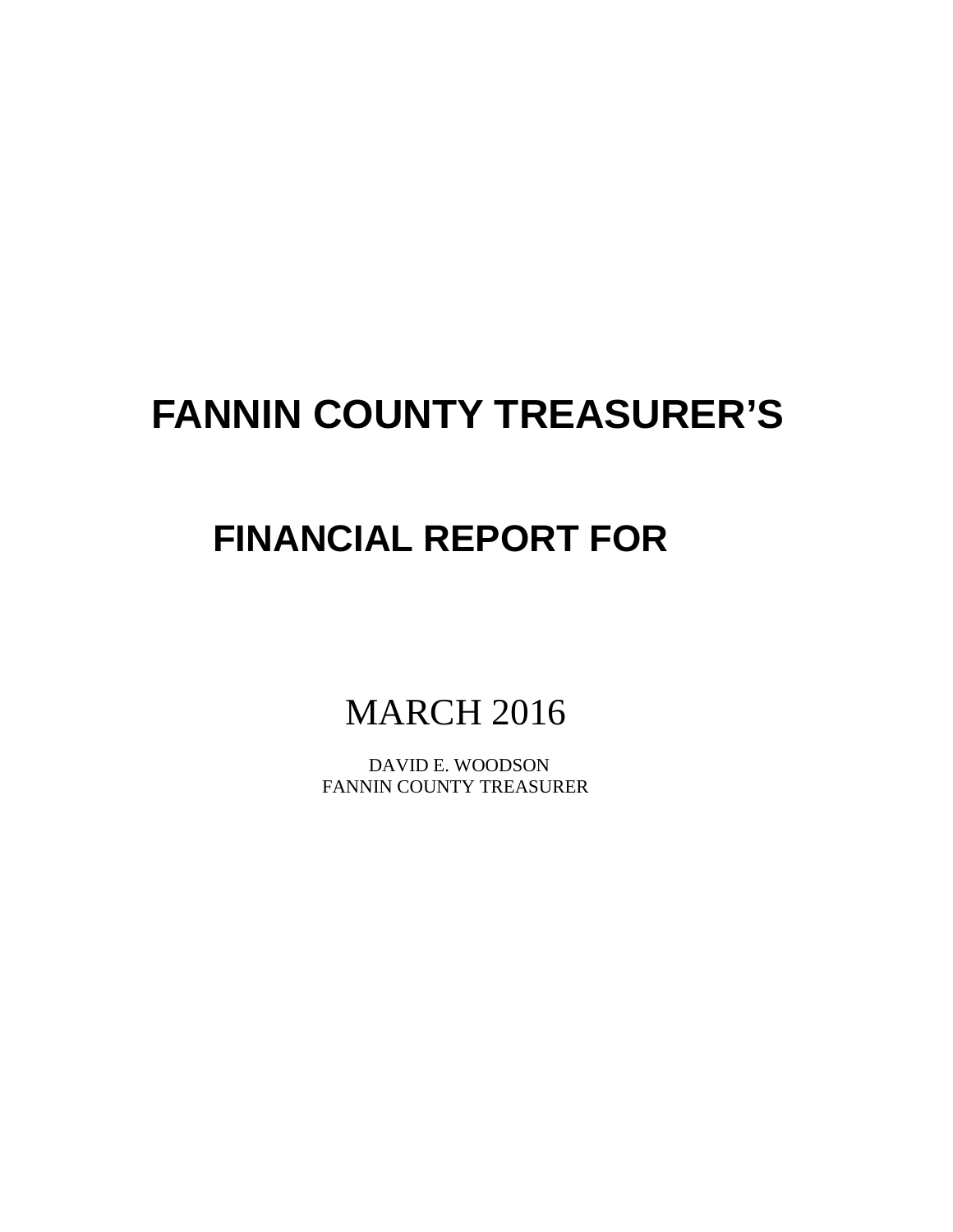# 04/04/2016 FUND DEPOSIT LISTING PAGE 1

| RECEIPT | <b>RECEIVED</b> | DATE            | DATE    | DESCRIPTION       | <b>BANK</b> | <b>TNCOME</b> | REPORT | AMOUNT          |
|---------|-----------------|-----------------|---------|-------------------|-------------|---------------|--------|-----------------|
| NUMBER  | FROM            | <b>RECEIVED</b> | DEPOSIT | OF MONEY RECEIVED | ACCOUNT     | ACCOUNT       | CODES  | <b>RECEIVED</b> |
|         |                 |                 |         |                   |             |               |        |                 |

GENERAL FUND

| =====================================                                           |                             |                                                      |                  |                                      |             |
|---------------------------------------------------------------------------------|-----------------------------|------------------------------------------------------|------------------|--------------------------------------|-------------|
| 0000160453-01 DISTRICT ATTORNEY TRUST                                           |                             | 03-01-2016 03-01-2016 ADMIN. FEES & CERTI 10-103-100 |                  | $10 - 340 - 475$                     | 12.00       |
| 0000160453-02 DISTRICT ATTORNEY TRUST                                           |                             | 03-01-2016 03-01-2016 ADMIN. FEES & CERTI 10-103-100 |                  | $10 - 475 - 311$                     | 20.19       |
| 0000160454-01 TEXPOOL                                                           |                             | 03-01-2016 03-01-2016 FEB. 2016 INTEREST 10-103-175  |                  | $10 - 360 - 100$                     | 842.20      |
| 0000160455-01 CONSTABLE PCT. # 3                                                |                             | 03-01-2016 03-01-2016 SERVE PAPERS                   | $10 - 103 - 100$ | $10 - 340 - 550$                     | 70.00       |
| 0000160456-01 SECURUS                                                           |                             | 03-01-2016 03-01-2016 JAN. 2016 COMMISSIO 10-103-100 |                  | $10 - 319 - 420$                     | 8,394.83    |
| 0000160458-01 TEXAS COMPTROLLER                                                 |                             | 03-01-2016 03-01-2016 OFFENDER TRANSPORT 10-103-100  |                  | $10 - 370 - 562$                     | 307.70      |
| 0000160459-01 TEXAS COMPTROLLER                                                 |                             | 03-01-2016 03-01-2016 OFFENDER TRANSPORT 10-103-100  |                  | $10 - 370 - 562$                     | 3,449.55    |
| 0000160462-01 JP PCT. # 2                                                       |                             | 03-02-2016 03-02-2016 DEC. 2015 FINES AND 10-103-100 |                  | $10 - 318 - 130$                     | 2,317.76    |
| 0000160462-02 JP PCT. # 2                                                       |                             | 03-02-2016 03-02-2016 DEC. 2015 FINES AND 10-103-100 |                  | $10 - 340 - 560$                     | 5.00        |
| 0000160462-03 JP PCT. # 2                                                       |                             | 03-02-2016 03-02-2016 DEC. 2015 FINES AND 10-103-100 |                  | $10 - 370 - 163$                     | 0.50        |
| 0000160462-04 JP PCT. # 2                                                       |                             | 03-02-2016 03-02-2016 DEC. 2015 FINES AND 10-103-100 |                  | $10 - 370 - 164$                     | 2.00        |
| 0000160462-05 JP PCT. # 2                                                       |                             | 03-02-2016 03-02-2016 DEC. 2015 FINES AND 10-103-100 |                  | $10 - 370 - 166$                     | 15.96       |
| 0000160462-06 JP PCT. # 2                                                       |                             | 03-02-2016 03-02-2016 DEC. 2015 FINES AND 10-103-100 |                  | $10 - 370 - 167$                     | 106.38      |
| 0000160462-07 JP PCT. # 2                                                       |                             | 03-02-2016 03-02-2016 DEC. 2015 FINES AND 10-103-100 |                  | $10 - 340 - 456$                     | 239.57      |
| 0000160462-08 JP PCT. # 2                                                       |                             | 03-02-2016 03-02-2016 DEC. 2015 FINES AND 10-103-100 |                  | $10 - 340 - 550$                     | 70.00       |
| 0000160463-01 JP PCT # 2                                                        |                             | 03-02-2016 03-02-2016 JAN. 2016 FINES AND 10-103-100 |                  | $10 - 318 - 130$                     | 3,108.54    |
| 0000160463-02 JP PCT # 2                                                        |                             | 03-02-2016 03-02-2016 JAN. 2016 FINES AND 10-103-100 |                  | $10 - 340 - 560$                     | 1.28        |
| 0000160463-03 JP PCT # 2                                                        |                             | 03-02-2016 03-02-2016 JAN. 2016 FINES AND 10-103-100 |                  | $10 - 370 - 166$                     | 21.27       |
| 0000160463-04 JP PCT # 2                                                        |                             |                                                      |                  | $10 - 370 - 167$                     | 141.77      |
|                                                                                 |                             | 03-02-2016 03-02-2016 JAN. 2016 FINES AND 10-103-100 |                  |                                      |             |
| 0000160463-05 JP PCT # 2                                                        |                             | 03-02-2016 03-02-2016 JAN. 2016 FINES AND 10-103-100 |                  | $10 - 340 - 456$                     | 1,036.22    |
| 0000160463-06 JP PCT # 2                                                        |                             | 03-02-2016 03-02-2016 JAN. 2016 FINES AND 10-103-100 |                  | $10 - 340 - 550$                     | 70.00       |
| 0000160464-01 OFFICE OF COURT                                                   |                             | 03-02-2016 03-02-2016 FY16 FORMULA GRANT 10-103-100  |                  | $10 - 330 - 437$                     | 7,327.50    |
| 0000160465-01 APPRAISAL DISTRICT                                                | 03-02-2016 03-02-2016 TAXES |                                                      | $10 - 103 - 100$ | $10 - 310 - 110$                     | 108,674.71  |
| 0000160465-06 APPRAISAL DISTRICT                                                | 03-02-2016 03-02-2016 TAXES |                                                      | $10 - 103 - 100$ | $10 - 310 - 120$                     | 6,431.80    |
| 0000160466-01 TAX A/C                                                           |                             | 03-02-2016 03-02-2016 WEEK OF 2/26/16 202 10-103-100 |                  | $10 - 321 - 250$                     | 1,010.00    |
| 0000160469-01 VISION MEDIA GROUP, INC.                                          |                             | 03-03-2016 03-03-2016 MAR. 2016 TOWER REN 10-103-100 |                  | $10 - 370 - 100$                     | 200.00      |
| 0000160470-01 TAX A/C                                                           |                             | 03-04-2016 03-04-2016 WEEK OF 2/26/16                | 10-103-100       | $10 - 321 - 200$                     | 1,860.85    |
| 0000160472-01 LEGEND BANK                                                       |                             | 03-04-2016 03-04-2016 FEB. 2016 INTEREST 10-103-100  |                  | $10 - 360 - 100$                     | 349.52      |
| 0000160472-27 LEGEND BANK                                                       |                             | 03-04-2016 03-04-2016 FEB. 2016 INTEREST 10-100-100  |                  | $10 - 360 - 100$                     | 1.55        |
| 0000160473-01 BOND SUPERVISION                                                  |                             | 03-07-2016 03-07-2016 WEEK OF 02/29/16 TH 10-103-100 |                  | $10 - 340 - 573$                     | 1,270.00    |
| 0000160474-01 FANNIN COUNTY HEALTH DEPT 03-07-2016 03-07-2016 FEB. 2016 PERMITS |                             |                                                      | $10 - 103 - 100$ | $10 - 320 - 545$                     | 1,350.00    |
| 0000160484-01 APPRAISAL DISTRICT                                                | 03-09-2016 03-09-2016 TAXES |                                                      | $10 - 103 - 100$ | $10 - 310 - 110$                     | 49,453.01   |
| 0000160484-06 APPRAISAL DISTRICT                                                | 03-09-2016 03-09-2016 TAXES |                                                      | $10 - 103 - 100$ | $10 - 310 - 120$                     | 1,561.01    |
| 0000160489-01 COMPTROLLER-STATE FISCAL                                          |                             | 03-11-2016 03-11-2016 JAN. 2016 LOCAL SAL 10-103-100 |                  | $10 - 318 - 160$                     | 54, 171. 10 |
| 0000160491-01 BOND SUPERVISION                                                  |                             | 03-14-2016 03-14-2016 WEEK OF 03/07/16 TH 10-103-100 |                  | $10 - 340 - 573$                     | 1,040.00    |
| 0000160492-01 JP PCT. # 1                                                       |                             | 03-14-2016 03-14-2016 OCT. 2015 FINES AND 10-103-100 |                  | $10 - 318 - 130$                     | 6,561.08    |
| 0000160492-02 JP PCT. # 1                                                       |                             | 03-14-2016 03-14-2016 OCT. 2015 FINES AND 10-103-100 |                  | $10 - 340 - 560$                     | 168.77      |
| 0000160492-03 JP PCT. # 1                                                       |                             | 03-14-2016 03-14-2016 OCT. 2015 FINES AND 10-103-100 |                  | $10 - 350 - 455$                     | 1,094.50    |
| 0000160492-04 JP PCT. # 1                                                       |                             | 03-14-2016 03-14-2016 OCT. 2015 FINES AND 10-103-100 |                  | $10 - 370 - 166$                     | 45.43       |
| 0000160492-05 JP PCT. # 1                                                       |                             | 03-14-2016 03-14-2016 OCT. 2015 FINES AND 10-103-100 |                  | $10 - 370 - 167$                     | 302.84      |
| 0000160492-06 JP PCT. # 1                                                       |                             | 03-14-2016 03-14-2016 OCT. 2015 FINES AND 10-103-100 |                  | $10 - 340 - 455$                     | 2,210.67    |
| 0000160492-07 JP PCT. # 1                                                       |                             | 03-14-2016 03-14-2016 OCT. 2015 FINES AND 10-103-100 |                  | $10 - 340 - 550$                     | 1,213.87    |
| 0000160492-08 JP PCT. # 1                                                       |                             | 03-14-2016 03-14-2016 OCT. 2015 FINES AND 10-103-100 |                  | $10 - 360 - 100$                     | 0.32        |
| 0000160493-01 JP PCT # 1                                                        |                             | 03-14-2016 03-14-2016 NOV. 2015 FINES AND 10-103-100 |                  | $10 - 318 - 130$                     | 6,984.87    |
| 0000160493-02 JP PCT # 1                                                        |                             | 03-14-2016 03-14-2016 NOV. 2015 FINES AND 10-103-100 |                  | $10 - 340 - 560$                     | 50.68       |
| 0000160493-03 JP PCT # 1                                                        |                             | 03-14-2016 03-14-2016 NOV. 2015 FINES AND 10-103-100 |                  | $10 - 350 - 455$                     | 889.75      |
| 0000160493-04 JP PCT # 1                                                        |                             | 03-14-2016 03-14-2016 NOV. 2015 FINES AND 10-103-100 |                  | $10 - 370 - 166$                     | 49.78       |
| 0000160493-05 JP PCT # 1                                                        |                             | 03-14-2016 03-14-2016 NOV. 2015 FINES AND 10-103-100 |                  |                                      |             |
| 0000160493-06 JP PCT # 1                                                        |                             | 03-14-2016 03-14-2016 NOV. 2015 FINES AND 10-103-100 |                  | $10 - 370 - 167$<br>$10 - 340 - 455$ | 331.84      |
| 0000160493-07 JP PCT # 1                                                        |                             | 03-14-2016 03-14-2016 NOV. 2015 FINES AND 10-103-100 |                  |                                      | 3,422.11    |
|                                                                                 |                             |                                                      |                  | $10 - 340 - 550$                     | 305.87      |
| 0000160493-08 JP PCT # 1                                                        |                             | 03-14-2016 03-14-2016 NOV. 2015 FINES AND 10-103-100 |                  | $10 - 360 - 100$                     | 0.44        |
| 0000160494-01 JP PCT. # 1                                                       |                             | 03-14-2016 03-14-2016 DEC. 2015 FINES AND 10-103-100 |                  | $10 - 318 - 130$                     | 9,006.40    |
| 0000160494-02 JP PCT. # 1                                                       |                             | 03-14-2016 03-14-2016 DEC. 2015 FINES AND 10-103-100 |                  | $10 - 340 - 560$                     | 234.66      |
| 0000160494-03 JP PCT. # 1                                                       |                             | 03-14-2016 03-14-2016 DEC. 2015 FINES AND 10-103-100 |                  | $10 - 350 - 455$                     | 906.72      |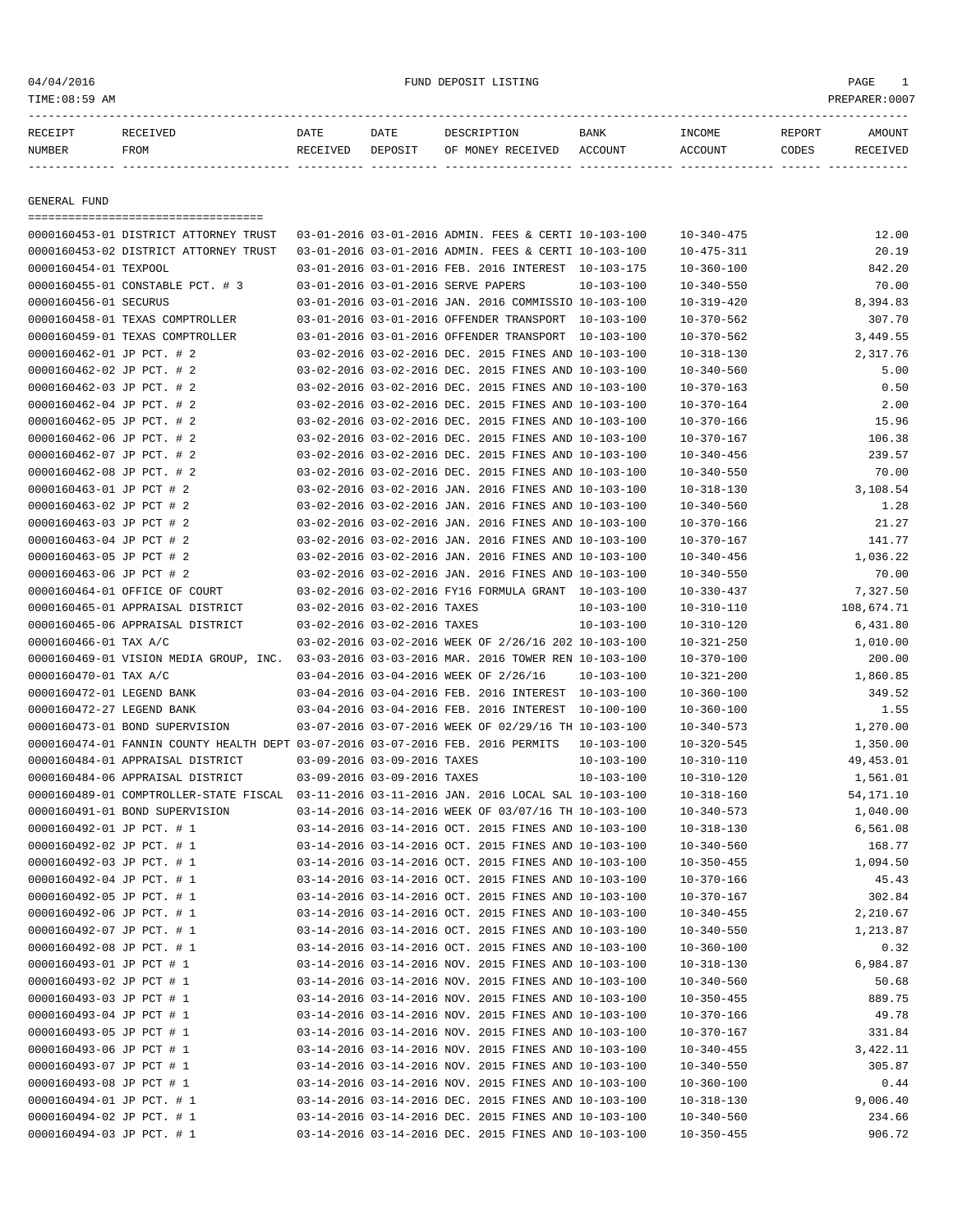| RECEIPT       | <b>RECEIVED</b> | DATE     | DATE    | DESCRIPTION       | BANK    | INCOME         | REPORT | AMOUNT          |
|---------------|-----------------|----------|---------|-------------------|---------|----------------|--------|-----------------|
| <b>NUMBER</b> | FROM            | RECEIVED | DEPOSIT | OF MONEY RECEIVED | ACCOUNT | <b>ACCOUNT</b> | CODES  | <b>RECEIVED</b> |
|               |                 |          |         |                   |         |                |        |                 |

GENERAL FUND

------------- ------------------------- ---------- ---------- ------------------- -------------- -------------- ------ ------------ =================================== 0000160494-04 JP PCT. # 1 03-14-2016 03-14-2016 DEC. 2015 FINES AND 10-103-100 10-370-166 61.76 0000160494-05 JP PCT. # 1 03-14-2016 03-14-2016 DEC. 2015 FINES AND 10-103-100 10-370-167 411.95 0000160494-06 JP PCT. # 1 03-14-2016 03-14-2016 DEC. 2015 FINES AND 10-103-100 10-340-455 2,982.75 0000160494-07 JP PCT. # 1 03-14-2016 03-14-2016 DEC. 2015 FINES AND 10-103-100 10-340-550 586.96 0000160494-08 JP PCT. # 1 03-14-2016 03-14-2016 DEC. 2015 FINES AND 10-103-100 10-360-100 0.48 0000160495-01 JP PCT. # 1 03-14-2016 03-14-2016 JAN. 2016 FINES AND 10-103-100 10-318-130 8,255.89 0000160495-02 JP PCT. # 1 03-14-2016 03-14-2016 JAN. 2016 FINES AND 10-103-100 10-340-560 37.17 0000160495-03 JP PCT. # 1 03-14-2016 03-14-2016 JAN. 2016 FINES AND 10-103-100 10-350-455 1,586.68 0000160495-04 JP PCT. # 1 03-14-2016 03-14-2016 JAN. 2016 FINES AND 10-103-100 10-370-166 57.27 0000160495-05 JP PCT. # 1 03-14-2016 03-14-2016 JAN. 2016 FINES AND 10-103-100 10-370-167 381.83 0000160495-06 JP PCT. # 1 03-14-2016 03-14-2016 JAN. 2016 FINES AND 10-103-100 10-340-455 2,600.23 0000160495-07 JP PCT. # 1 03-14-2016 03-14-2016 JAN. 2016 FINES AND 10-103-100 10-340-550 290.00 0000160495-08 JP PCT. # 1 03-14-2016 03-14-2016 JAN. 2016 FINES AND 10-103-100 10-360-100 0.59 0000160498-01 TAX A/C 03-15-2016 03-15-2016 03-15-2016 WEEK OF 03/04/16 19 10-103-100 10-321-250 995.00 0000160499-01 TAX A/C 03-15-2016 03-15-2016 WEEK OF 3/4/16 10-103-100 10-321-200 2,774.30 0000160500-01 US BANK 03-15-2016 03-15-2016 JAN. 2016 INMATE PE 10-103-100 10-319-553 23,170.00 0000160501-01 THE AMERICAN BOTTLING COM 03-16-2016 03-16-2016 DR. PEPPER COMMISSI 10-103-100 10-370-510 20.00 0000160503-01 FANNIN COUNTY CSCD 03-17-2016 03-17-2016 RESTITUTION- RONNIE 10-103-100 10-370-130 66.26 0000160504-01 APPRAISAL DISTRICT 03-17-2016 03-17-2016 TAXES 10-103-100 10-310-110 94,639.01 0000160504-06 APPRAISAL DISTRICT 03-17-2016 03-17-2016 TAXES 10-103-100 10-310-120 9,740.78 0000160506-01 DISTRICT COURTS 03-17-2016 03-17-2016 MAR. 2016- COUNTY 10-103-100 10-370-152 359.81 0000160508-01 FANNIN COUNTY CSCD 03-18-2016 03-18-2016 LONG DISTANCE FOR A 10-103-100 10-570-420 67.53 0000160510-01 BOND SUPERVISION 03-21-2016 03-21-2016 WEEK OF 03/14/16 TH 10-103-100 10-340-573 1,415.00 0000160514-01 TAX A/C 03-21-2016 03-21-2016 03-21-2016 WEEK OF 3/11/16 10-103-100 10-321-200 7.60 0000160515-01 TAX A/C 03-21-2016 03-21-2016 03-21-2016 WEEK OF 2/12/16 10-103-100 10-321-200 1.90 0000160516-01 TAX A/C 03-21-2016 03-21-2016 03-21-2016 WEEK OF 3/11/16 10-103-100 10-321-200 1,739.45 0000160517-01 TAX A/C 03-21-2016 03-21-2016 03-21-2016 WEEK OF 3/11/16 192 10-103-100 10-321-250 960.00 0000160518-01 TAX A/C 03-22-2016 03-22-2016 03-22-2016 WEEK OF  $3/4/16$  10-103-100 10-321-200 1.90 0000160519-01 TAX A/C 03-22-2016 03-22-2016 FEB. 2016 TABC 5% C 10-103-100 10-320-200 6.00 0000160520-01 TAX A/C 03-22-2016 03-22-2016 REFUND FOR INSPECTI 10-103-100 10-560-454 7.50 0000160527-01 BOND SUPERVISION 03-28-2016 03-28-2016 WEEK OF 3/21/16 THR 10-103-100 10-340-573 1,015.00 0000160528-01 AMERICAN TOWER 03-28-2016 03-28-2016 APRIL 2016- #PN-504 10-103-100 10-370-115 925.75 0000160532-01 APPRAISAL DISTRICT 03-29-2016 03-29-2016 TAXES 10-103-100 10-310-110 53,853.12 0000160532-02 APPRAISAL DISTRICT 03-29-2016 03-29-2016 TAXES 10-103-100 10-321-901 411.58 0000160532-07 APPRAISAL DISTRICT  $03-29-2016$  03-29-2016 TAXES  $10-103-100$   $10-310-120$  6,657.14 0000160533-01 LONE STAR AUCTIONEERS, IN 03-29-2016 03-29-2016 SALE OF FORFEITED A 10-103-100 10-364-163 8,025.00 0000160534-01 TAX A/C 03-30-2016 03-30-2016 WEEK OF 03/18/16 19 10-103-100 10-321-250 960.00 0000160535-01 TAX A/C 03-30-2016 03-30-2016 WEEK OF 3/22/16 10-103-100 10-321-200 1,385.35 0000160536-01 TAX A/C 03-30-2016 03-30-2016 WEEK OF 3/25/16 10-103-100 10-321-200 1,957.55 0000160537-01 TAX A/C 03-30-2016 03-30-2016 03-30-2016 WEEK OF 1/22/16 10-103-100 10-321-200 1.90 0000160539-01 TEXAS ASSOCIATION OF 03-31-2016 03-31-2016 REFUND ON WORKERS C 10-103-100 10-370-130 1,971.00 0000160542-01 CYPRESS CREEK 03-31-2016 03-31-2016 REINVESTMENT ZONE 10-103-100 10-370-130 1,000.00 0000160543-01 COUNTY CLERK 03-31-2016 03-31-2016 OCT. 2015 10-103-100 10-318-130 5.645.04 0000160543-02 COUNTY CLERK 03-31-2016 03-31-2016 OCT. 2015 10-103-100 10-340-560 1,322.87 0000160543-03 COUNTY CLERK 03-31-2016 03-31-2016 OCT. 2015 10-103-100 10-340-403 18.042.92 0000160543-04 COUNTY CLERK 03-31-2016 03-31-2016 OCT. 2015 10-103-100 10-370-162 300.66 0000160543-05 COUNTY CLERK 03-31-2016 03-31-2016 OCT. 2015 10-103-100 10-370-163 42.90

0000160543-06 COUNTY CLERK 03-31-2016 03-31-2016 OCT. 2015 10-103-100 10-370-164 171.58 0000160543-07 COUNTY CLERK 03-31-2016 03-31-2016 OCT. 2015 10-103-100 10-370-166 13.97 0000160543-08 COUNTY CLERK 03-31-2016 03-31-2016 OCT. 2015 10-103-100 10-370-167 94.04 0000160543-09 COUNTY CLERK 03-31-2016 03-31-2016 OCT. 2015 10-103-100 10-340-400 10-340-400 0000160543-10 COUNTY CLERK 03-31-2016 03-31-2016 OCT. 2015 10-103-100 10-340-475 863.57 0000160543-11 COUNTY CLERK 03-31-2016 03-31-2016 OCT. 2015 10-103-100 10-340-550 50.00 0000160543-12 COUNTY CLERK 03-31-2016 03-31-2016 OCT. 2015 10-103-100 10-340-601 10-340-601 100.22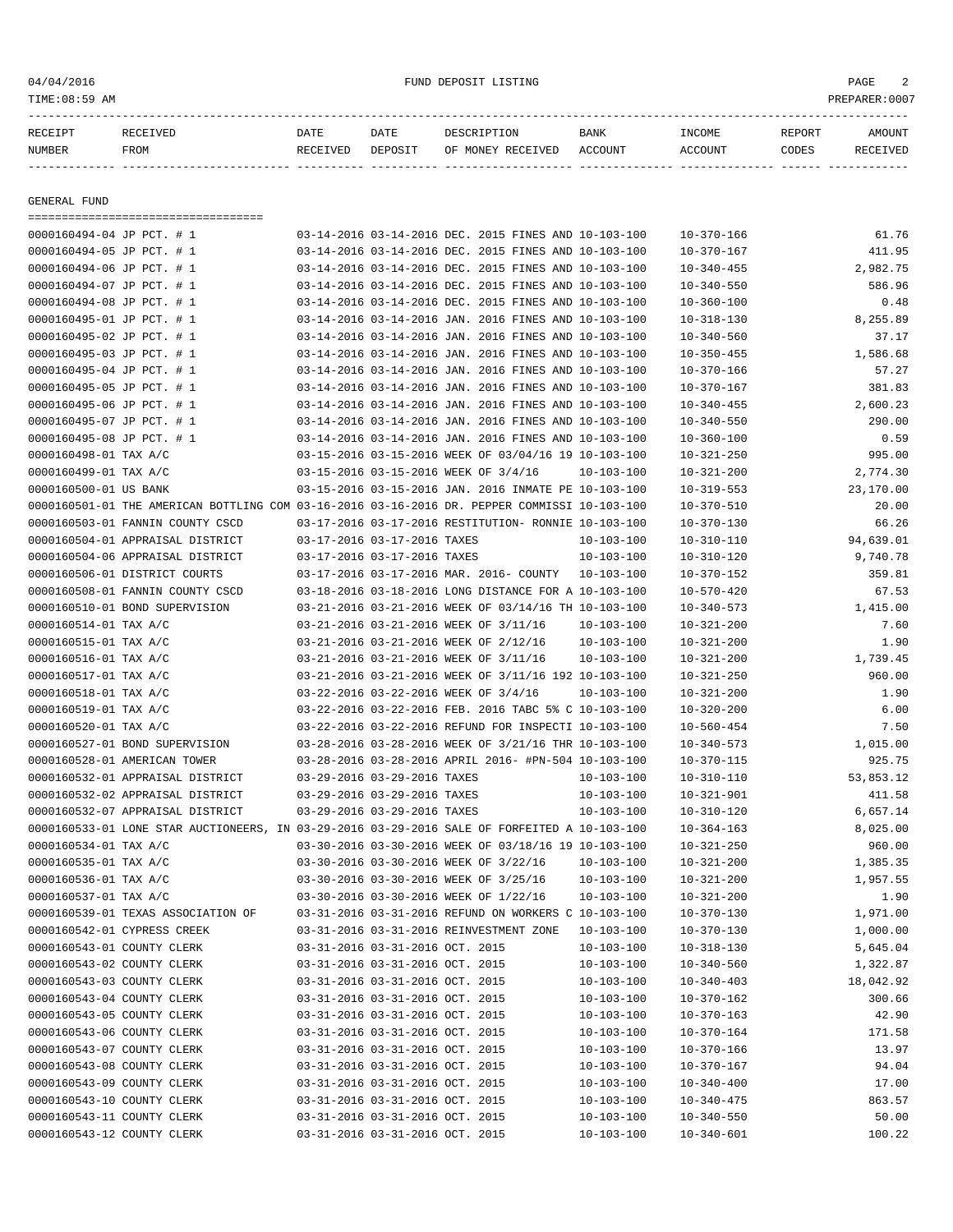TIME:08:59 AM PREPARER:0007

| RECEIPT            | RECEIVED | DATE     | DATE    | DESCRIPTION       | <b>BANK</b> | INCOME  | REPORT | AMOUNT   |
|--------------------|----------|----------|---------|-------------------|-------------|---------|--------|----------|
| NUMBER             | FROM     | RECEIVED | DEPOSIT | OF MONEY RECEIVED | ACCOUNT     | ACCOUNT | CODES  | RECEIVED |
|                    |          |          |         |                   |             |         |        |          |
|                    |          |          |         |                   |             |         |        |          |
| ATIITRIATI TITRITR |          |          |         |                   |             |         |        |          |

#### GENERAL FUND

| 0000160543-13 COUNTY CLERK | 03-31-2016 03-31-2016 OCT. 2015        | 10-103-100       | $10 - 318 - 132$ | 1,737.12 |
|----------------------------|----------------------------------------|------------------|------------------|----------|
| 0000160543-14 COUNTY CLERK | 03-31-2016 03-31-2016 OCT. 2015        | $10 - 103 - 100$ | $10 - 352 - 201$ | 2,261.00 |
| 0000160543-15 COUNTY CLERK | $03-31-2016$ $03-31-2016$ $0CT$ . 2015 | $10 - 103 - 100$ | $10 - 360 - 100$ | 1.42     |

FUND TOTAL  $550,767.67$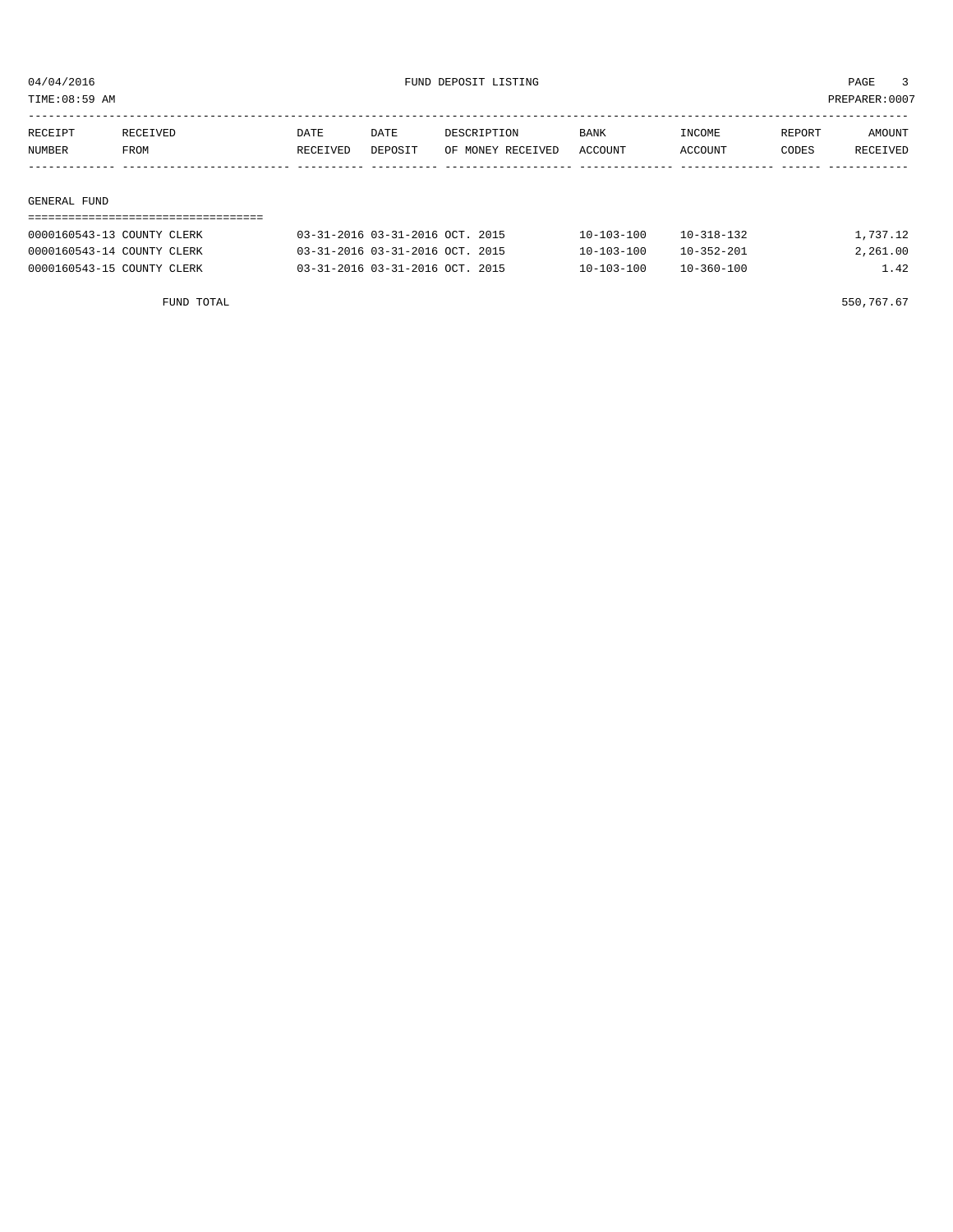04/04/2016 FUND DEPOSIT LISTING PAGE 1

| RECEIPT | <b>RECEIVED</b> | DATE     | DATE    | DESCRIPTION       | <b>BANK</b> | <b>TNCOME</b>  | REPORT | AMOUNT   |
|---------|-----------------|----------|---------|-------------------|-------------|----------------|--------|----------|
| NUMBER  | <b>FROM</b>     | RECEIVED | DEPOSIT | OF MONEY RECEIVED | ACCOUNT     | <b>ACCOUNT</b> | CODES  | RECEIVED |
|         |                 |          |         |                   |             |                |        |          |

#### COURTHOUSE SECURITY

| 0000160462-09 JP PCT. # 2  |                                 | 03-02-2016 03-02-2016 DEC. 2015 FINES AND 11-103-100 |            | $11 - 340 - 651$ | 79.77  |
|----------------------------|---------------------------------|------------------------------------------------------|------------|------------------|--------|
| 0000160463-07 JP PCT # 2   |                                 | 03-02-2016 03-02-2016 JAN, 2016 FINES AND 11-103-100 |            | $11 - 340 - 651$ | 106.32 |
| 0000160472-02 LEGEND BANK  |                                 | 03-04-2016 03-04-2016 FEB. 2016 INTEREST 11-103-100  |            | $11 - 360 - 100$ | 5.89   |
| 0000160492-09 JP PCT. # 1  |                                 | 03-14-2016 03-14-2016 OCT. 2015 FINES AND 11-103-100 |            | $11 - 340 - 651$ | 227.10 |
| 0000160493-09 JP PCT # 1   |                                 | 03-14-2016 03-14-2016 NOV. 2015 FINES AND 11-103-100 |            | $11 - 340 - 651$ | 248.88 |
| 0000160494-09 JP PCT. # 1  |                                 | 03-14-2016 03-14-2016 DEC. 2015 FINES AND 11-103-100 |            | $11 - 340 - 651$ | 308.88 |
| 0000160495-09 JP PCT. # 1  |                                 | 03-14-2016 03-14-2016 JAN. 2016 FINES AND 11-103-100 |            | $11 - 340 - 651$ | 286.32 |
| 0000160543-16 COUNTY CLERK | 03-31-2016 03-31-2016 OCT. 2015 |                                                      | 11-103-100 | $11 - 340 - 600$ | 708.91 |

FUND TOTAL  $1,972.07$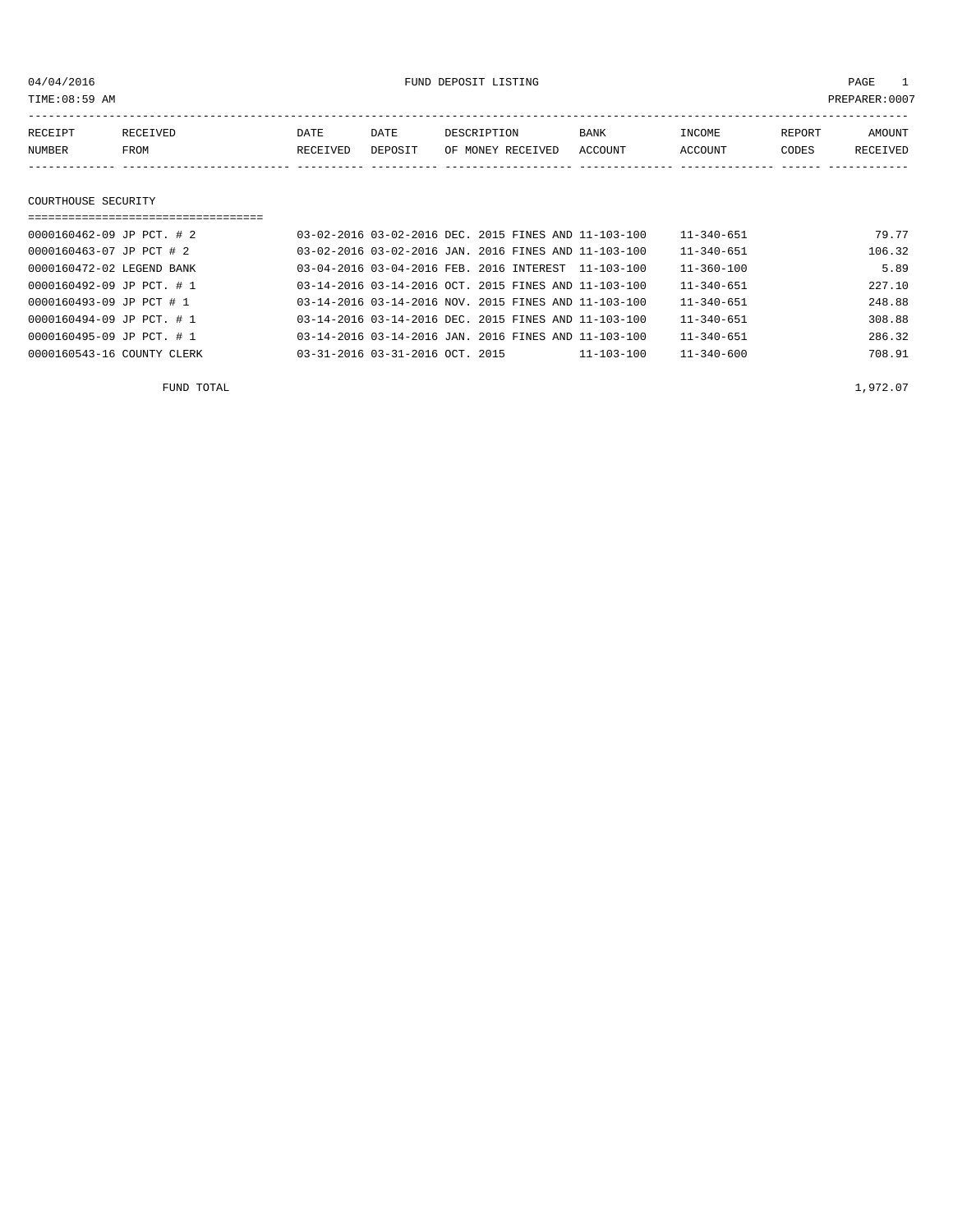| TIME:08:59 AM<br>PREPARER:0007 |          |          |         |                   |             |         |        |          |  |
|--------------------------------|----------|----------|---------|-------------------|-------------|---------|--------|----------|--|
| RECEIPT                        | RECEIVED | DATE     | DATE    | DESCRIPTION       | <b>BANK</b> | INCOME  | REPORT | AMOUNT   |  |
| NUMBER<br>FROM                 |          | RECEIVED | DEPOSIT | OF MONEY RECEIVED | ACCOUNT     | ACCOUNT | CODES  | RECEIVED |  |
|                                |          |          |         |                   |             |         |        |          |  |
| CO. CLK. VITAL STAT. FEE       |          |          |         |                   |             |         |        |          |  |
|                                |          |          |         |                   |             |         |        |          |  |

| 0000160472-03 LEGEND BANK  | 03-04-2016 03-04-2016 FEB. 2016 INTEREST 12-103-100 |                  | $12 - 360 - 100$ | 0.51  |
|----------------------------|-----------------------------------------------------|------------------|------------------|-------|
| 0000160543-17 COUNTY CLERK | 03-31-2016 03-31-2016 OCT. 2015                     | $12 - 103 - 100$ | $12 - 370 - 134$ | 86.00 |

FUND TOTAL 86.51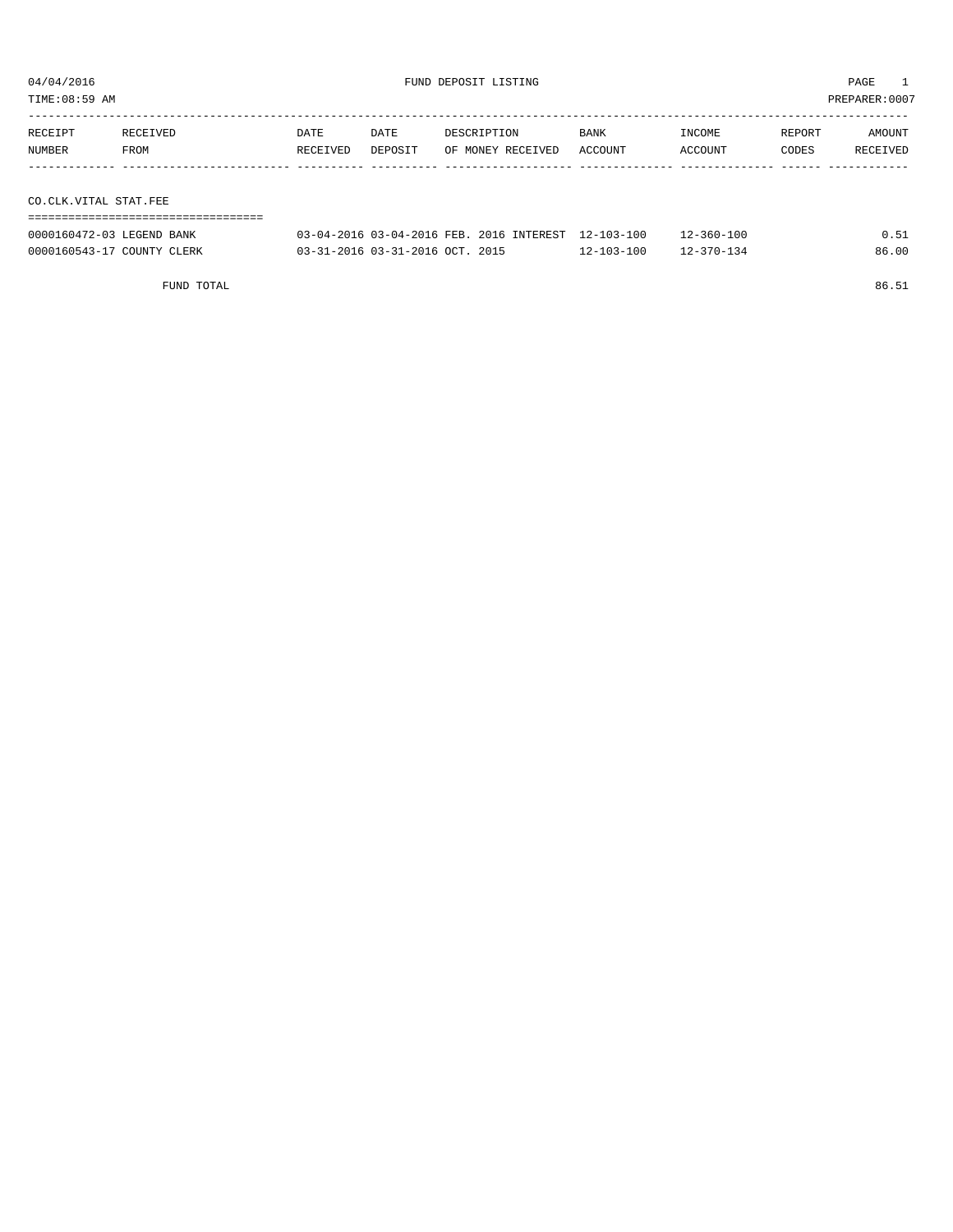| TIME: 08:59 AM        |                                      |          |                                 |                   |                  |                  |        | PREPARER:0007 |
|-----------------------|--------------------------------------|----------|---------------------------------|-------------------|------------------|------------------|--------|---------------|
|                       |                                      |          |                                 |                   |                  |                  |        |               |
| RECEIPT               | RECEIVED                             | DATE     | DATE                            | DESCRIPTION       | <b>BANK</b>      | INCOME           | REPORT | AMOUNT        |
| NUMBER                | FROM                                 | RECEIVED | DEPOSIT                         | OF MONEY RECEIVED | ACCOUNT          | ACCOUNT          | CODES  | RECEIVED      |
|                       |                                      |          |                                 |                   |                  |                  |        |               |
|                       |                                      |          |                                 |                   |                  |                  |        |               |
| BAIL BONDS TRUST FUND |                                      |          |                                 |                   |                  |                  |        |               |
|                       |                                      |          |                                 |                   |                  |                  |        |               |
|                       | 0000160481-01 CARPENTER'S BAIL BONDS |          | 03-08-2016 03-08-2016 BOND FEES |                   | $13 - 103 - 113$ | $13 - 345 - 113$ |        | 75.00         |
|                       |                                      |          |                                 |                   |                  |                  |        |               |

| 0000160482-01 FANNIN COUNTY BAIL BONDS 03-08-2016 03-08-2016 BOND FEES |                                 | $13 - 103 - 113$ | $13 - 345 - 113$ | 120.00 |
|------------------------------------------------------------------------|---------------------------------|------------------|------------------|--------|
| 0000160483-01 DOC'S BAIL BONDS                                         | 03-08-2016 03-08-2016 BOND FEES | $13 - 103 - 113$ | $13 - 345 - 113$ | 90.00  |
| 0000160511-01 FANNIN COUNTY BAIL BONDS                                 | 03-21-2016 03-21-2016 BOND FEES | $13 - 103 - 113$ | $13 - 345 - 113$ | 135.00 |
| 0000160512-01 CARPENTER'S BAIL BONDS                                   | 03-21-2016 03-21-2016 BOND FEES | $13 - 103 - 113$ | $13 - 345 - 113$ | 210.00 |
| 0000160513-01 DOC'S BAIL BONDS                                         | 03-21-2016 03-21-2016 BOND FEES | 13-103-113       | $13 - 345 - 113$ | 60.00  |
| 0000160529-01 DOC'S BAIL BONDS                                         | 03-29-2016 03-29-2016 BOND FEES | $13 - 103 - 113$ | $13 - 345 - 113$ | 45.00  |
| 0000160530-01 CARPENTER'S BAIL BONDS                                   | 03-29-2016 03-29-2016 BOND FEES | $13 - 103 - 113$ | $13 - 345 - 113$ | 60.00  |
| 0000160531-01 FANNIN COUNTY BAIL BONDS                                 | 03-29-2016 03-29-2016 BOND FEES | $13 - 103 - 113$ | $13 - 345 - 113$ | 30.00  |
|                                                                        |                                 |                  |                  |        |

FUND TOTAL 825.00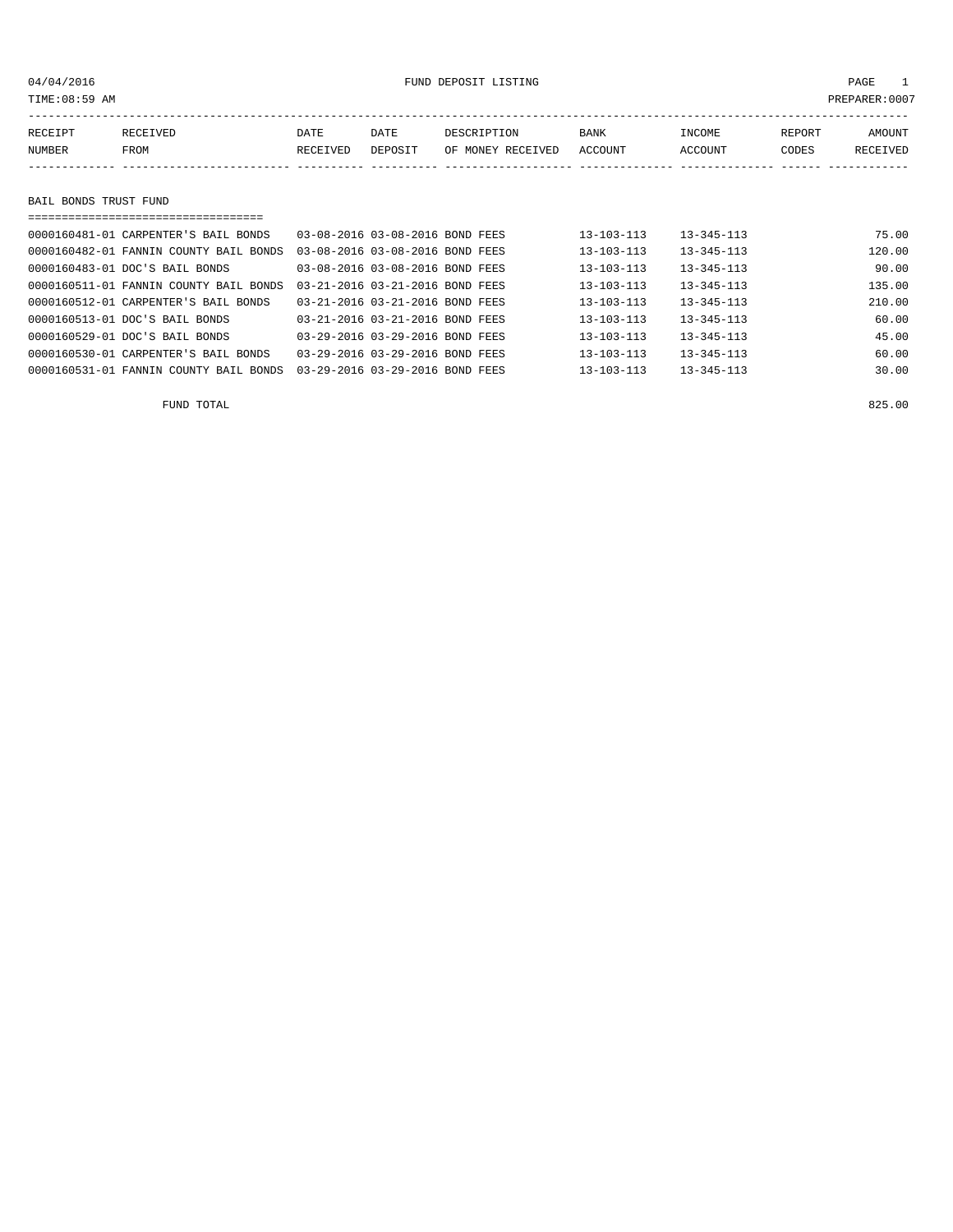04/04/2016 FUND DEPOSIT LISTING PAGE 1

| RECEIPT | RECEIVED | DATE     | DATE    | DESCRIPTION       | <b>BANK</b> | INCOME         | REPORT | AMOUNT   |
|---------|----------|----------|---------|-------------------|-------------|----------------|--------|----------|
| NUMBER  | FROM     | RECEIVED | DEPOSIT | OF MONEY RECEIVED | ACCOUNT     | <b>ACCOUNT</b> | CODES  | RECEIVED |
|         |          |          |         |                   |             |                |        |          |

# JUSTICE CT.BLDG.SECURITY

| =============================== |  |                                                      |                  |        |
|---------------------------------|--|------------------------------------------------------|------------------|--------|
| 0000160462-10 JP PCT. # 2       |  | 03-02-2016 03-02-2016 DEC. 2015 FINES AND 14-103-100 | 14-370-168       | 26.59  |
| 0000160463-08 JP PCT # 2        |  | 03-02-2016 03-02-2016 JAN. 2016 FINES AND 14-103-100 | $14 - 370 - 168$ | 35.44  |
| 0000160492-10 JP PCT. # 1       |  | 03-14-2016 03-14-2016 OCT, 2015 FINES AND 14-103-100 | 14-370-168       | 75.66  |
| 0000160493-10 JP PCT # 1        |  | 03-14-2016 03-14-2016 NOV, 2015 FINES AND 14-103-100 | $14 - 370 - 168$ | 82.96  |
| 0000160494-10 JP PCT. # 1       |  | 03-14-2016 03-14-2016 DEC. 2015 FINES AND 14-103-100 | 14-370-168       | 103.01 |
| 0000160495-10 JP PCT. # 1       |  | 03-14-2016 03-14-2016 JAN. 2016 FINES AND 14-103-100 | $14 - 370 - 168$ | 95.50  |
|                                 |  |                                                      |                  |        |

FUND TOTAL 419.16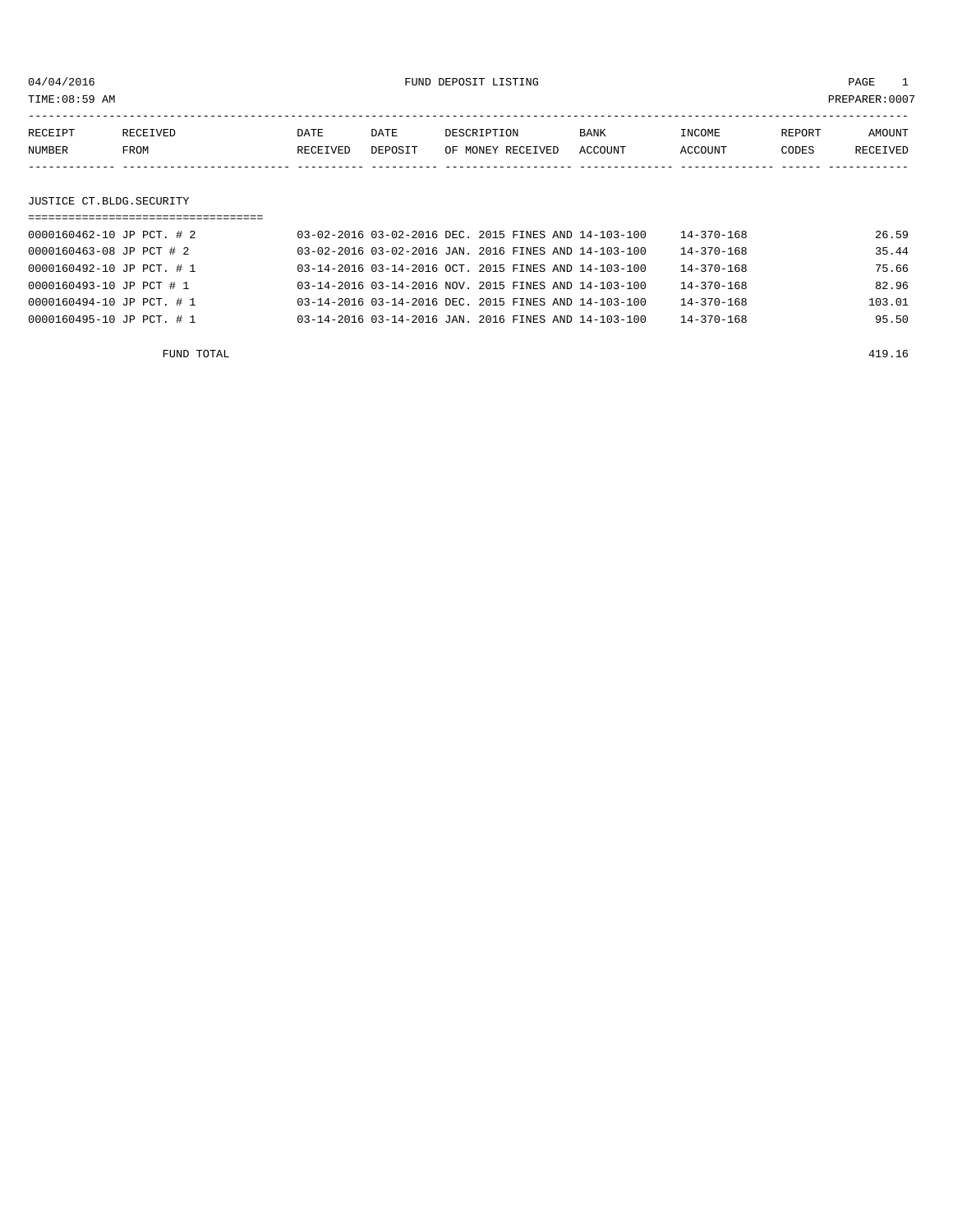| 04/04/2016               |          |          |         | FUND DEPOSIT LISTING |         |         |        | PAGE           |  |
|--------------------------|----------|----------|---------|----------------------|---------|---------|--------|----------------|--|
| TIME:08:59 AM            |          |          |         |                      |         |         |        | PREPARER: 0007 |  |
|                          |          |          |         |                      |         |         |        |                |  |
| RECEIPT                  | RECEIVED | DATE     | DATE    | DESCRIPTION          | BANK    | INCOME  | REPORT | AMOUNT         |  |
| NUMBER                   | FROM     | RECEIVED | DEPOSIT | OF MONEY RECEIVED    | ACCOUNT | ACCOUNT | CODES  | RECEIVED       |  |
|                          |          |          |         |                      |         |         |        |                |  |
|                          |          |          |         |                      |         |         |        |                |  |
| PROBATE JUDGES EDUCATION |          |          |         |                      |         |         |        |                |  |
|                          |          |          |         |                      |         |         |        |                |  |

| 0000160543-18 COUNTY CLERK | 03-31-2016 03-31-2016 OCT. 2015 | $17 - 103 - 100$ | 17-340-131 | 75.00 |
|----------------------------|---------------------------------|------------------|------------|-------|
|                            |                                 |                  |            |       |

FUND TOTAL 75.00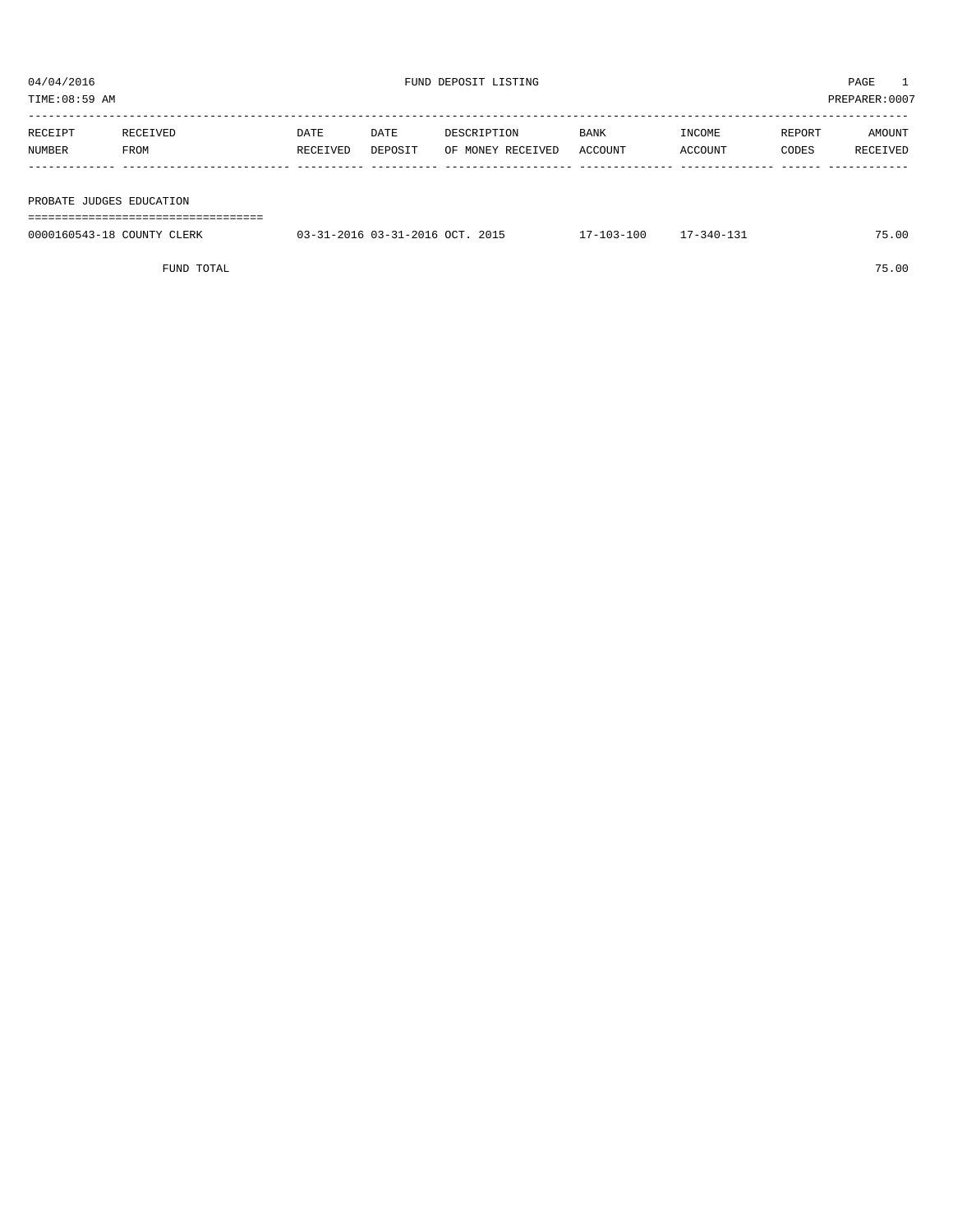${\rm FUND\ DEPOSIT\ LISTING} \qquad \qquad {\rm PAGE} \qquad \qquad {\rm PAGE} \qquad \qquad {\rm PAGE} \qquad \qquad {\rm PAGE} \qquad \qquad {\rm PAGE} \qquad \qquad {\rm PAGE} \qquad \qquad {\rm PAGE} \qquad \qquad {\rm PAGE} \qquad \qquad {\rm PAGE} \qquad \qquad {\rm PAGE} \qquad \qquad {\rm PAGE} \qquad \qquad {\rm PAGE} \qquad \qquad {\rm PAGE} \qquad \qquad {\rm PAGE} \qquad \qquad {\rm PAGE} \qquad \qquad {\rm PAGE} \qquad \qquad {\rm PAGE} \qquad \qquad {\rm PAGE} \qquad \qquad {\rm PAGE$ 

| TIME:08:59 AM             |          |          |         |                                                     |         |            |        | PREPARER: 0007 |
|---------------------------|----------|----------|---------|-----------------------------------------------------|---------|------------|--------|----------------|
| RECEIPT                   | RECEIVED | DATE     | DATE    | DESCRIPTION                                         | BANK    | INCOME     | REPORT | AMOUNT         |
| NUMBER                    | FROM     | RECEIVED | DEPOSIT | OF MONEY RECEIVED                                   | ACCOUNT | ACCOUNT    | CODES  | RECEIVED       |
|                           |          |          |         |                                                     |         |            |        |                |
|                           |          |          |         |                                                     |         |            |        |                |
| CO.CLERK RECORD MNGMT.    |          |          |         |                                                     |         |            |        |                |
|                           |          |          |         |                                                     |         |            |        |                |
| 0000160472-04 LEGEND BANK |          |          |         | 03-04-2016 03-04-2016 FEB. 2016 INTEREST 18-103-100 |         | 18-360-100 |        | 1.07           |

0000160543-19 COUNTY CLERK 03-31-2016 03-31-2016 OCT. 2015 18-103-100 18-370-133 5,387.88

FUND TOTAL 5,388.95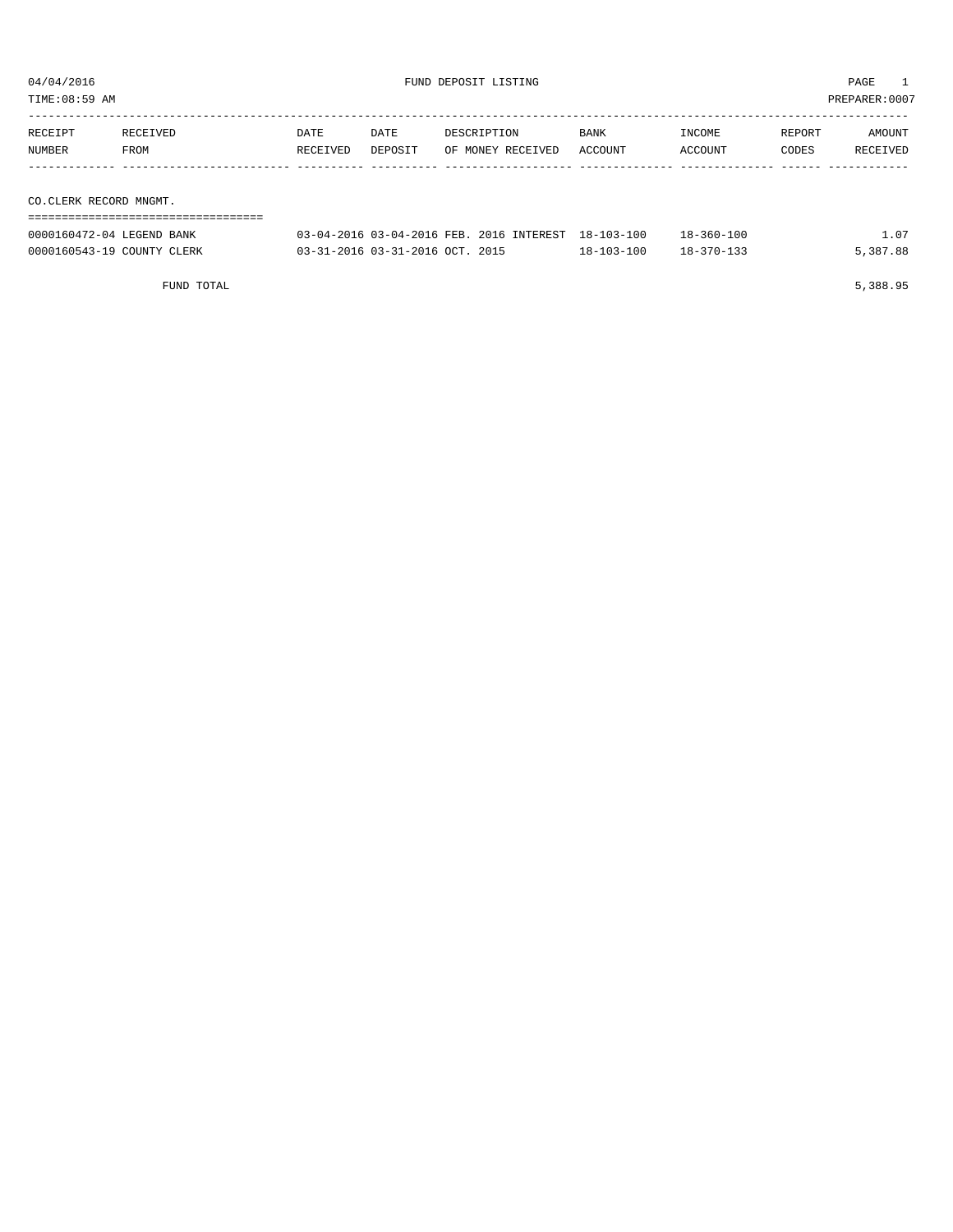TIME:08:59 AM PREPARER:0007

| RECEIPT | RECEIVED | DATE     | DATE    | DESCRIPTION       | <b>BANK</b> | INCOME  | REPORT | AMOUNT   |
|---------|----------|----------|---------|-------------------|-------------|---------|--------|----------|
| NUMBER  | FROM     | RECEIVED | DEPOSIT | OF MONEY RECEIVED | ACCOUNT     | ACCOUNT | CODES  | RECEIVED |
|         |          |          |         |                   |             |         |        |          |
|         |          |          |         |                   |             |         |        |          |

DIST.CLK.RECORDS MNGMT.

===================================

| 0000160472-05 LEGEND BANK | 03-04-2016 03-04-2016 FEB. 2016 INTEREST 19-103-100 |  | 19-360-100 | 0.32 |
|---------------------------|-----------------------------------------------------|--|------------|------|
|                           |                                                     |  |            |      |

FUND TOTAL  $0.32$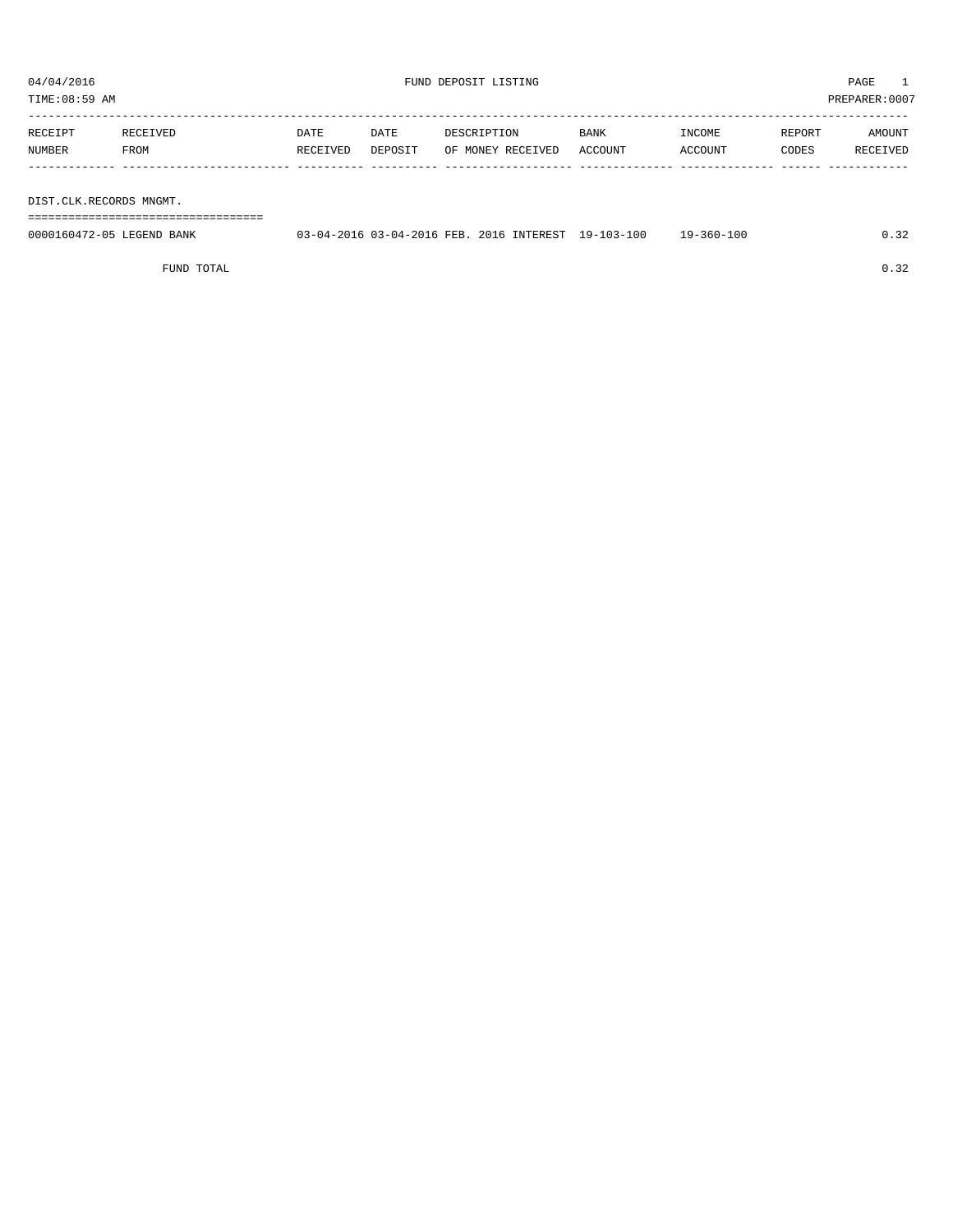| TIME:08:59 AM              |                  |                  |                                 |                                          |                  |                   |                 | PREPARER: 0007            |
|----------------------------|------------------|------------------|---------------------------------|------------------------------------------|------------------|-------------------|-----------------|---------------------------|
| RECEIPT<br>NUMBER          | RECEIVED<br>FROM | DATE<br>RECEIVED | DATE<br>DEPOSIT                 | DESCRIPTION<br>OF MONEY RECEIVED         | BANK<br>ACCOUNT  | INCOME<br>ACCOUNT | REPORT<br>CODES | <b>AMOUNT</b><br>RECEIVED |
| COUNTY OFFICES REC.MNGMT.  |                  |                  |                                 |                                          |                  |                   |                 |                           |
| 0000160472-06 LEGEND BANK  |                  |                  |                                 | 03-04-2016 03-04-2016 FEB. 2016 INTEREST | $20 - 103 - 100$ | $20 - 360 - 100$  |                 | 3.83                      |
| 0000160543-20 COUNTY CLERK |                  |                  | 03-31-2016 03-31-2016 OCT. 2015 |                                          | $20 - 103 - 100$ | $20 - 370 - 135$  |                 | 714.91                    |

FUND TOTAL 718.74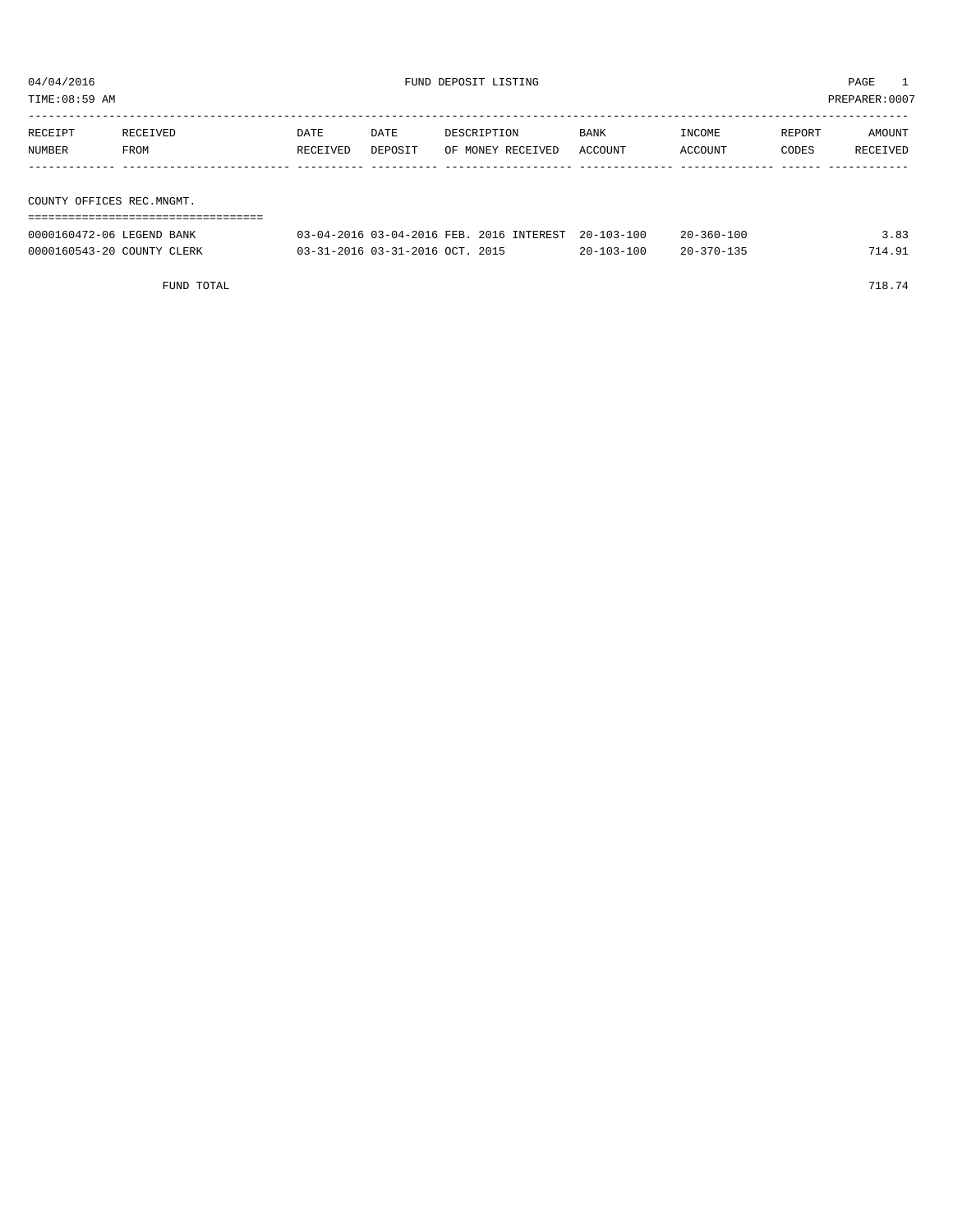04/04/2016 FUND DEPOSIT LISTING PAGE 1

| RECEIPT | <b>RECEIVED</b> | DATE            | DATE    | DESCRIPTION       | <b>BANK</b> | INCOME  | <b>REPORT</b> | AMOUNT          |
|---------|-----------------|-----------------|---------|-------------------|-------------|---------|---------------|-----------------|
| NUMBER  | FROM            | <b>RECEIVED</b> | DEPOSIT | OF MONEY RECEIVED | ACCOUNT     | ACCOUNT | CODES         | <b>RECEIVED</b> |
|         |                 |                 |         |                   |             |         |               |                 |

FANNIN CO. R & B #1 FUND

| ===================================== |                                                                                             |                  |                  |          |
|---------------------------------------|---------------------------------------------------------------------------------------------|------------------|------------------|----------|
| 0000160454-02 TEXPOOL                 | 03-01-2016 03-01-2016 FEB. 2016 INTEREST 21-103-175                                         |                  | $21 - 360 - 100$ | 4.17     |
| 0000160462-12 JP PCT. # 2             | 03-02-2016 03-02-2016 DEC. 2015 FINES AND 21-103-100                                        |                  | $21 - 350 - 456$ | 202.64   |
| 0000160463-10 JP PCT # 2              | 03-02-2016 03-02-2016 JAN. 2016 FINES AND 21-103-100                                        |                  | $21 - 350 - 456$ | 290.09   |
| 0000160465-02 APPRAISAL DISTRICT      | 03-02-2016 03-02-2016 TAXES                                                                 | $21 - 103 - 100$ | $21 - 310 - 110$ | 6,246.85 |
| 0000160465-07 APPRAISAL DISTRICT      | 03-02-2016 03-02-2016 TAXES                                                                 | $21 - 103 - 100$ | $21 - 310 - 120$ | 368.13   |
| 0000160470-02 TAX A/C                 | 03-04-2016 03-04-2016 WEEK OF 2/26/16                                                       | $21 - 103 - 100$ | $21 - 321 - 300$ | 1,424.56 |
| 0000160470-06 TAX A/C                 | 03-04-2016 03-04-2016 WEEK OF 2/26/16                                                       | $21 - 103 - 100$ | $21 - 321 - 200$ | 3,869.03 |
| 0000160472-07 LEGEND BANK             | 03-04-2016 03-04-2016 FEB. 2016 INTEREST 21-103-100                                         |                  | $21 - 360 - 100$ | 23.46    |
| 0000160475-01 TRAVIS L. HASS          | 03-07-2016 03-07-2016 CULVERT                                                               | $21 - 103 - 100$ | $21 - 370 - 145$ | 292.80   |
| 0000160476-01 BRYAN A. WHELESS        | 03-07-2016 03-07-2016 CULVERT                                                               | $21 - 103 - 100$ | $21 - 370 - 145$ | 310.00   |
| 0000160484-02 APPRAISAL DISTRICT      | 03-09-2016 03-09-2016 TAXES                                                                 | $21 - 103 - 100$ | $21 - 310 - 110$ | 2,842.66 |
| 0000160484-07 APPRAISAL DISTRICT      | 03-09-2016 03-09-2016 TAXES                                                                 | $21 - 103 - 100$ | $21 - 310 - 120$ | 89.03    |
|                                       | 0000160489-02 COMPTROLLER-STATE FISCAL 03-11-2016 03-11-2016 JAN. 2016 LOCAL SAL 21-103-100 |                  | $21 - 318 - 160$ | 3,113.87 |
| 0000160492-12 JP PCT. # 1             | 03-14-2016 03-14-2016 OCT. 2015 FINES AND 21-103-100                                        |                  | $21 - 350 - 455$ | 623.31   |
| 0000160493-12 JP PCT # 1              | 03-14-2016 03-14-2016 NOV. 2015 FINES AND 21-103-100                                        |                  | $21 - 350 - 455$ | 600.60   |
| 0000160494-12 JP PCT. # 1             | 03-14-2016 03-14-2016 DEC. 2015 FINES AND 21-103-100                                        |                  | $21 - 350 - 455$ | 1,086.92 |
| 0000160495-12 JP PCT. # 1             | 03-14-2016 03-14-2016 JAN. 2016 FINES AND 21-103-100                                        |                  | $21 - 350 - 455$ | 730.62   |
| 0000160499-02 TAX A/C                 | 03-15-2016 03-15-2016 WEEK OF 3/4/16                                                        | $21 - 103 - 100$ | $21 - 321 - 300$ | 1,938.14 |
| 0000160499-06 TAX A/C                 | 03-15-2016 03-15-2016 WEEK OF 3/4/16                                                        | $21 - 103 - 100$ | $21 - 321 - 200$ | 5,013.91 |
| 0000160504-02 APPRAISAL DISTRICT      | 03-17-2016 03-17-2016 TAXES                                                                 | $21 - 103 - 100$ | $21 - 310 - 110$ | 5,440.05 |
| 0000160504-07 APPRAISAL DISTRICT      | 03-17-2016 03-17-2016 TAXES                                                                 | $21 - 103 - 100$ | $21 - 310 - 120$ | 556.18   |
| 0000160514-02 TAX A/C                 | 03-21-2016 03-21-2016 WEEK OF 3/11/16                                                       | $21 - 103 - 100$ | $21 - 321 - 300$ | 8.15     |
| 0000160514-06 TAX A/C                 | 03-21-2016 03-21-2016 WEEK OF 3/11/16                                                       | $21 - 103 - 100$ | $21 - 321 - 200$ | 97.21    |
| 0000160515-02 TAX A/C                 | 03-21-2016 03-21-2016 WEEK OF 2/12/16                                                       | $21 - 103 - 100$ | $21 - 321 - 300$ | 2.04     |
| 0000160515-06 TAX A/C                 | 03-21-2016 03-21-2016 WEEK OF 2/12/16                                                       | $21 - 103 - 100$ | $21 - 321 - 200$ | 54.31    |
| 0000160516-02 TAX A/C                 | 03-21-2016 03-21-2016 WEEK OF 3/11/16                                                       | $21 - 103 - 100$ | $21 - 321 - 300$ | 1,145.36 |
| 0000160516-06 TAX A/C                 | 03-21-2016 03-21-2016 WEEK OF 3/11/16                                                       | $21 - 103 - 100$ | $21 - 321 - 200$ | 2,976.43 |
| 0000160518-02 TAX A/C                 | 03-22-2016 03-22-2016 WEEK OF 3/4/16                                                        | 21-103-100       | $21 - 321 - 300$ | 1.84     |
| 0000160532-03 APPRAISAL DISTRICT      | 03-29-2016 03-29-2016 TAXES                                                                 | $21 - 103 - 100$ | $21 - 310 - 110$ | 3,085.18 |
| 0000160532-08 APPRAISAL DISTRICT      | 03-29-2016 03-29-2016 TAXES                                                                 | $21 - 103 - 100$ | $21 - 310 - 120$ | 380.46   |
| 0000160535-02 TAX A/C                 | 03-30-2016 03-30-2016 WEEK OF 3/22/16                                                       | $21 - 103 - 100$ | $21 - 321 - 300$ | 1,098.48 |
| 0000160535-06 TAX A/C                 | 03-30-2016 03-30-2016 WEEK OF 3/22/16                                                       | $21 - 103 - 100$ | $21 - 321 - 200$ | 3,021.72 |
| 0000160536-02 TAX A/C                 | 03-30-2016 03-30-2016 WEEK OF 3/25/16                                                       | $21 - 103 - 100$ | $21 - 321 - 300$ | 998.62   |
| 0000160536-06 TAX A/C                 | 03-30-2016 03-30-2016 WEEK OF 3/25/16                                                       | $21 - 103 - 100$ | $21 - 321 - 200$ | 2,531.62 |
| 0000160537-02 TAX A/C                 | 03-30-2016 03-30-2016 WEEK OF 1/22/16                                                       | $21 - 103 - 100$ | $21 - 321 - 300$ | 2.04     |
| 0000160537-06 TAX A/C                 | 03-30-2016 03-30-2016 WEEK OF 1/22/16                                                       | $21 - 103 - 100$ | $21 - 321 - 200$ | 20.35    |
| 0000160538-01 JOEL M. HUTSON          | 03-30-2016 03-30-2016 CULVERT                                                               | $21 - 103 - 100$ | $21 - 370 - 145$ | 277.50   |
| 0000160543-22 COUNTY CLERK            | 03-31-2016 03-31-2016 OCT. 2015                                                             | $21 - 103 - 100$ | $21 - 350 - 403$ | 1,008.30 |

FUND TOTAL  $51,776.63$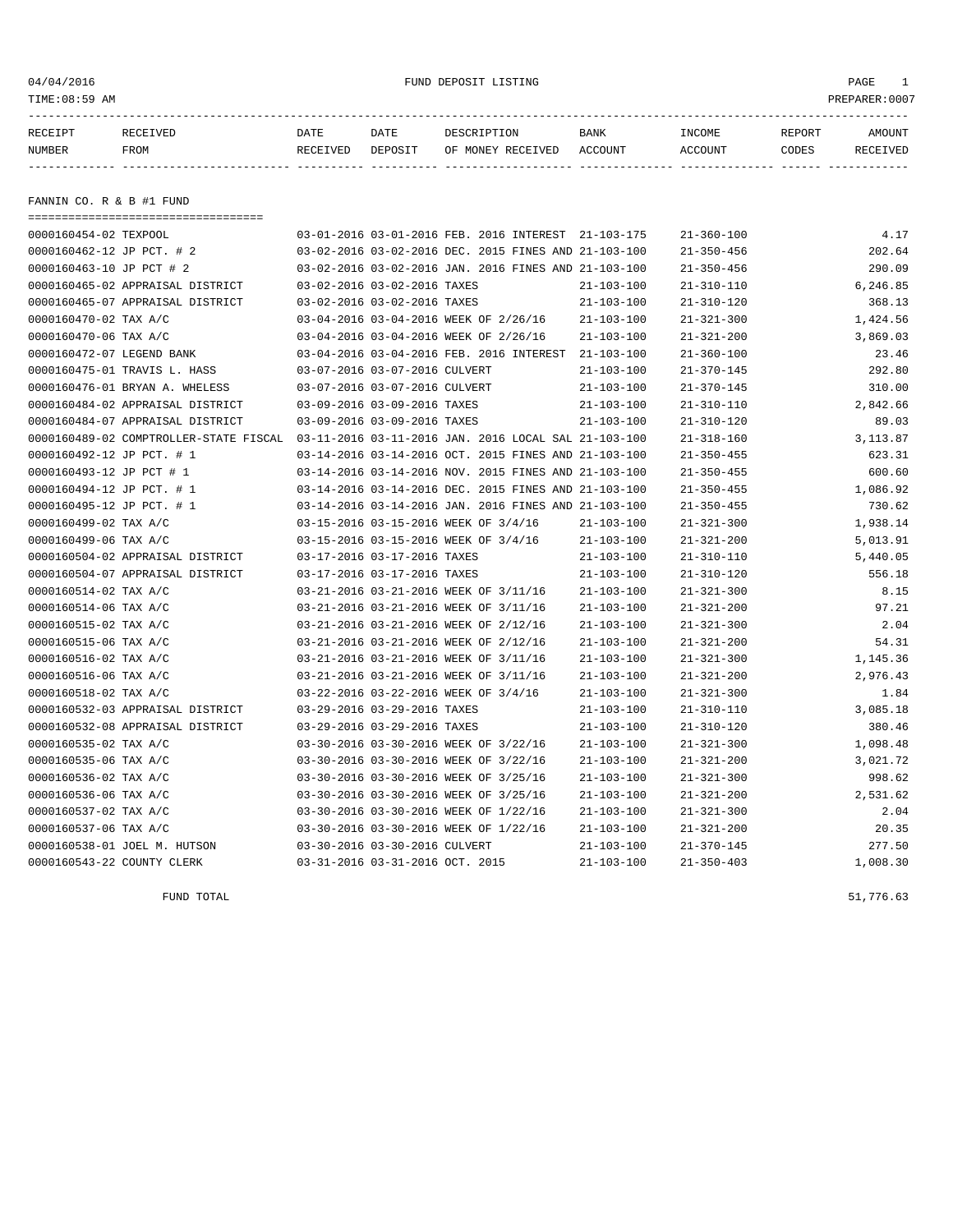04/04/2016 FUND DEPOSIT LISTING PAGE 1

| RECEIPT | <b>RECEIVED</b> | DATE     | DATE    | דידס דפר/פתח         | <b>BANK</b> | INCOME  | REPORT | AMOUNT          |
|---------|-----------------|----------|---------|----------------------|-------------|---------|--------|-----------------|
| NUMBER  | FROM            | RECEIVED | DEPOSIT | RECEIVED<br>OF MONEY | ACCOUNT     | ACCOUNT | CODES  | <b>RECEIVED</b> |
|         |                 |          |         |                      |             |         |        |                 |

FANNIN CO. R & B #2 FUND

| -----------------------------------    |                                                      |                  |                  |            |
|----------------------------------------|------------------------------------------------------|------------------|------------------|------------|
| 0000160454-03 TEXPOOL                  | 03-01-2016 03-01-2016 FEB. 2016 INTEREST 22-103-175  |                  | $22 - 360 - 100$ | 70.38      |
| 0000160462-13 JP PCT. # 2              | 03-02-2016 03-02-2016 DEC. 2015 FINES AND 22-103-100 |                  | $22 - 350 - 456$ | 236.05     |
| 0000160463-11 JP PCT # 2               | 03-02-2016 03-02-2016 JAN. 2016 FINES AND 22-103-100 |                  | $22 - 350 - 456$ | 337.92     |
| 0000160465-03 APPRAISAL DISTRICT       | 03-02-2016 03-02-2016 TAXES                          | $22 - 103 - 100$ | $22 - 310 - 110$ | 7,276.75   |
| 0000160465-08 APPRAISAL DISTRICT       | 03-02-2016 03-02-2016 TAXES                          | $22 - 103 - 100$ | $22 - 310 - 120$ | 428.83     |
| 0000160470-03 TAX A/C                  | 03-04-2016 03-04-2016 WEEK OF 2/26/16                | $22 - 103 - 100$ | $22 - 321 - 300$ | 1,659.43   |
| 0000160470-07 TAX A/C                  | 03-04-2016 03-04-2016 WEEK OF 2/26/16                | $22 - 103 - 100$ | $22 - 321 - 200$ | 4,506.90   |
| 0000160472-08 LEGEND BANK              | 03-04-2016 03-04-2016 FEB. 2016 INTEREST 22-103-100  |                  | $22 - 360 - 100$ | 16.73      |
| 0000160484-03 APPRAISAL DISTRICT       | 03-09-2016 03-09-2016 TAXES                          | $22 - 103 - 100$ | $22 - 310 - 110$ | 3, 311, 32 |
| 0000160484-08 APPRAISAL DISTRICT       | 03-09-2016 03-09-2016 TAXES                          | $22 - 103 - 100$ | $22 - 310 - 120$ | 103.72     |
| 0000160489-03 COMPTROLLER-STATE FISCAL | 03-11-2016 03-11-2016 JAN. 2016 LOCAL SAL 22-103-100 |                  | $22 - 318 - 160$ | 3,627.24   |
| 0000160492-13 JP PCT. # 1              | 03-14-2016 03-14-2016 OCT. 2015 FINES AND 22-103-100 |                  | $22 - 350 - 455$ | 726.08     |
| 0000160493-13 JP PCT # 1               | 03-14-2016 03-14-2016 NOV. 2015 FINES AND 22-103-100 |                  | $22 - 350 - 455$ | 699.62     |
| 0000160494-13 JP PCT. # 1              | 03-14-2016 03-14-2016 DEC. 2015 FINES AND 22-103-100 |                  | $22 - 350 - 455$ | 1,164.52   |
| 0000160495-13 JP PCT. # 1              | 03-14-2016 03-14-2016 JAN. 2016 FINES AND 22-103-100 |                  | $22 - 350 - 455$ | 851.07     |
| 0000160496-01 RICHARD JOY              | 03-14-2016 03-14-2016 CULVERT                        | $22 - 103 - 100$ | $22 - 370 - 145$ | 150.00     |
| 0000160497-01 KENNA WARD STEPHENSON    | 03-14-2016 03-14-2016 CULVERT                        | $22 - 103 - 100$ | $22 - 370 - 145$ | 277.50     |
| 0000160499-03 TAX A/C                  | 03-15-2016 03-15-2016 WEEK OF 3/4/16                 | $22 - 103 - 100$ | $22 - 321 - 300$ | 2,257.67   |
| 0000160499-07 TAX A/C                  | 03-15-2016 03-15-2016 WEEK OF 3/4/16                 | $22 - 103 - 100$ | $22 - 321 - 200$ | 5,840.54   |
| 0000160504-03 APPRAISAL DISTRICT       | 03-17-2016 03-17-2016 TAXES                          | $22 - 103 - 100$ | $22 - 310 - 110$ | 6,336.93   |
| 0000160504-08 APPRAISAL DISTRICT       | 03-17-2016 03-17-2016 TAXES                          | $22 - 103 - 100$ | $22 - 310 - 120$ | 647.88     |
| 0000160509-01 NEW PHOENIX METALS, LTD  | 03-18-2016 03-18-2016 SALE OF SCRAP METAL 22-103-100 |                  | $22 - 370 - 130$ | 308.40     |
| 0000160514-03 TAX A/C                  | 03-21-2016 03-21-2016 WEEK OF 3/11/16                | $22 - 103 - 100$ | $22 - 321 - 300$ | 9.50       |
| 0000160514-07 TAX A/C                  | 03-21-2016 03-21-2016 WEEK OF 3/11/16                | $22 - 103 - 100$ | $22 - 321 - 200$ | 113.24     |
| 0000160515-03 TAX A/C                  | 03-21-2016 03-21-2016 WEEK OF 2/12/16                | $22 - 103 - 100$ | $22 - 321 - 300$ | 2.37       |
| 0000160515-07 TAX A/C                  | 03-21-2016 03-21-2016 WEEK OF 2/12/16                | $22 - 103 - 100$ | $22 - 321 - 200$ | 63.27      |
| 0000160516-03 TAX A/C                  | 03-21-2016 03-21-2016 WEEK OF 3/11/16                | $22 - 103 - 100$ | $22 - 321 - 300$ | 1,334.19   |
| 0000160516-07 TAX A/C                  | 03-21-2016 03-21-2016 WEEK OF 3/11/16                | $22 - 103 - 100$ | $22 - 321 - 200$ | 3,467.14   |
| 0000160518-03 TAX A/C                  | 03-22-2016 03-22-2016 WEEK OF 3/4/16                 | $22 - 103 - 100$ | $22 - 321 - 300$ | 2.15       |
| 0000160526-01 KALEB MCMILLAN           | 03-24-2016 03-24-2016 CULVERT                        | $22 - 103 - 100$ | $22 - 370 - 145$ | 229.50     |
| 0000160532-04 APPRAISAL DISTRICT       | 03-29-2016 03-29-2016 TAXES                          | $22 - 103 - 100$ | $22 - 310 - 110$ | 3,593.82   |
| 0000160532-09 APPRAISAL DISTRICT       | 03-29-2016 03-29-2016 TAXES                          | $22 - 103 - 100$ | $22 - 310 - 120$ | 443.19     |
| 0000160535-03 TAX A/C                  | 03-30-2016 03-30-2016 WEEK OF 3/22/16                | $22 - 103 - 100$ | $22 - 321 - 300$ | 1,279.59   |
| 0000160535-07 TAX A/C                  | 03-30-2016 03-30-2016 WEEK OF 3/22/16                | $22 - 103 - 100$ | $22 - 321 - 200$ | 3,519.90   |
| 0000160536-03 TAX A/C                  | 03-30-2016 03-30-2016 WEEK OF 3/25/16                | $22 - 103 - 100$ | $22 - 321 - 300$ | 1,163.26   |
| 0000160536-07 TAX A/C                  | 03-30-2016 03-30-2016 WEEK OF 3/25/16                | $22 - 103 - 100$ | $22 - 321 - 200$ | 2,949.01   |
| 0000160537-03 TAX A/C                  | 03-30-2016 03-30-2016 WEEK OF 1/22/16                | $22 - 103 - 100$ | $22 - 321 - 300$ | 2.37       |
| 0000160537-07 TAX A/C                  | 03-30-2016 03-30-2016 WEEK OF 1/22/16                | $22 - 103 - 100$ | $22 - 321 - 200$ | 23.71      |
| 0000160539-02 TEXAS ASSOCIATION OF     | 03-31-2016 03-31-2016 REFUND ON WORKERS C 22-103-100 |                  | $22 - 370 - 130$ | 226.00     |
| 0000160541-01 DEAD END RANCH           | 03-31-2016 03-31-2016 CULVERT                        | $22 - 103 - 100$ | $22 - 370 - 145$ | 277.50     |
| 0000160543-23 COUNTY CLERK             | 03-31-2016 03-31-2016 OCT. 2015                      | $22 - 103 - 100$ | $22 - 350 - 403$ | 1,174.54   |
|                                        |                                                      |                  |                  |            |

 $FUND$  to the contract of  $60,709.73$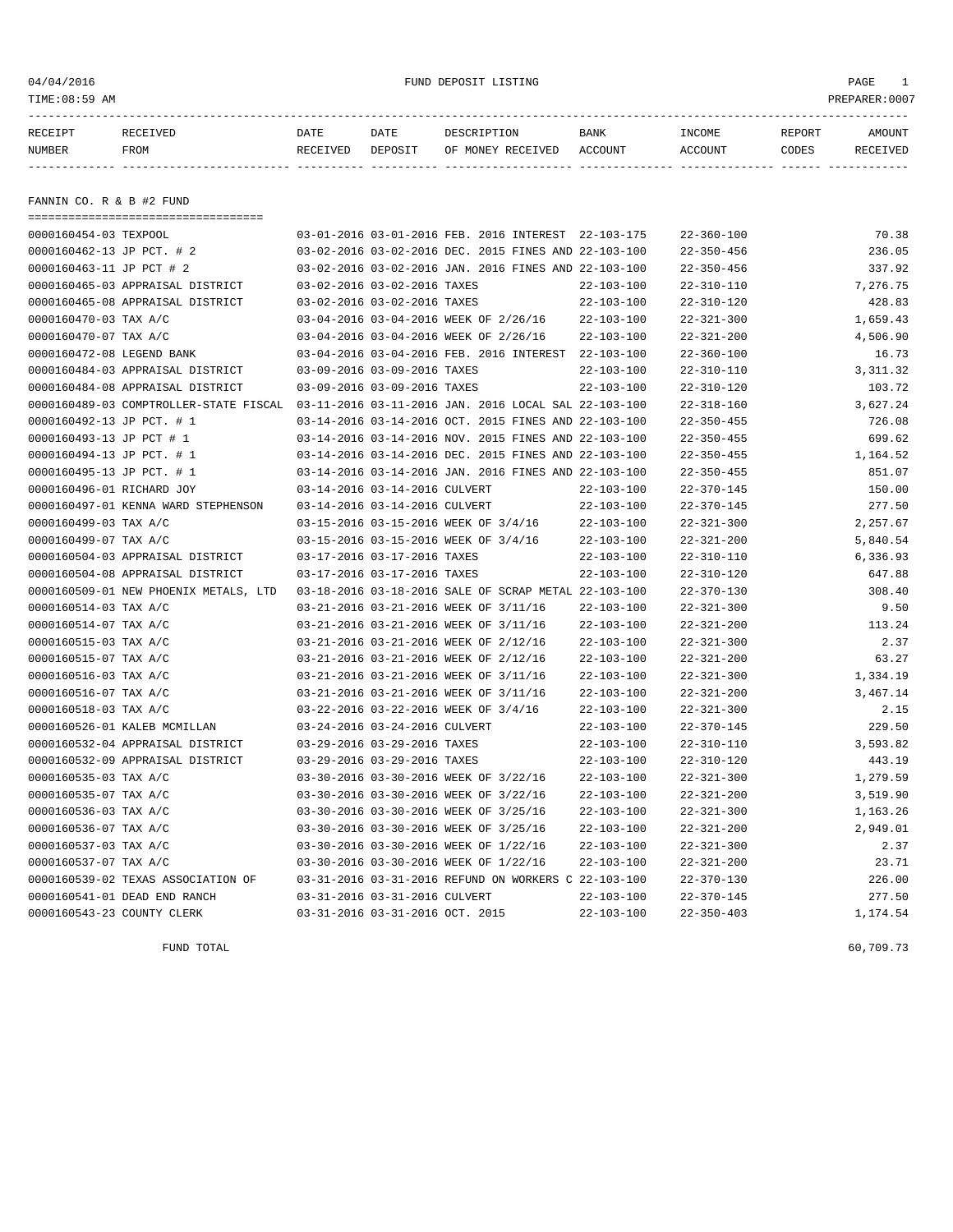04/04/2016 FUND DEPOSIT LISTING PAGE 1

| RECEIPT | <b>RECEIVED</b> | DATE     | DATE    | DESCRIPTION       | <b>BANK</b> | INCOME  | REPORT | AMOUNT          |
|---------|-----------------|----------|---------|-------------------|-------------|---------|--------|-----------------|
| NUMBER  | FROM            | RECEIVED | DEPOSIT | OF MONEY RECEIVED | ACCOUNT     | ACCOUNT | CODES  | <b>RECEIVED</b> |
|         |                 |          |         |                   |             |         |        |                 |

FANNIN CO. R & B #3 FUND

| ====================================   |                                                      |                  |                  |           |
|----------------------------------------|------------------------------------------------------|------------------|------------------|-----------|
| 0000160454-04 TEXPOOL                  | 03-01-2016 03-01-2016 FEB. 2016 INTEREST 23-103-175  |                  | $23 - 360 - 100$ | 54.31     |
| 0000160462-14 JP PCT. # 2              | 03-02-2016 03-02-2016 DEC. 2015 FINES AND 23-103-100 |                  | $23 - 350 - 456$ | 354.07    |
| 0000160463-12 JP PCT # 2               | 03-02-2016 03-02-2016 JAN. 2016 FINES AND 23-103-100 |                  | $23 - 350 - 456$ | 506.87    |
| 0000160465-04 APPRAISAL DISTRICT       | 03-02-2016 03-02-2016 TAXES                          | $23 - 103 - 100$ | $23 - 310 - 110$ | 10,915.12 |
| 0000160465-09 APPRAISAL DISTRICT       | 03-02-2016 03-02-2016 TAXES                          | $23 - 103 - 100$ | $23 - 310 - 120$ | 643.24    |
| 0000160467-01 CARL COX                 | 03-03-2016 03-03-2016 CULVERT                        | $23 - 103 - 100$ | $23 - 370 - 145$ | 379.00    |
| 0000160470-04 TAX A/C                  | 03-04-2016 03-04-2016 WEEK OF 2/26/16                | $23 - 103 - 100$ | $23 - 321 - 300$ | 2,489.14  |
| 0000160470-08 TAX A/C                  | 03-04-2016 03-04-2016 WEEK OF 2/26/16                | $23 - 103 - 100$ | $23 - 321 - 200$ | 6,760.35  |
| 0000160471-01 LYDIA T. MAESE           | 03-04-2016 03-04-2016 CULVERT                        | $23 - 103 - 100$ | $23 - 370 - 145$ | 379.50    |
| 0000160472-09 LEGEND BANK              | 03-04-2016 03-04-2016 FEB. 2016 INTEREST 23-103-100  |                  | $23 - 360 - 100$ | 37.11     |
| 0000160484-04 APPRAISAL DISTRICT       | 03-09-2016 03-09-2016 TAXES                          | $23 - 103 - 100$ | $23 - 310 - 110$ | 4,966.99  |
| 0000160484-09 APPRAISAL DISTRICT       | 03-09-2016 03-09-2016 TAXES                          | $23 - 103 - 100$ | $23 - 310 - 120$ | 155.58    |
| 0000160487-01 TAX A/C                  | 03-10-2016 03-10-2016 REFUND FOR STICKER 23-103-100  |                  | $23 - 623 - 458$ | 22.00     |
| 0000160489-04 COMPTROLLER-STATE FISCAL | 03-11-2016 03-11-2016 JAN. 2016 LOCAL SAL 23-103-100 |                  | $23 - 318 - 160$ | 5,440.86  |
| 0000160492-14 JP PCT. # 1              | 03-14-2016 03-14-2016 OCT. 2015 FINES AND 23-103-100 |                  | $23 - 350 - 455$ | 1,089.11  |
| 0000160493-14 JP PCT # 1               | 03-14-2016 03-14-2016 NOV. 2015 FINES AND 23-103-100 |                  | $23 - 350 - 455$ | 1,049.42  |
| 0000160494-14 JP PCT. # 1              | 03-14-2016 03-14-2016 DEC. 2015 FINES AND 23-103-100 |                  | $23 - 350 - 455$ | 1,759.64  |
| 0000160495-14 JP PCT. # 1              | 03-14-2016 03-14-2016 JAN. 2016 FINES AND 23-103-100 |                  | $23 - 350 - 455$ | 1,276.61  |
| 0000160499-04 TAX A/C                  | 03-15-2016 03-15-2016 WEEK OF 3/4/16                 | $23 - 103 - 100$ | $23 - 321 - 300$ | 3,386.51  |
| 0000160499-08 TAX A/C                  | 03-15-2016 03-15-2016 WEEK OF 3/4/16                 | $23 - 103 - 100$ | $23 - 321 - 200$ | 8,760.82  |
| 0000160504-04 APPRAISAL DISTRICT       | 03-17-2016 03-17-2016 TAXES                          | $23 - 103 - 100$ | $23 - 310 - 110$ | 9,505.40  |
| 0000160504-09 APPRAISAL DISTRICT       | 03-17-2016 03-17-2016 TAXES                          | $23 - 103 - 100$ | $23 - 310 - 120$ | 971.82    |
| 0000160514-04 TAX A/C                  | 03-21-2016 03-21-2016 WEEK OF 3/11/16                | $23 - 103 - 100$ | $23 - 321 - 300$ | 14.24     |
| 0000160514-08 TAX A/C                  | 03-21-2016 03-21-2016 WEEK OF 3/11/16                | $23 - 103 - 100$ | $23 - 321 - 200$ | 169.85    |
| 0000160515-04 TAX A/C                  | 03-21-2016 03-21-2016 WEEK OF 2/12/16                | $23 - 103 - 100$ | $23 - 321 - 300$ | 3.56      |
| 0000160515-08 TAX A/C                  | 03-21-2016 03-21-2016 WEEK OF 2/12/16                | $23 - 103 - 100$ | $23 - 321 - 200$ | 94.91     |
| 0000160516-04 TAX A/C                  | 03-21-2016 03-21-2016 WEEK OF 3/11/16                | $23 - 103 - 100$ | $23 - 321 - 300$ | 2,001.28  |
| 0000160516-08 TAX A/C                  | 03-21-2016 03-21-2016 WEEK OF 3/11/16                | $23 - 103 - 100$ | $23 - 321 - 200$ | 5,200.72  |
| 0000160518-04 TAX A/C                  | 03-22-2016 03-22-2016 WEEK OF 3/4/16                 | $23 - 103 - 100$ | $23 - 321 - 300$ | 3.22      |
| 0000160524-01 CITY OF HONEY GROVE      | 03-23-2016 03-23-2016 CULVERT                        | $23 - 103 - 100$ | $23 - 370 - 145$ | 489.00    |
| 0000160532-05 APPRAISAL DISTRICT       | 03-29-2016 03-29-2016 TAXES                          | $23 - 103 - 100$ | $23 - 310 - 110$ | 5,390.73  |
| 0000160532-10 APPRAISAL DISTRICT       | 03-29-2016 03-29-2016 TAXES                          | $23 - 103 - 100$ | $23 - 310 - 120$ | 664.79    |
| 0000160535-04 TAX A/C                  | 03-30-2016 03-30-2016 WEEK OF 3/22/16                | $23 - 103 - 100$ | $23 - 321 - 300$ | 1,919.38  |
| 0000160535-08 TAX A/C                  | 03-30-2016 03-30-2016 WEEK OF 3/22/16                | $23 - 103 - 100$ | $23 - 321 - 200$ | 5,279.85  |
| 0000160536-04 TAX A/C                  | 03-30-2016 03-30-2016 WEEK OF 3/25/16                | $23 - 103 - 100$ | $23 - 321 - 300$ | 1,744.89  |
| 0000160536-08 TAX A/C                  | 03-30-2016 03-30-2016 WEEK OF 3/25/16                | $23 - 103 - 100$ | $23 - 321 - 200$ | 4,423.51  |
| 0000160537-04 TAX A/C                  | 03-30-2016 03-30-2016 WEEK OF 1/22/16                | $23 - 103 - 100$ | $23 - 321 - 300$ | 3.56      |
| 0000160537-08 TAX A/C                  | 03-30-2016 03-30-2016 WEEK OF 1/22/16                | $23 - 103 - 100$ | $23 - 321 - 200$ | 35.57     |
| 0000160539-03 TEXAS ASSOCIATION OF     | 03-31-2016 03-31-2016 REFUND ON WORKERS C 23-103-100 |                  | $23 - 370 - 130$ | 638.00    |
| 0000160543-24 COUNTY CLERK             | 03-31-2016 03-31-2016 OCT. 2015                      | $23 - 103 - 100$ | $23 - 350 - 403$ | 1,761.81  |

FUND TOTAL  $90,742.34$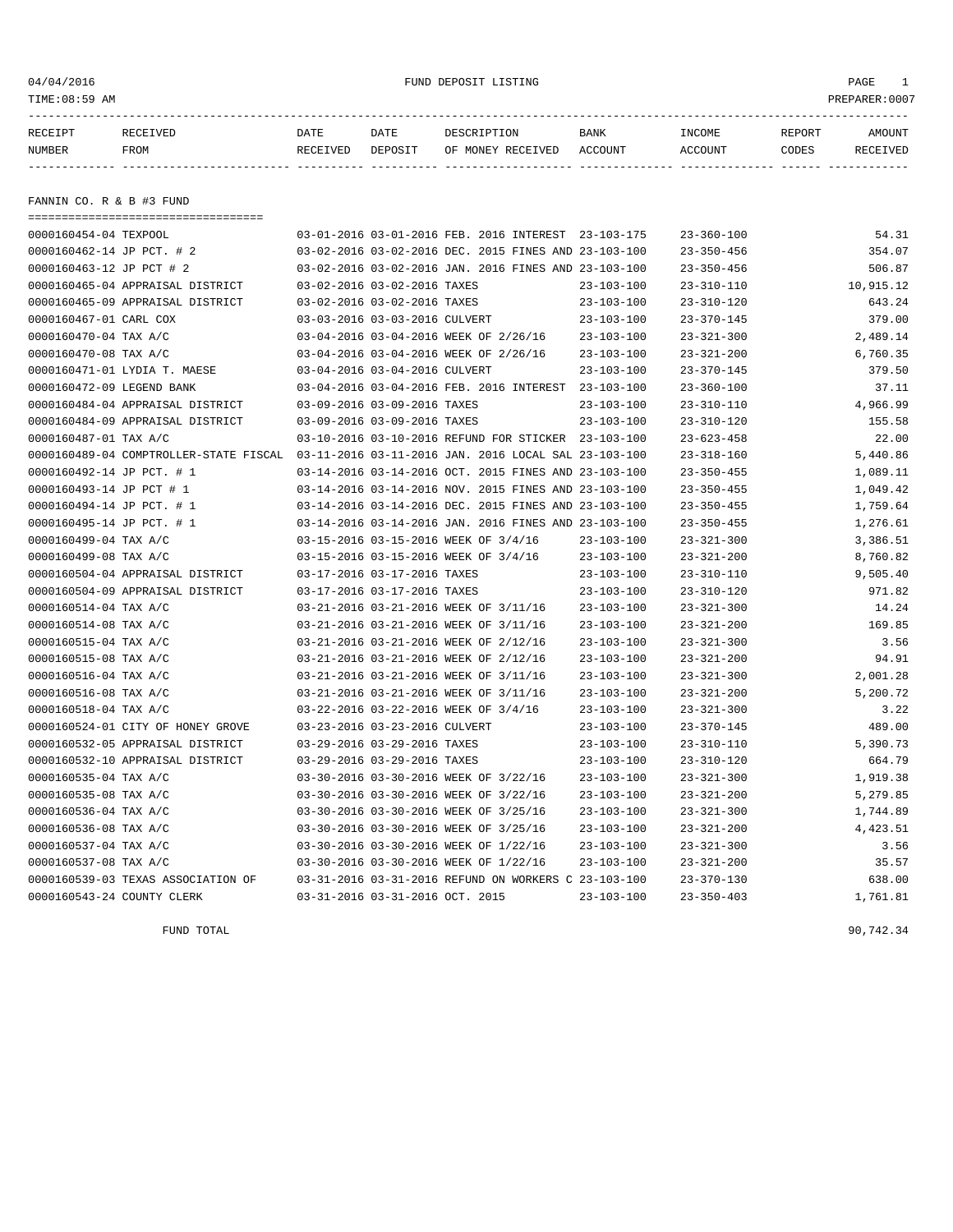04/04/2016 FUND DEPOSIT LISTING PAGE 1

| RECEIPT | <b>RECEIVED</b> | DATE            | DATE    | DESCRIPTION       | <b>BANK</b> | INCOME  | REPORT | AMOUNT   |
|---------|-----------------|-----------------|---------|-------------------|-------------|---------|--------|----------|
| NUMBER  | FROM            | <b>RECEIVED</b> | DEPOSIT | OF MONEY RECEIVED | ACCOUNT     | ACCOUNT | CODES  | RECEIVED |
|         |                 |                 |         |                   |             |         |        |          |

FANNIN CO. R & B #4 FUND

|                            | ======================================                                                      |                                 |                                                      |                  |                  |            |
|----------------------------|---------------------------------------------------------------------------------------------|---------------------------------|------------------------------------------------------|------------------|------------------|------------|
| 0000160454-05 TEXPOOL      |                                                                                             |                                 | 03-01-2016 03-01-2016 FEB. 2016 INTEREST 24-103-175  |                  | $24 - 360 - 100$ | 48.99      |
|                            | 0000160461-01 DODD CITY VFD                                                                 | 03-02-2016 03-02-2016 FUEL      |                                                      | $24 - 103 - 100$ | $24 - 370 - 145$ | 68.89      |
| 0000160462-15 JP PCT. # 2  |                                                                                             |                                 | 03-02-2016 03-02-2016 DEC. 2015 FINES AND 24-103-100 |                  | $24 - 350 - 456$ | 201.54     |
| 0000160463-13 JP PCT # 2   |                                                                                             |                                 | 03-02-2016 03-02-2016 JAN. 2016 FINES AND 24-103-100 |                  | $24 - 350 - 456$ | 288.52     |
|                            | 0000160465-05 APPRAISAL DISTRICT                                                            | 03-02-2016 03-02-2016 TAXES     |                                                      | $24 - 103 - 100$ | $24 - 310 - 110$ | 6, 213. 13 |
|                            | 0000160465-10 APPRAISAL DISTRICT                                                            | 03-02-2016 03-02-2016 TAXES     |                                                      | $24 - 103 - 100$ | $24 - 310 - 120$ | 366.15     |
| 0000160470-05 TAX A/C      |                                                                                             |                                 | 03-04-2016 03-04-2016 WEEK OF 2/26/16                | $24 - 103 - 100$ | $24 - 321 - 300$ | 1,416.87   |
| 0000160470-09 TAX A/C      |                                                                                             |                                 | 03-04-2016 03-04-2016 WEEK OF 2/26/16                | $24 - 103 - 100$ | $24 - 321 - 200$ | 3,848.14   |
| 0000160472-10 LEGEND BANK  |                                                                                             |                                 | 03-04-2016 03-04-2016 FEB. 2016 INTEREST 24-103-100  |                  | $24 - 360 - 100$ | 11.78      |
|                            | 0000160484-05 APPRAISAL DISTRICT                                                            | 03-09-2016 03-09-2016 TAXES     |                                                      | $24 - 103 - 100$ | $24 - 310 - 110$ | 2,827.32   |
|                            | 0000160484-10 APPRAISAL DISTRICT                                                            | 03-09-2016 03-09-2016 TAXES     |                                                      | $24 - 103 - 100$ | $24 - 310 - 120$ | 88.56      |
|                            | 0000160486-01 LINN PAPER STOCK CO., INC 03-10-2016 03-10-2016 RECYCLED PAPER                |                                 |                                                      | $24 - 103 - 100$ | $24 - 370 - 146$ | 1,189.30   |
|                            | 0000160489-05 COMPTROLLER-STATE FISCAL 03-11-2016 03-11-2016 JAN. 2016 LOCAL SAL 24-103-100 |                                 |                                                      |                  | $24 - 318 - 160$ | 3,097.06   |
| 0000160492-15 JP PCT. # 1  |                                                                                             |                                 | 03-14-2016 03-14-2016 OCT. 2015 FINES AND 24-103-100 |                  | $24 - 350 - 455$ | 619.95     |
| 0000160493-15 JP PCT # 1   |                                                                                             |                                 | 03-14-2016 03-14-2016 NOV. 2015 FINES AND 24-103-100 |                  | $24 - 350 - 455$ | 597.36     |
| 0000160494-15 JP PCT. # 1  |                                                                                             |                                 | 03-14-2016 03-14-2016 DEC. 2015 FINES AND 24-103-100 |                  | $24 - 350 - 455$ | 931.72     |
| 0000160495-15 JP PCT. # 1  |                                                                                             |                                 | 03-14-2016 03-14-2016 JAN. 2016 FINES AND 24-103-100 |                  | $24 - 350 - 455$ | 726.67     |
| 0000160499-05 TAX A/C      |                                                                                             |                                 | 03-15-2016 03-15-2016 WEEK OF 3/4/16                 | $24 - 103 - 100$ | $24 - 321 - 300$ | 1,927.68   |
| 0000160499-09 TAX A/C      |                                                                                             |                                 | 03-15-2016 03-15-2016 WEEK OF 3/4/16                 | $24 - 103 - 100$ | $24 - 321 - 200$ | 4,986.85   |
|                            | 0000160504-05 APPRAISAL DISTRICT                                                            | 03-17-2016 03-17-2016 TAXES     |                                                      | $24 - 103 - 100$ | $24 - 310 - 110$ | 5,410.68   |
|                            | 0000160504-10 APPRAISAL DISTRICT                                                            | 03-17-2016 03-17-2016 TAXES     |                                                      | $24 - 103 - 100$ | $24 - 310 - 120$ | 553.18     |
| 0000160514-05 TAX A/C      |                                                                                             |                                 | 03-21-2016 03-21-2016 WEEK OF 3/11/16                | $24 - 103 - 100$ | $24 - 321 - 300$ | 8.11       |
| 0000160514-09 TAX A/C      |                                                                                             |                                 | 03-21-2016 03-21-2016 WEEK OF 3/11/16                | $24 - 103 - 100$ | $24 - 321 - 200$ | 96.68      |
| 0000160515-05 TAX A/C      |                                                                                             |                                 | 03-21-2016 03-21-2016 WEEK OF 2/12/16                | $24 - 103 - 100$ | $24 - 321 - 300$ | 2.03       |
| 0000160515-09 TAX A/C      |                                                                                             |                                 | 03-21-2016 03-21-2016 WEEK OF 2/12/16                | $24 - 103 - 100$ | $24 - 321 - 200$ | 54.02      |
| 0000160516-05 TAX A/C      |                                                                                             |                                 | 03-21-2016 03-21-2016 WEEK OF 3/11/16                | $24 - 103 - 100$ | $24 - 321 - 300$ | 1,139.17   |
| 0000160516-09 TAX A/C      |                                                                                             |                                 | 03-21-2016 03-21-2016 WEEK OF 3/11/16                | $24 - 103 - 100$ | $24 - 321 - 200$ | 2,960.36   |
| 0000160518-05 TAX A/C      |                                                                                             |                                 | 03-22-2016 03-22-2016 WEEK OF 3/4/16                 | $24 - 103 - 100$ | $24 - 321 - 300$ | 1.84       |
|                            | 0000160532-06 APPRAISAL DISTRICT                                                            | 03-29-2016 03-29-2016 TAXES     |                                                      | $24 - 103 - 100$ | $24 - 310 - 110$ | 3,068.52   |
|                            | 0000160532-11 APPRAISAL DISTRICT                                                            | 03-29-2016 03-29-2016 TAXES     |                                                      | $24 - 103 - 100$ | $24 - 310 - 120$ | 378.41     |
| 0000160535-05 TAX A/C      |                                                                                             |                                 | 03-30-2016 03-30-2016 WEEK OF 3/22/16                | $24 - 103 - 100$ | $24 - 321 - 300$ | 1,092.55   |
| 0000160535-09 TAX A/C      |                                                                                             |                                 | 03-30-2016 03-30-2016 WEEK OF 3/22/16                | $24 - 103 - 100$ | $24 - 321 - 200$ | 3,005.41   |
| 0000160536-05 TAX A/C      |                                                                                             |                                 | 03-30-2016 03-30-2016 WEEK OF 3/25/16                | $24 - 103 - 100$ | $24 - 321 - 300$ | 993.23     |
| 0000160536-09 TAX A/C      |                                                                                             |                                 | 03-30-2016 03-30-2016 WEEK OF 3/25/16                | $24 - 103 - 100$ | $24 - 321 - 200$ | 2,517.96   |
| 0000160537-05 TAX A/C      |                                                                                             |                                 | 03-30-2016 03-30-2016 WEEK OF 1/22/16                | $24 - 103 - 100$ | $24 - 321 - 300$ | 2.03       |
| 0000160537-09 TAX A/C      |                                                                                             |                                 | 03-30-2016 03-30-2016 WEEK OF 1/22/16                | $24 - 103 - 100$ | $24 - 321 - 200$ | 20.25      |
|                            | 0000160539-04 TEXAS ASSOCIATION OF                                                          |                                 | 03-31-2016 03-31-2016 REFUND ON WORKERS C 24-103-100 |                  | $24 - 370 - 130$ | 1,295.00   |
| 0000160543-25 COUNTY CLERK |                                                                                             | 03-31-2016 03-31-2016 OCT. 2015 |                                                      | $24 - 103 - 100$ | $24 - 350 - 403$ | 1,002.87   |

FUND TOTAL  $53,058.78$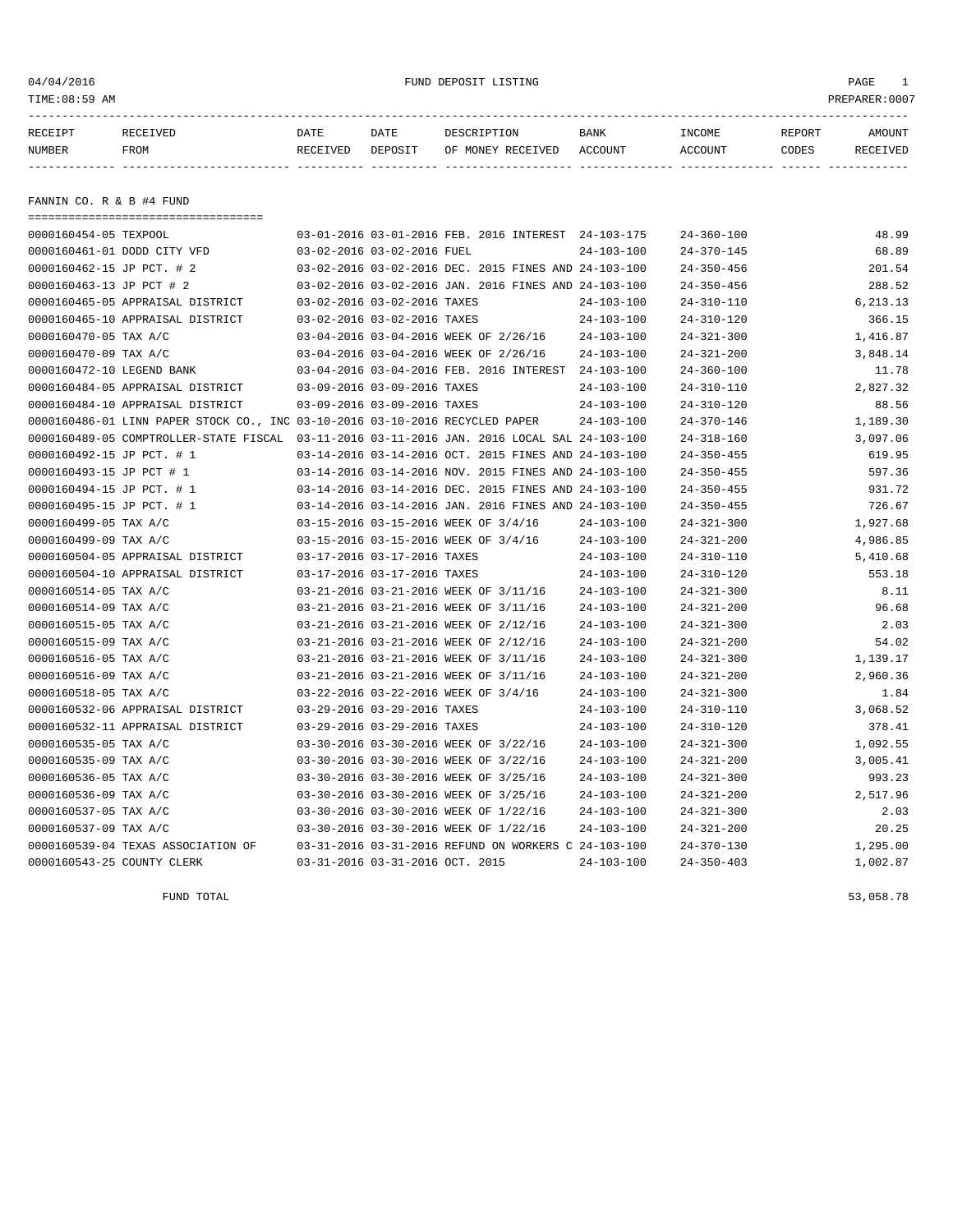04/04/2016 FUND DEPOSIT LISTING PAGE 1

| RECEIPT                   | RECEIVED | DATE     | DATE    | DESCRIPTION       | BANK    | INCOME  | REPORT | AMOUNT   |
|---------------------------|----------|----------|---------|-------------------|---------|---------|--------|----------|
| NUMBER                    | FROM     | RECEIVED | DEPOSIT | OF MONEY RECEIVED | ACCOUNT | ACCOUNT | CODES  | RECEIVED |
|                           |          |          |         |                   |         |         |        |          |
|                           |          |          |         |                   |         |         |        |          |
| J.P.#1 JUST.CT.TECHNOLOGY |          |          |         |                   |         |         |        |          |

| 0000160472-11 LEGEND BANK |  |  | 03-04-2016 03-04-2016 FEB. 2016 INTEREST 26-103-100  | $26 - 360 - 100$ | 2.75   |
|---------------------------|--|--|------------------------------------------------------|------------------|--------|
| 0000160492-11 JP PCT. # 1 |  |  | 03-14-2016 03-14-2016 OCT. 2015 FINES AND 26-103-100 | 26-370-455       | 302.83 |
| 0000160493-11 JP PCT # 1  |  |  | 03-14-2016 03-14-2016 NOV. 2015 FINES AND 26-103-100 | 26-370-455       | 331.81 |
| 0000160494-11 JP PCT. # 1 |  |  | 03-14-2016 03-14-2016 DEC. 2015 FINES AND 26-103-100 | $26 - 370 - 455$ | 411.93 |
| 0000160495-11 JP PCT. # 1 |  |  | 03-14-2016 03-14-2016 JAN. 2016 FINES AND 26-103-100 | $26 - 370 - 455$ | 381.79 |
|                           |  |  |                                                      |                  |        |

FUND TOTAL  $1,431.11$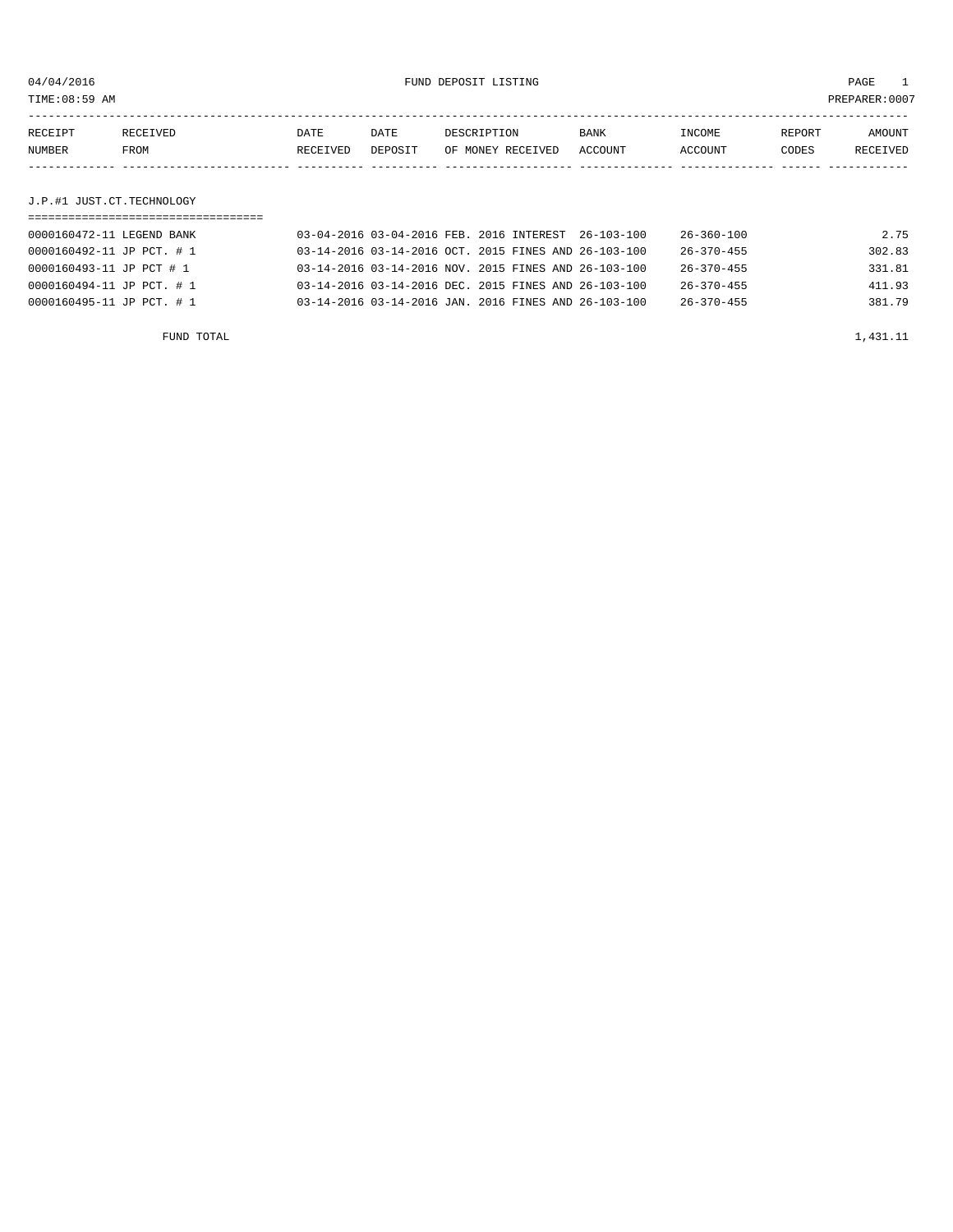TIME:08:59 AM PREPARER:0007

| RECEIPT                   | RECEIVED | DATE     | DATE    | DESCRIPTION       | <b>BANK</b> | INCOME  | REPORT | AMOUNT   |
|---------------------------|----------|----------|---------|-------------------|-------------|---------|--------|----------|
| NUMBER                    | FROM     | RECEIVED | DEPOSIT | OF MONEY RECEIVED | ACCOUNT     | ACCOUNT | CODES  | RECEIVED |
|                           |          |          |         |                   |             |         |        |          |
|                           |          |          |         |                   |             |         |        |          |
| J.P.#2 JUST.CT.TECHNOLOGY |          |          |         |                   |             |         |        |          |
|                           |          |          |         |                   |             |         |        |          |

| 0000160462-11 JP PCT. # 2 | 03-02-2016 03-02-2016 DEC. 2015 FINES AND 27-103-100 |  | $27 - 370 - 456$ | 106.37 |
|---------------------------|------------------------------------------------------|--|------------------|--------|
| 0000160463-09 JP PCT # 2  | 03-02-2016 03-02-2016 JAN. 2016 FINES AND 27-103-100 |  | $27 - 370 - 456$ | 141.76 |
| 0000160472-12 LEGEND BANK | 03-04-2016 03-04-2016 FEB. 2016 INTEREST 27-103-100  |  | 27-360-100       | 0.56   |

FUND TOTAL 248.69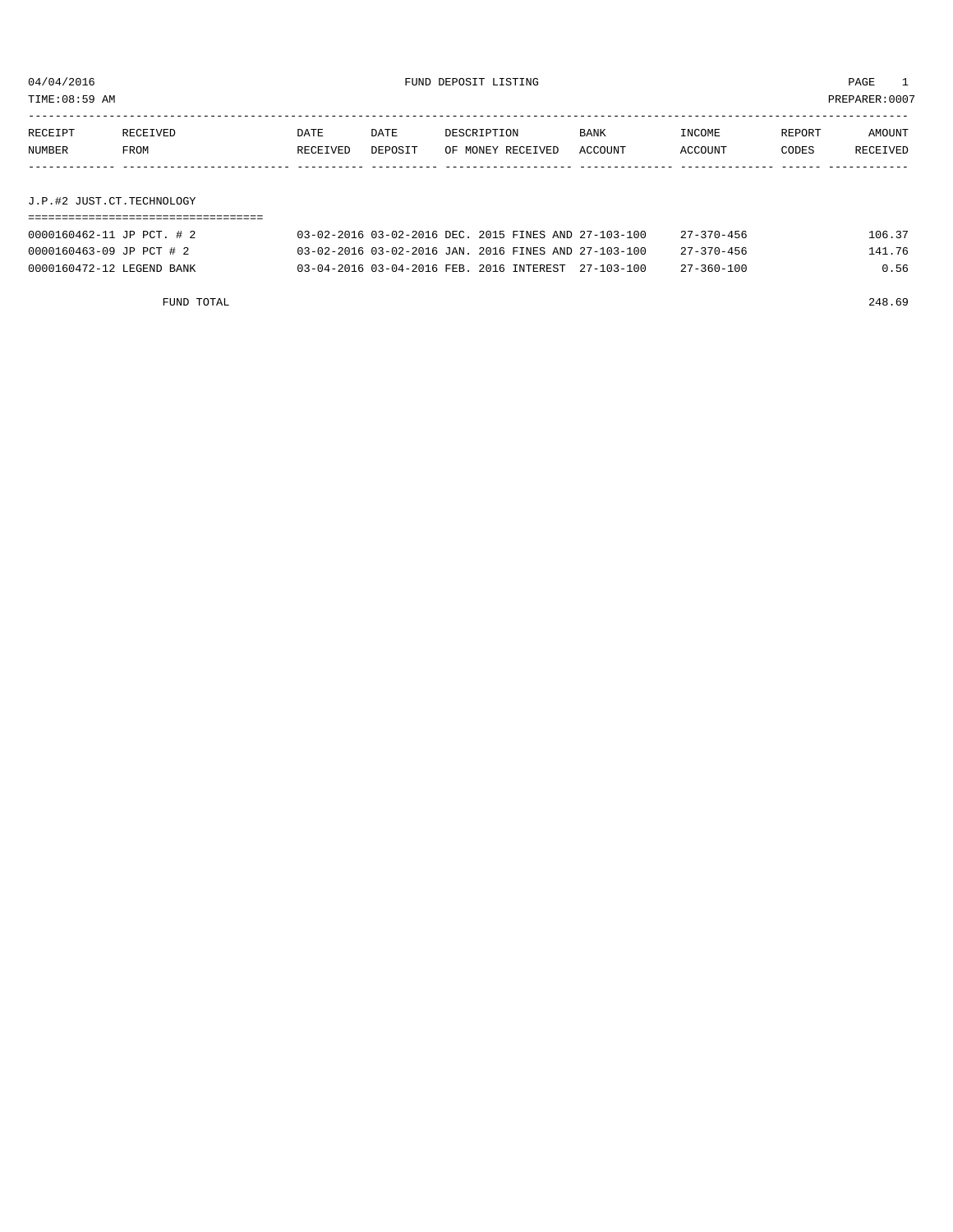TIME:08:59 AM PREPARER:0007

| RECEIPT | RECEIVED | DATE     | DATE    | DESCRIPTION       | <b>BANK</b> | INCOME  | REPORT | AMOUNT   |
|---------|----------|----------|---------|-------------------|-------------|---------|--------|----------|
| NUMBER  | FROM     | RECEIVED | DEPOSIT | OF MONEY RECEIVED | ACCOUNT     | ACCOUNT | CODES  | RECEIVED |
|         |          |          |         |                   |             |         |        |          |

J.P.#3 JUST.CT.TECHNOLOGY

===================================

| 0000160472-13 LEGEND BANK | 03-04-2016 03-04-2016 FEB. 2 | 2016 INTEREST | $28 - 103 - 100$ | $28 - 360 - 100$ | .28 |
|---------------------------|------------------------------|---------------|------------------|------------------|-----|
|                           |                              |               |                  |                  |     |
|                           |                              |               |                  |                  |     |

FUND TOTAL 0.28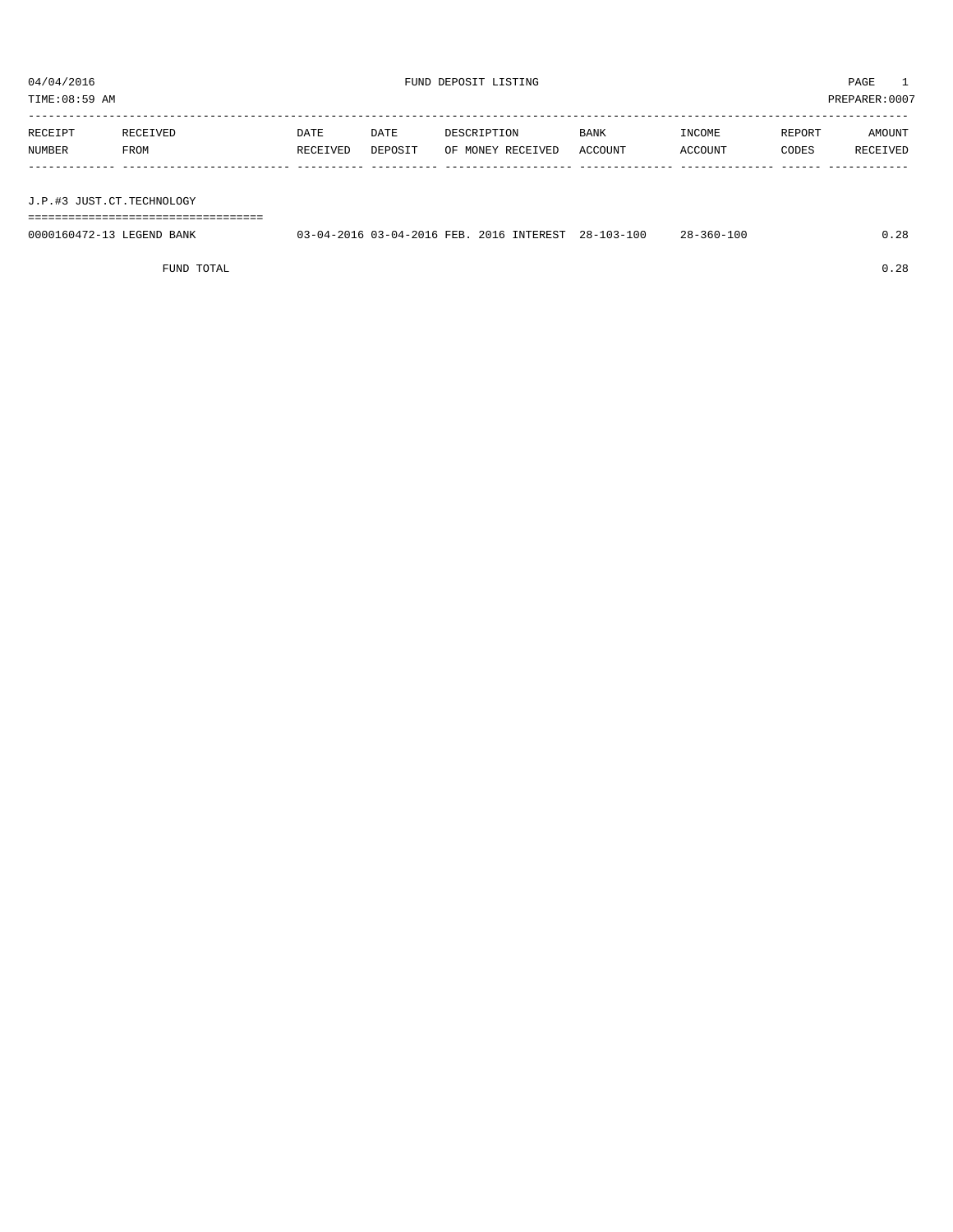TIME:08:59 AM PREPARER:0007 -----------------------------------------------------------------------------------------------------------------------------------

| <b>RECETPT</b> |      | DATE     | DATE    | TPTION                    | <b>BANK</b>    | INCOME        | REPORT | <b>MOUNT</b> |
|----------------|------|----------|---------|---------------------------|----------------|---------------|--------|--------------|
| <b>NUMBER</b>  | FROM | RECEIVED | DEPOSIT | RECEIVED<br>. MONEY<br>OF | <b>ACCOUNT</b> | <b>CCOUNT</b> | CODES  |              |
|                |      |          |         |                           |                |               |        |              |

BAIL BONDSMAN APP. FEES

===================================

|  | 0000160505-01 FANNIN COUNTY BAIL BONDS 03-17-2016 03-17-2016 LICENSE RENEWAL | $33 - 103 - 100$ | $33 - 340 - 480$ | 500.00 |
|--|------------------------------------------------------------------------------|------------------|------------------|--------|
|  |                                                                              |                  |                  |        |

FUND TOTAL 500.00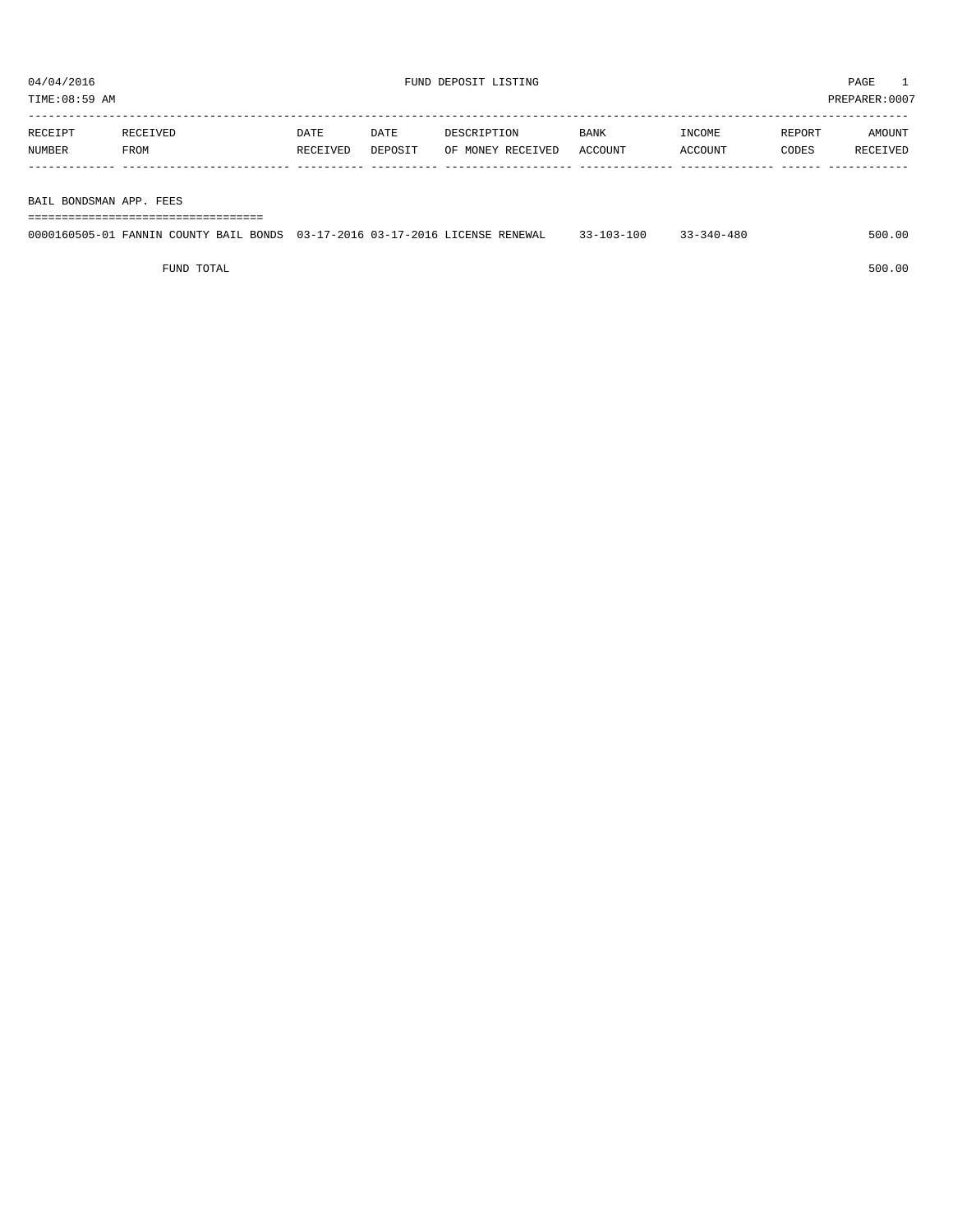TIME:08:59 AM PREPARER:0007

| RECEIPT | RECEIVED    | DATE     | DATE    | DESCRIPTION       | <b>BANK</b> | <b>TNCOME</b> | REPORT | AMOUNT   |
|---------|-------------|----------|---------|-------------------|-------------|---------------|--------|----------|
| NUMBER  | <b>FROM</b> | RECEIVED | DEPOSIT | OF MONEY RECEIVED | ACCOUNT     | ACCOUNT       | CODES  | RECEIVED |
|         |             |          |         |                   |             |               |        |          |

DISTRICT CT.RECORDS ARCHIVE

===================================

| 0000160472-14 LEGEND BANK | 03-04-2016 03-04-2016 FEB. 2016 INTEREST 34-103-100 |  | 34-360-100 | 1.02 |
|---------------------------|-----------------------------------------------------|--|------------|------|
|                           |                                                     |  |            |      |

FUND TOTAL  $1.02$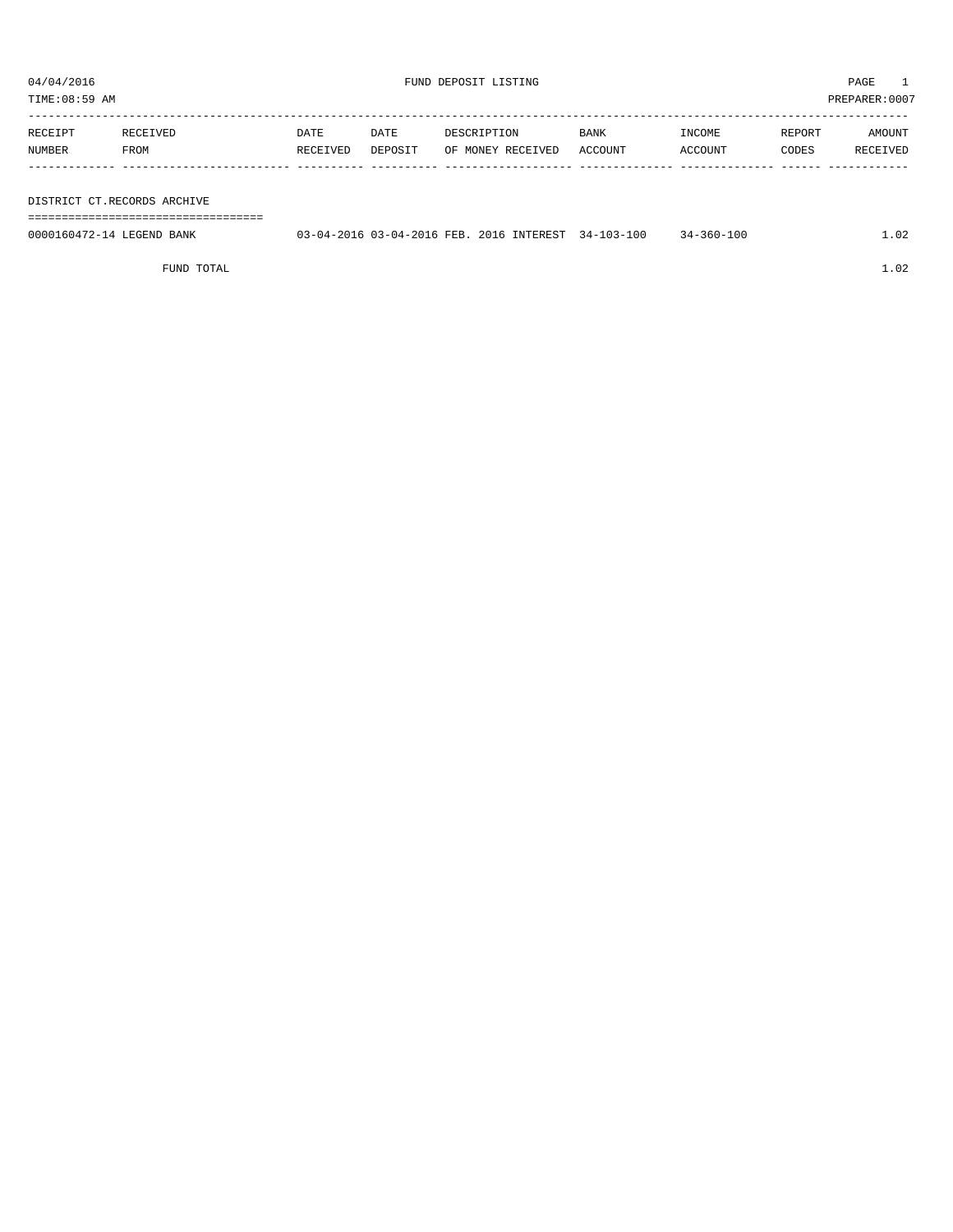TIME:08:59 AM PREPARER:0007

| RECEIPT          | RECEIVED | DATE     | DATE    | DESCRIPTION       | <b>BANK</b> | INCOME  | REPORT | AMOUNT   |
|------------------|----------|----------|---------|-------------------|-------------|---------|--------|----------|
| NUMBER           | FROM     | RECEIVED | DEPOSIT | OF MONEY RECEIVED | ACCOUNT     | ACCOUNT | CODES  | RECEIVED |
|                  |          |          |         |                   |             |         |        |          |
|                  |          |          |         |                   |             |         |        |          |
| LAW LIBRARY FUND |          |          |         |                   |             |         |        |          |

| 0000160472-15 LEGEND BANK  | 03-04-2016 03-04-2016 FEB. 2016 INTEREST 35-103-100 |            | 35-360-100       | 6.96   |
|----------------------------|-----------------------------------------------------|------------|------------------|--------|
| 0000160543-21 COUNTY CLERK | $0.3 - 31 - 2016$ $0.3 - 31 - 2016$ $0.07$ , $2015$ | 35-103-100 | $35 - 340 - 403$ | 736.53 |

FUND TOTAL 743.49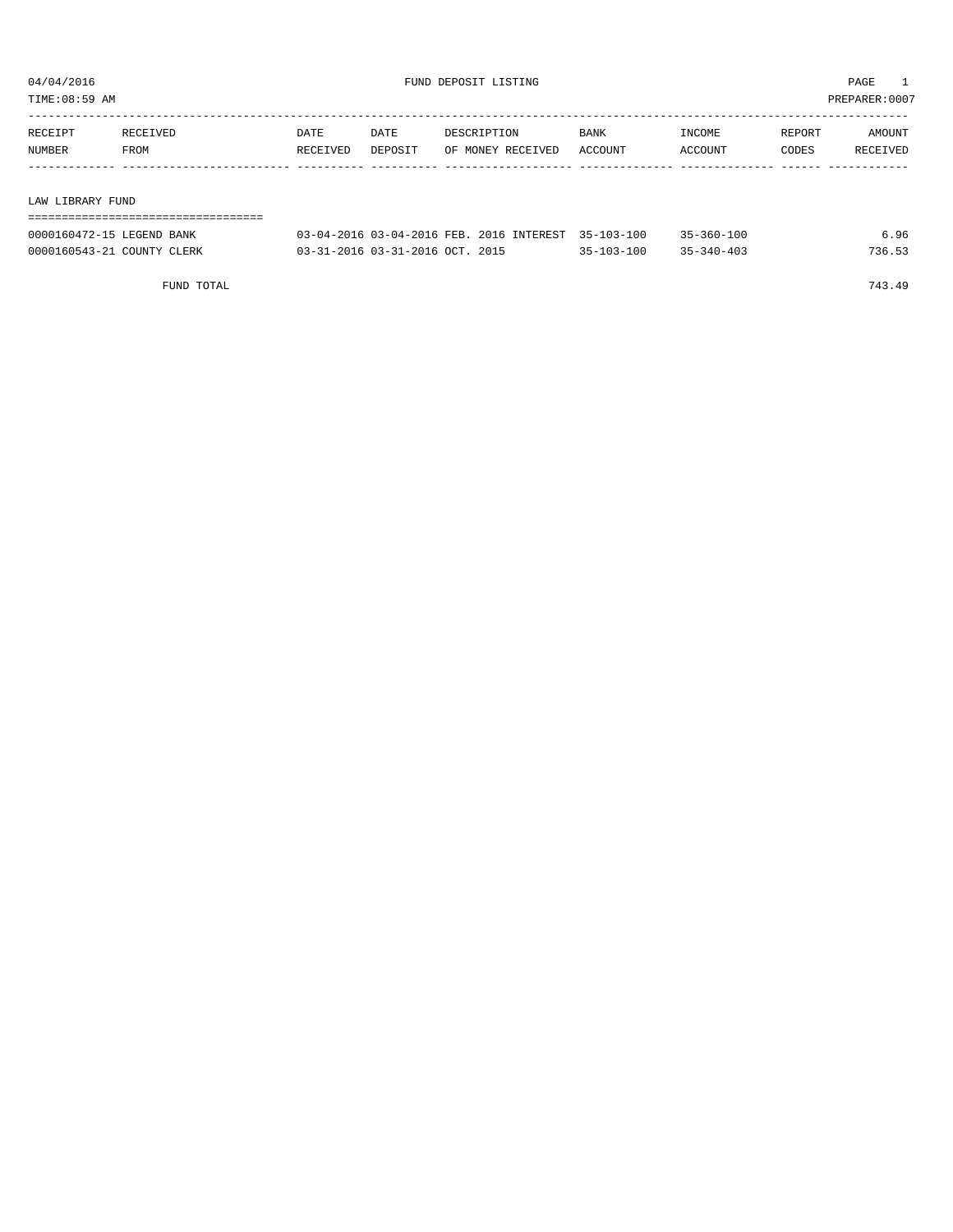04/04/2016 FUND DEPOSIT LISTING PAGE 1

| RECEIPT | RECEIVED | DATE     | DATE    | DESCRIPTION               | <b>BANK</b> | INCOME  | REPORT | <b>AMOUNT</b> |
|---------|----------|----------|---------|---------------------------|-------------|---------|--------|---------------|
| NUMBER  | FROM     | RECEIVED | DEPOSIT | OF MONEY RECEIVED ACCOUNT |             | ACCOUNT | CODES  | RECEIVED      |
|         |          |          |         |                           |             |         |        |               |
|         |          |          |         |                           |             |         |        |               |

### D.A. FEE ACCOUNT FUND

|                           | =====================================                                                        |                                  |                                                      |                  |                  |          |
|---------------------------|----------------------------------------------------------------------------------------------|----------------------------------|------------------------------------------------------|------------------|------------------|----------|
|                           | 0000160452-01 DISTRICT ATTORNEY TRUST                                                        | 03-01-2016 03-01-2016 CHECK FEES |                                                      | $36 - 103 - 136$ | $36 - 340 - 475$ | 260.00   |
| 0000160472-22 LEGEND BANK |                                                                                              |                                  | 03-04-2016 03-04-2016 FEB. 2016 INTEREST             | $36 - 103 - 136$ | $36 - 360 - 100$ | 0.03     |
| 0000160472-23 LEGEND BANK |                                                                                              |                                  | 03-04-2016 03-04-2016 FEB. 2016 INTEREST 36-103-236  |                  | $36 - 360 - 236$ | 0.05     |
|                           | 0000160490-01 DISTRICT ATTORNEY TRUST                                                        |                                  | 03-14-2016 03-14-2016 STOP PAYMENT FEE NO 36-103-136 |                  | $36 - 340 - 475$ | 30.00    |
|                           | 0000160502-01 FANNIN COUNTY CSCD                                                             |                                  | 03-16-2016 03-16-2016 BLOOD DRAWS                    | $36 - 103 - 136$ | $36 - 370 - 130$ | 90.90    |
|                           | 0000160525-01 BONHAM POLICE DEPT.                                                            |                                  | 03-23-2016 03-23-2016 FORFEITED ASSETS               | $36 - 103 - 136$ | $36 - 352 - 200$ | 518.76   |
|                           | 0000160533-03 LONE STAR AUCTIONEERS, IN 03-29-2016 03-29-2016 SALE OF FORFEITED A 36-103-236 |                                  |                                                      |                  | $36 - 352 - 200$ | 1,608.34 |

FUND TOTAL 2,508.08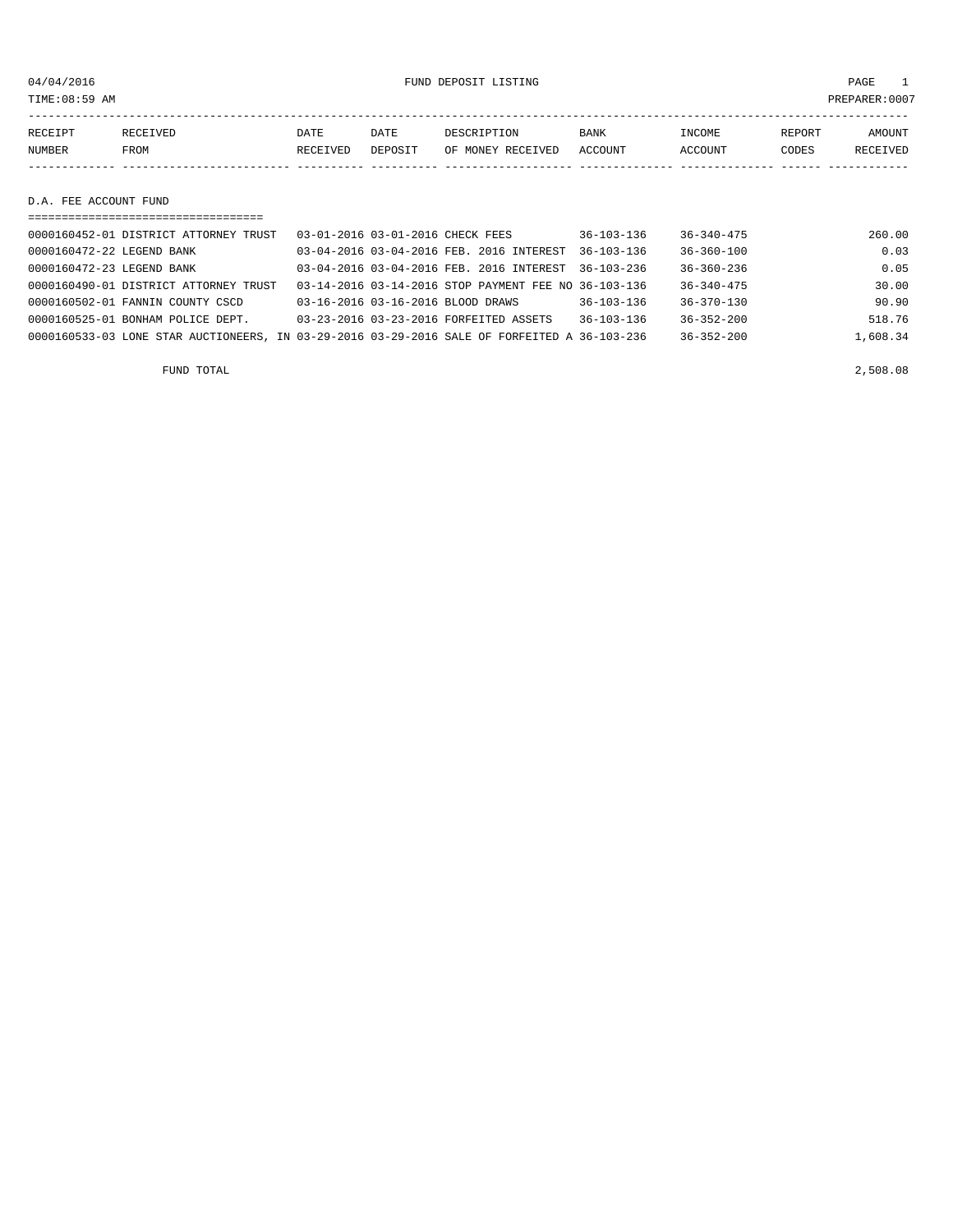TIME:08:59 AM PREPARER:0007

| RECEIPT | RECEIVED | DATE     | DATE    | DESCRIPTION       | BANK    | INCOME  | REPORT | AMOUNT   |
|---------|----------|----------|---------|-------------------|---------|---------|--------|----------|
| NUMBER  | FROM     | RECEIVED | DEPOSIT | OF MONEY RECEIVED | ACCOUNT | ACCOUNT | CODES  | RECEIVED |
|         |          |          |         |                   |         |         |        |          |
|         |          |          |         |                   |         |         |        |          |

CONTRABAND SEIZURE

| -------------------------------------<br>-------------------------------------- |  |  |  |  |  |  |  |  |  |  |  |  |  |  |  |  |  |
|---------------------------------------------------------------------------------|--|--|--|--|--|--|--|--|--|--|--|--|--|--|--|--|--|
|                                                                                 |  |  |  |  |  |  |  |  |  |  |  |  |  |  |  |  |  |

| 0000160472-24 LEGEND BANK                                                                   |  | 03-04-2016 03-04-2016 FEB. 2016 INTEREST 37-103-137 | $37 - 360 - 100$ | 0.05     |
|---------------------------------------------------------------------------------------------|--|-----------------------------------------------------|------------------|----------|
| 0000160488-01 FANNIN COUNTY SHERIFF'S D 03-11-2016 03-11-2016 CONTRABAND SEIZURE 37-103-137 |  |                                                     | $37 - 207 - 099$ | 4,886.00 |

FUND TOTAL 4,886.05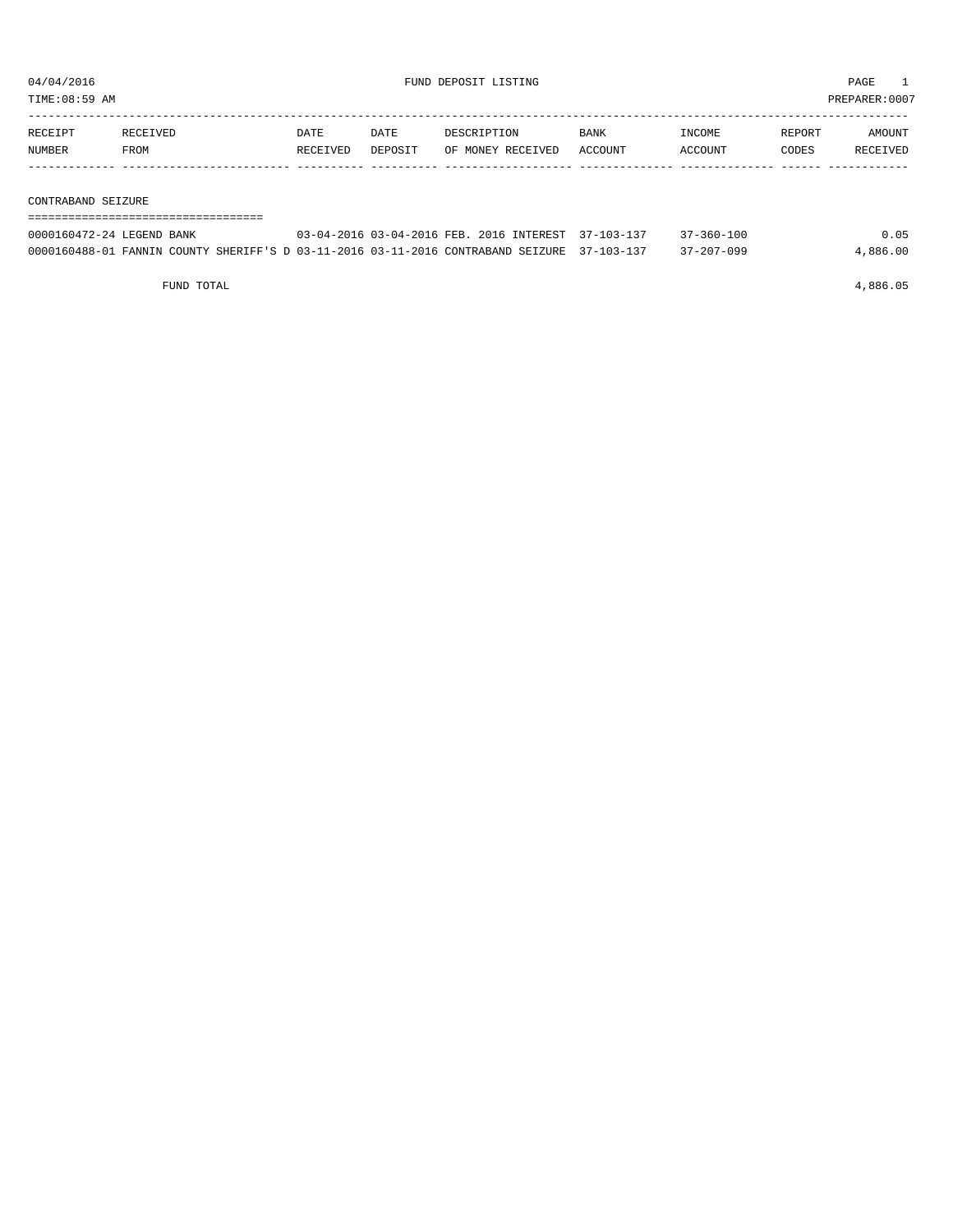TIME:08:59 AM PREPARER:0007

| RECEIPT | RECEIVED | DATE     | DATE    | DESCRIPTION       | BANK    | INCOME  | REPORT | AMOUNT   |
|---------|----------|----------|---------|-------------------|---------|---------|--------|----------|
| NUMBER  | FROM     | RECEIVED | DEPOSIT | OF MONEY RECEIVED | ACCOUNT | ACCOUNT | CODES  | RECEIVED |
|         |          |          |         |                   |         |         |        |          |
|         |          |          |         |                   |         |         |        |          |
|         |          |          |         |                   |         |         |        |          |

IHC CO-OP GIN

| -------------------------------------<br>-------------------------------------- |  |  |  |  |  |  |  |  |  |  |  |  |  |  |  |  |  |
|---------------------------------------------------------------------------------|--|--|--|--|--|--|--|--|--|--|--|--|--|--|--|--|--|

| 0000160454-06 TEXPOOL     |  | 03-01-2016 03-01-2016 FEB. 2016 INTEREST 38-103-175 | $38 - 360 - 100$ | ່າາ |
|---------------------------|--|-----------------------------------------------------|------------------|-----|
| 0000160472-16 LEGEND BANK |  | 03-04-2016 03-04-2016 FEB. 2016 INTEREST 38-103-100 | $38 - 360 - 100$ |     |

FUND TOTAL 4.37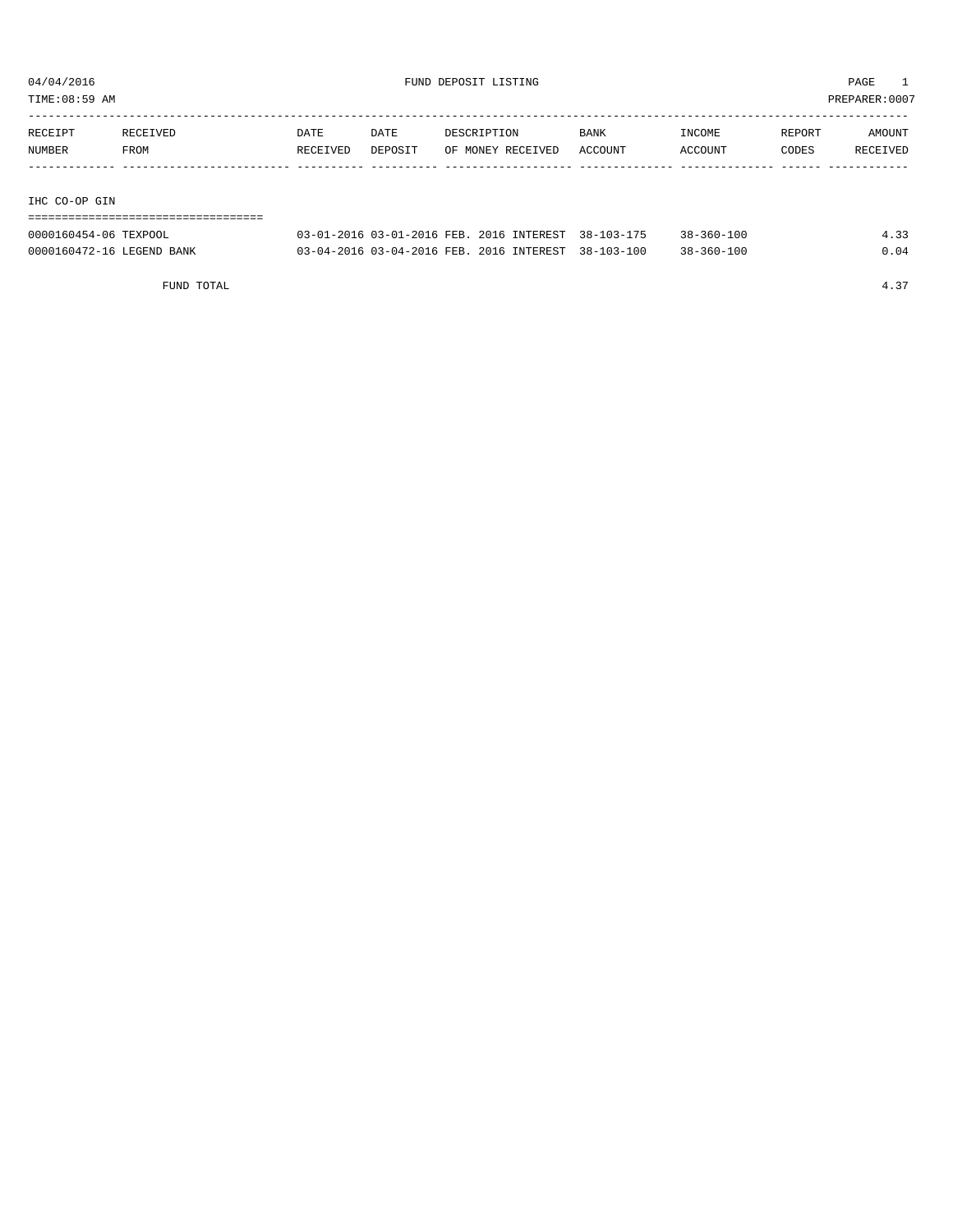TIME:08:59 AM PREPARER:0007

| RECEIPT         | RECEIVED | DATE     | DATE    | DESCRIPTION       | <b>BANK</b> | INCOME  | REPORT | AMOUNT   |  |  |  |  |  |
|-----------------|----------|----------|---------|-------------------|-------------|---------|--------|----------|--|--|--|--|--|
| NUMBER          | FROM     | RECEIVED | DEPOSIT | OF MONEY RECEIVED | ACCOUNT     | ACCOUNT | CODES  | RECEIVED |  |  |  |  |  |
|                 |          |          |         |                   |             |         |        |          |  |  |  |  |  |
|                 |          |          |         |                   |             |         |        |          |  |  |  |  |  |
| IHC B.R. COOPER |          |          |         |                   |             |         |        |          |  |  |  |  |  |
|                 |          |          |         |                   |             |         |        |          |  |  |  |  |  |

| 0000160454-07 TEXPOOL     | 03-01-2016 03-01-2016 FEB. 2016 INTEREST 39-103-175 |  | $39 - 360 - 100$ |     |
|---------------------------|-----------------------------------------------------|--|------------------|-----|
| 0000160472-17 LEGEND BANK | 03-04-2016 03-04-2016 FEB. 2016 INTEREST 39-103-100 |  | $39 - 360 - 100$ | .65 |

FUND TOTAL 2.10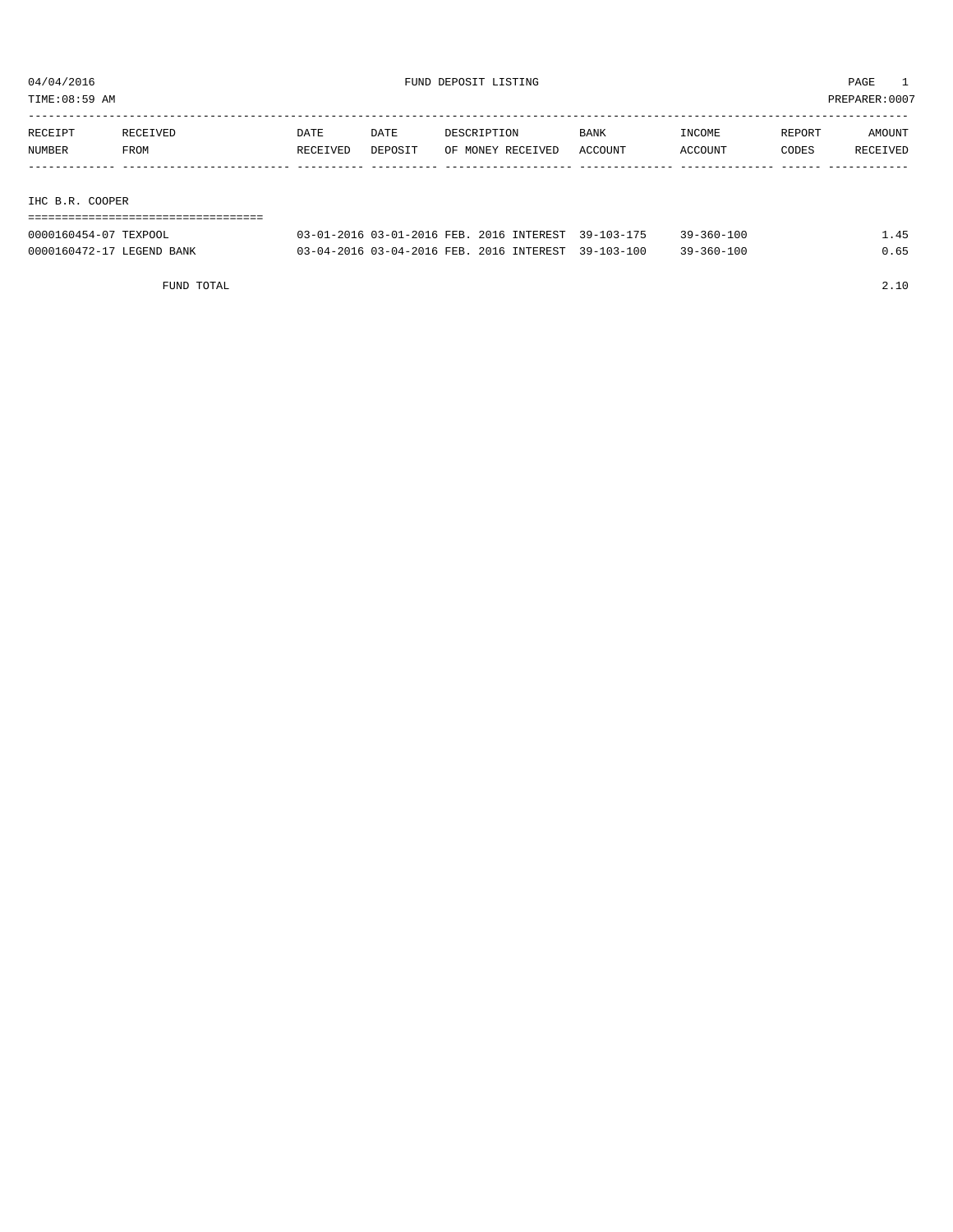| TIME:08:59 AM |                            |          |         |                   |         | PREPARER:0007 |        |          |
|---------------|----------------------------|----------|---------|-------------------|---------|---------------|--------|----------|
|               |                            |          |         |                   |         |               |        |          |
| RECEIPT       | RECEIVED                   | DATE     | DATE    | DESCRIPTION       | BANK    | INCOME        | REPORT | AMOUNT   |
| NUMBER        | FROM                       | RECEIVED | DEPOSIT | OF MONEY RECEIVED | ACCOUNT | ACCOUNT       | CODES  | RECEIVED |
|               |                            |          |         |                   |         |               |        |          |
|               |                            |          |         |                   |         |               |        |          |
|               | CO.& DIST.COURT TECHNOLOGY |          |         |                   |         |               |        |          |
|               |                            |          |         |                   |         |               |        |          |

| 0000160543-26 COUNTY CLERK | 03-31-2016 03-31-2016 OCT. 2015 | 51-103-100 51-370-440 | 92.18 |
|----------------------------|---------------------------------|-----------------------|-------|
|                            |                                 |                       |       |

FUND TOTAL 92.18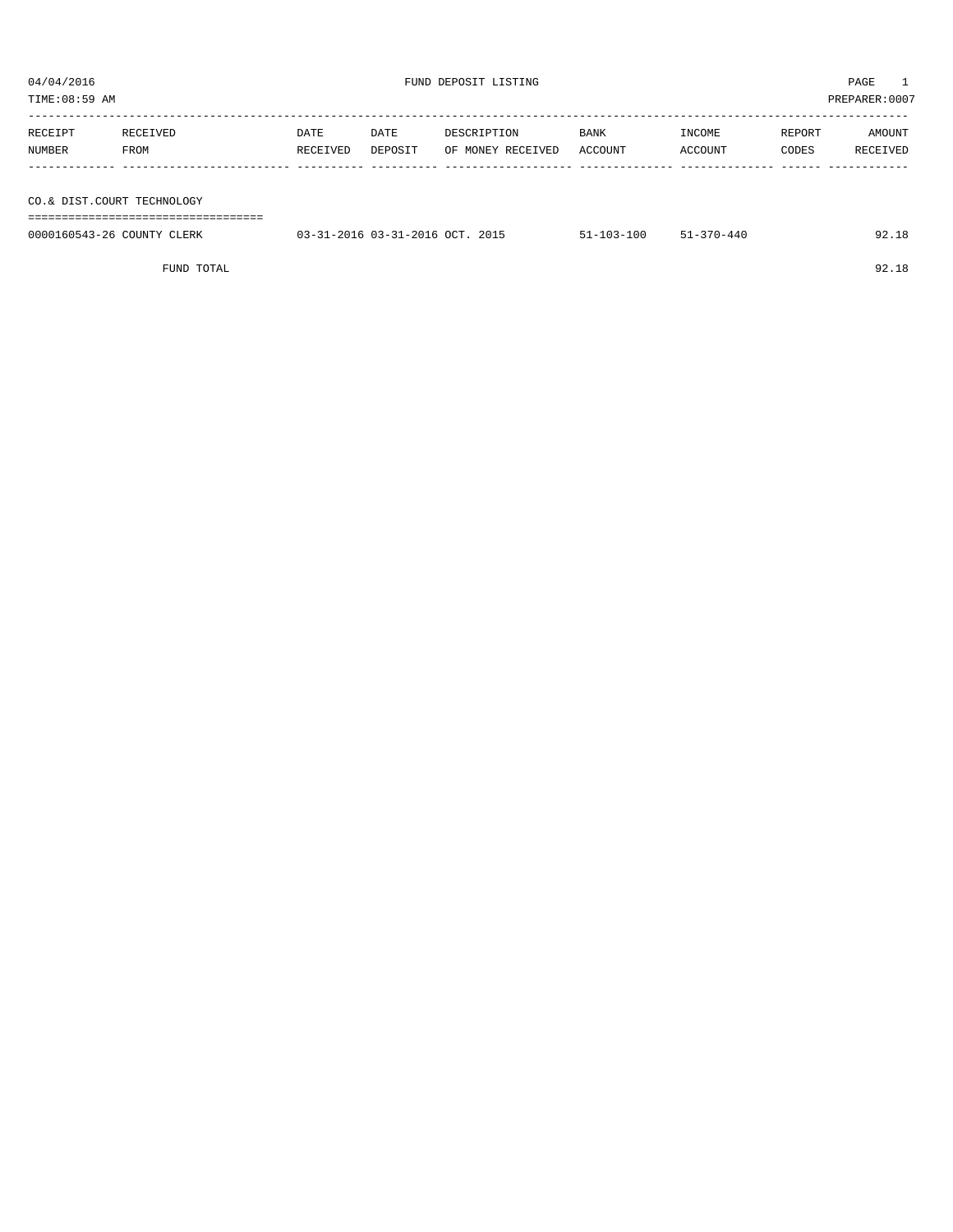| TIME:08:59 AM              |          |          |         |                   |         |         |        | PREPARER:0007 |
|----------------------------|----------|----------|---------|-------------------|---------|---------|--------|---------------|
| RECEIPT                    | RECEIVED | DATE     | DATE    | DESCRIPTION       | BANK    | INCOME  | REPORT | AMOUNT        |
| NUMBER                     | FROM     | RECEIVED | DEPOSIT | OF MONEY RECEIVED | ACCOUNT | ACCOUNT | CODES  | RECEIVED      |
|                            |          |          |         |                   |         |         |        |               |
| COURT RECORDS PRESERVATION |          |          |         |                   |         |         |        |               |
|                            |          |          |         |                   |         |         |        |               |

| 0000160472-18 LEGEND BANK  | 03-04-2016 03-04-2016 FEB. 2016 INTEREST 52-103-100 |                  | $52 - 360 - 100$ | 1.82   |
|----------------------------|-----------------------------------------------------|------------------|------------------|--------|
| 0000160543-27 COUNTY CLERK | 03-31-2016 03-31-2016 OCT. 2015                     | $52 - 103 - 100$ | $52 - 370 - 133$ | 160.43 |

FUND TOTAL 162.25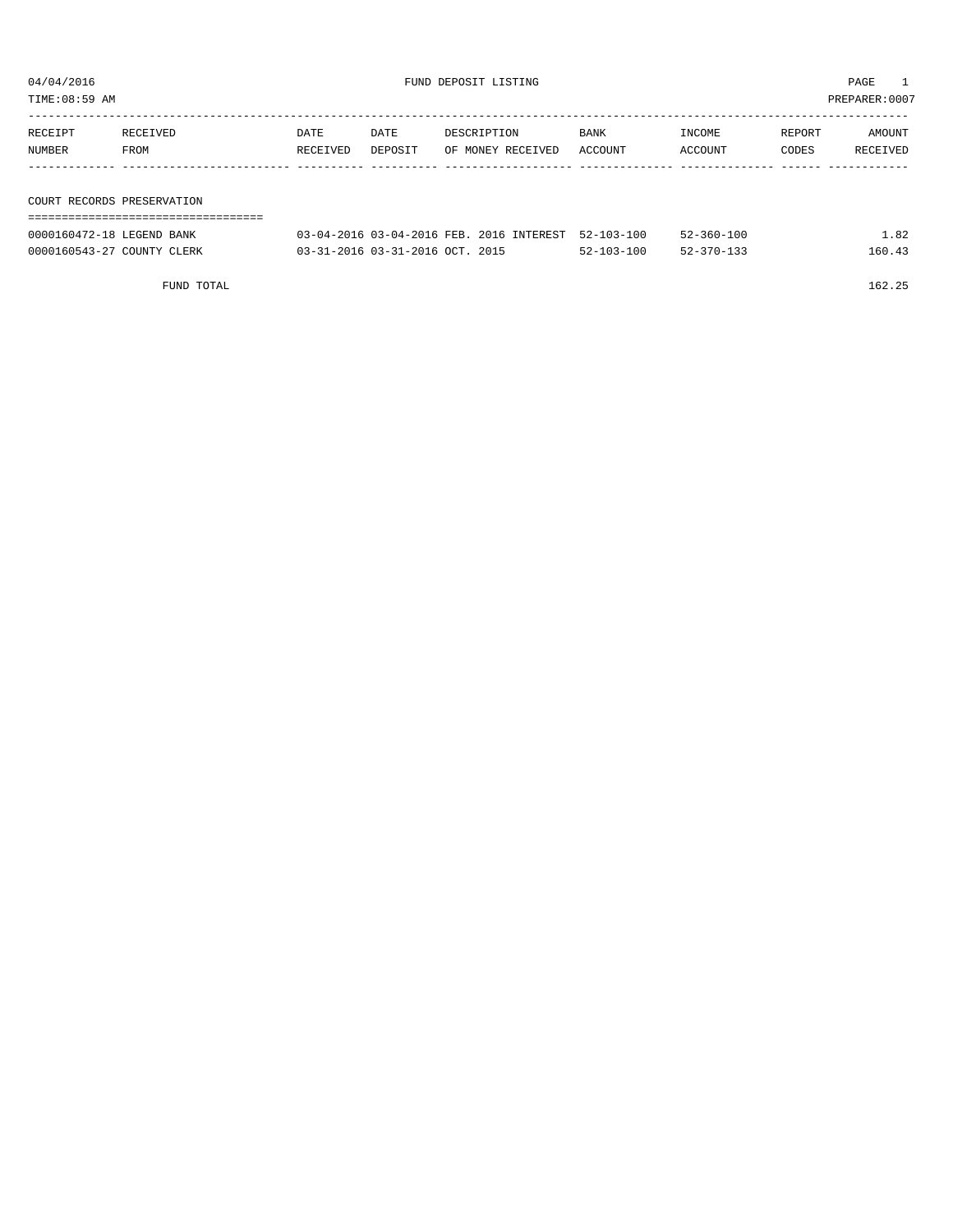| 04/04/2016<br>FUND DEPOSIT LISTING<br>TIME: 08:59 AM |                  |                  |                                        | PAGE<br>PREPARER: 0007           |                        |                   |                 |                    |
|------------------------------------------------------|------------------|------------------|----------------------------------------|----------------------------------|------------------------|-------------------|-----------------|--------------------|
| RECEIPT<br>NUMBER                                    | RECEIVED<br>FROM | DATE<br>RECEIVED | DATE<br>DEPOSIT                        | DESCRIPTION<br>OF MONEY RECEIVED | BANK<br><b>ACCOUNT</b> | INCOME<br>ACCOUNT | REPORT<br>CODES | AMOUNT<br>RECEIVED |
| CO. CLERK RECORDS ARCHIVE                            |                  |                  |                                        |                                  |                        |                   |                 |                    |
| 0000160543-28 COUNTY CLERK                           |                  |                  | $03-31-2016$ $03-31-2016$ $0CT$ . 2015 |                                  | $53 - 103 - 100$       | $53 - 370 - 133$  |                 | 5,350.00           |

 $FUND$  to the set of  $5,350.00$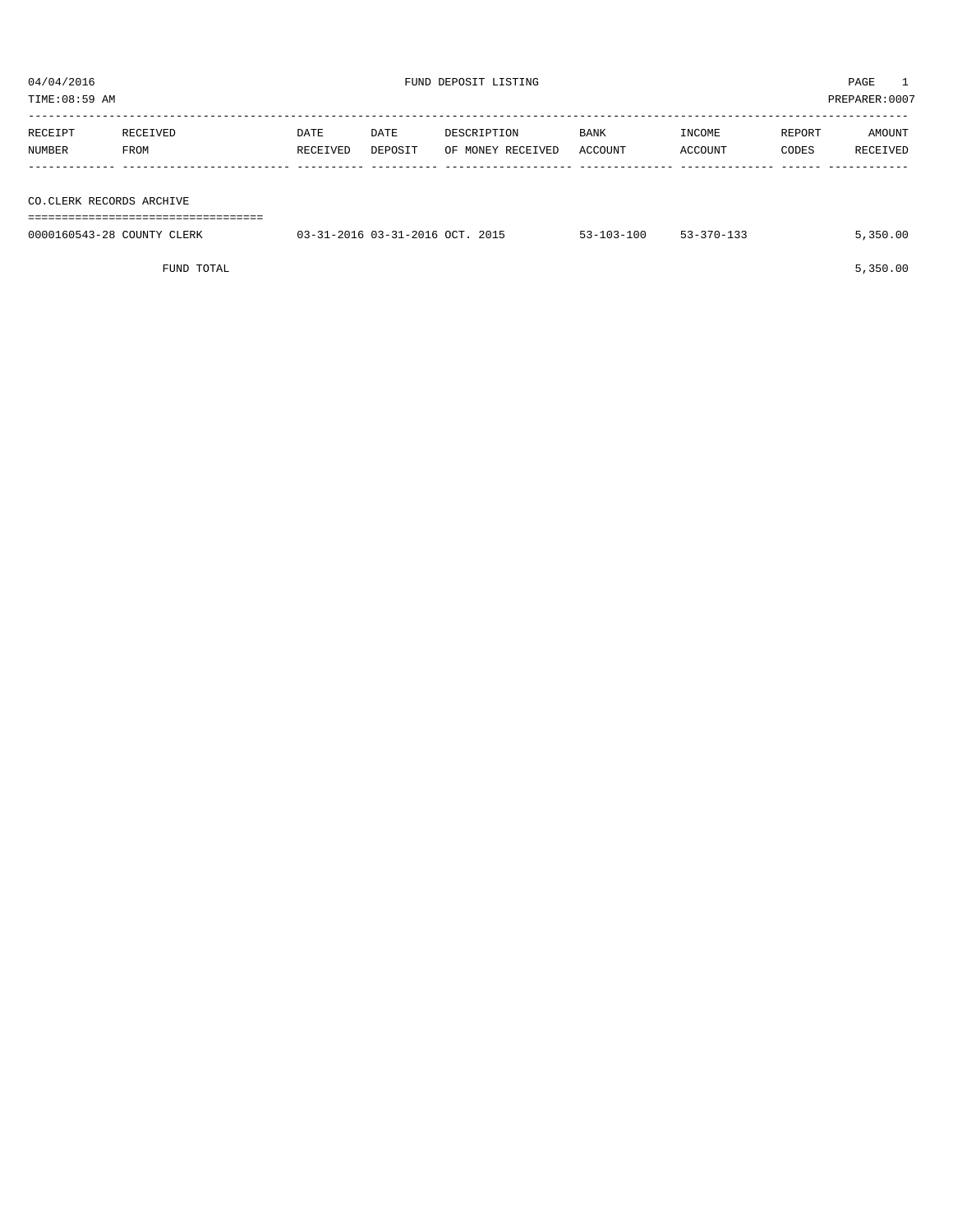TIME:08:59 AM PREPARER:0007

| RECEIPT | RECEIVED    | DATE     | DATE    | DESCRIPTION       | <b>BANK</b> | INCOME  | REPORT | AMOUNT   |
|---------|-------------|----------|---------|-------------------|-------------|---------|--------|----------|
| NUMBER  | <b>FROM</b> | RECEIVED | DEPOSIT | OF MONEY RECEIVED | ACCOUNT     | ACCOUNT | CODES  | RECEIVED |
|         |             |          |         |                   |             |         |        |          |
|         |             |          |         |                   |             |         |        |          |

F.C. LAW ENFORCEMENT EDUCATION

| ------------------------------------- |  |
|---------------------------------------|--|
| ------------------------------------- |  |
|                                       |  |
|                                       |  |
|                                       |  |
|                                       |  |

| 0000160457-01 TEXAS COMPTROLLER | 03-01-2016 03-01-2016 PEACE OFFICER ALLOC 55-103-155 | 55-370-160 | 1,827.51 |
|---------------------------------|------------------------------------------------------|------------|----------|
|                                 |                                                      |            |          |

FUND TOTAL  $1,827.51$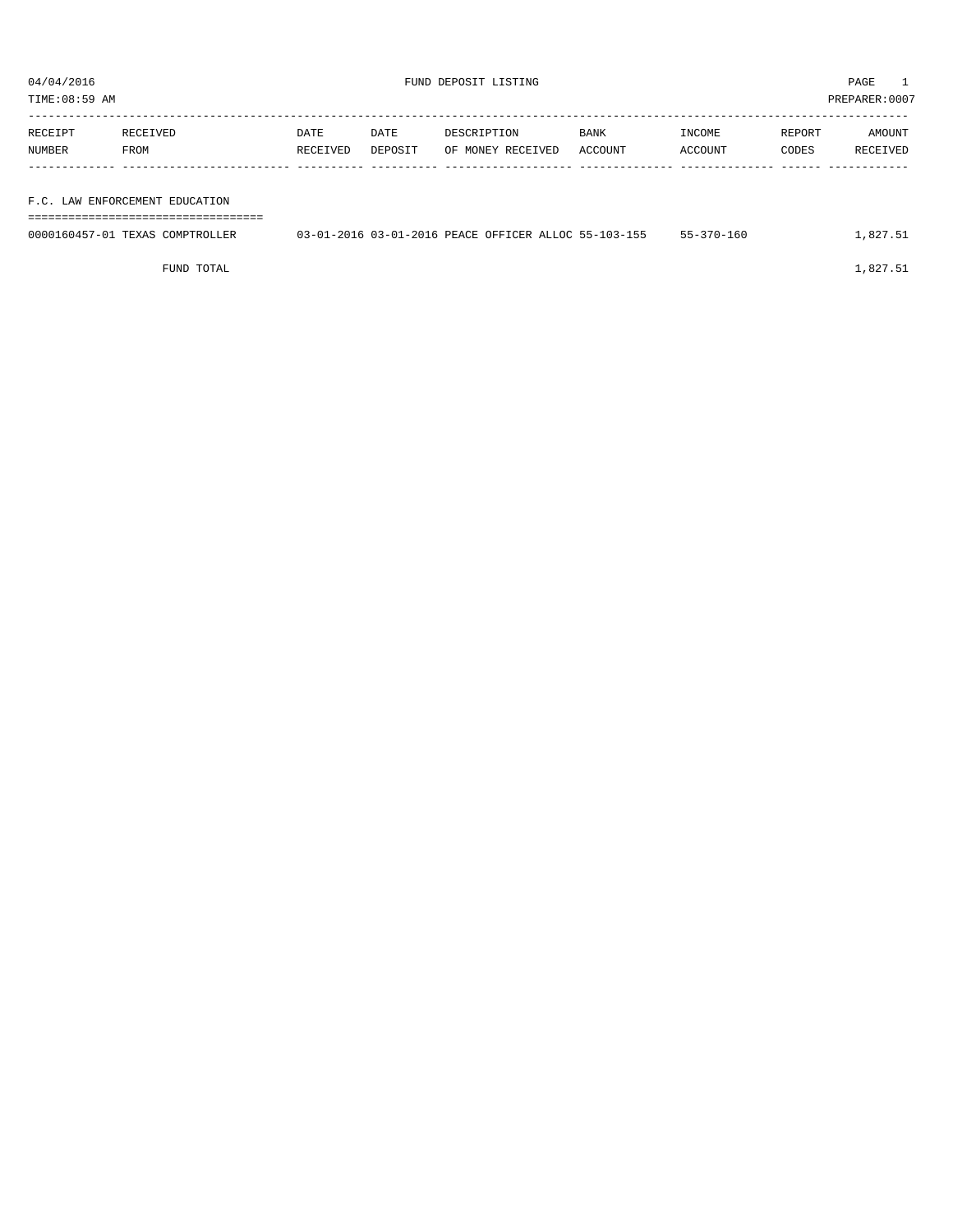TIME:08:59 AM PREPARER:0007

| RECEIPT | RECEIVED | DATE     | DATE    | DESCRIPTION       | <b>BANK</b> | INCOME  | REPORT | AMOUNT   |
|---------|----------|----------|---------|-------------------|-------------|---------|--------|----------|
| NUMBER  | FROM     | RECEIVED | DEPOSIT | OF MONEY RECEIVED | ACCOUNT     | ACCOUNT | CODES  | RECEIVED |
|         |          |          |         |                   |             |         |        |          |

F C SHERIFF FORFEITURE

| ----------------------------                                                                 |                                                     |                  |          |
|----------------------------------------------------------------------------------------------|-----------------------------------------------------|------------------|----------|
| 0000160472-25 LEGEND BANK                                                                    | 03-04-2016 03-04-2016 FEB. 2016 INTEREST 56-103-156 | $56 - 360 - 100$ | 0.22     |
| 0000160533-02 LONE STAR AUCTIONEERS, IN 03-29-2016 03-29-2016 SALE OF FORFEITED A 56-103-156 |                                                     | 56-352-200       | 3,216.66 |

FUND TOTAL 3,216.88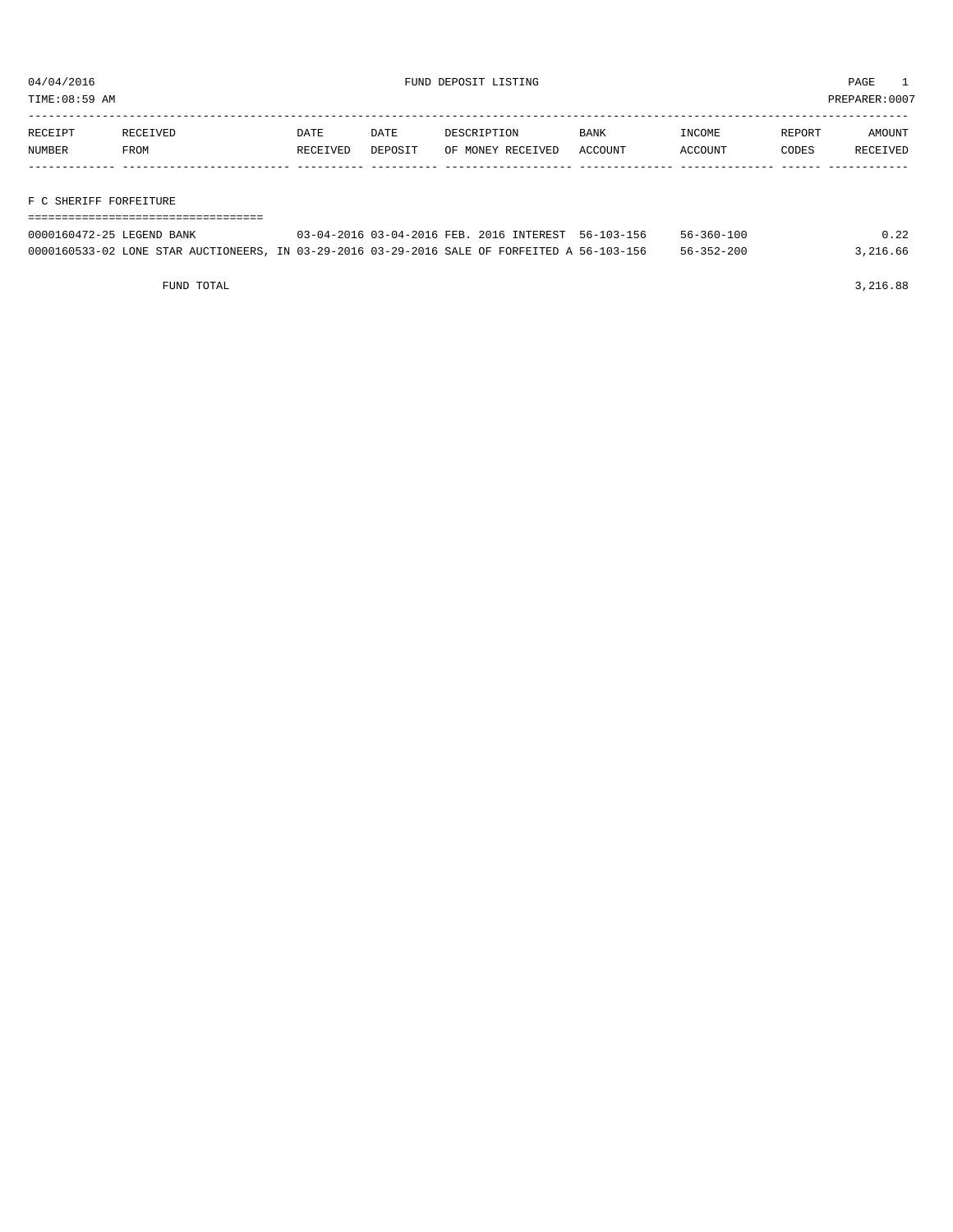| TIME:08:59 AM |                    |          |         |                   |             |         | PREPARER:0007 |          |
|---------------|--------------------|----------|---------|-------------------|-------------|---------|---------------|----------|
| RECEIPT       | RECEIVED           | DATE     | DATE    | DESCRIPTION       | <b>BANK</b> | INCOME  | REPORT        | AMOUNT   |
| NUMBER        | FROM               | RECEIVED | DEPOSIT | OF MONEY RECEIVED | ACCOUNT     | ACCOUNT | CODES         | RECEIVED |
|               |                    |          |         |                   |             |         |               |          |
|               |                    |          |         |                   |             |         |               |          |
|               | DRUG COURT PROGRAM |          |         |                   |             |         |               |          |
|               |                    |          |         |                   |             |         |               |          |

| 0000160472-19 LEGEND BANK  | 03-04-2016 03-04-2016 FEB. 2016 INTEREST 59-103-100 |                  | $59 - 360 - 100$ | . . 58 |
|----------------------------|-----------------------------------------------------|------------------|------------------|--------|
| 0000160543-29 COUNTY CLERK | 03-31-2016 03-31-2016 OCT. 2015                     | $59 - 103 - 100$ | $59 - 370 - 425$ | 226.37 |

FUND TOTAL 227.95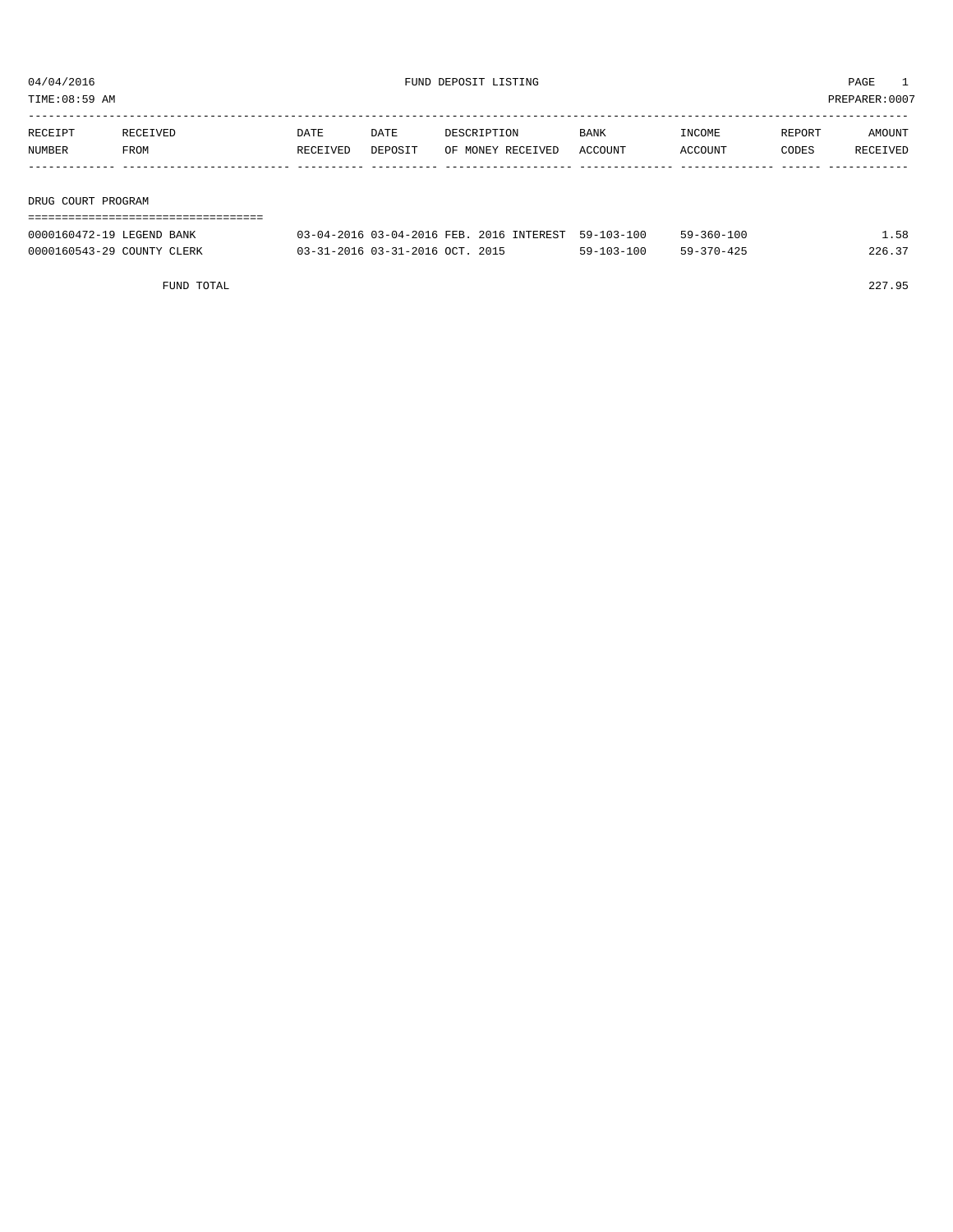TIME:08:59 AM PREPARER:0007

| RECEIPT           | RECEIVED | DATE     | DATE    | DESCRIPTION       | <b>BANK</b> | INCOME  | REPORT | AMOUNT   |
|-------------------|----------|----------|---------|-------------------|-------------|---------|--------|----------|
| NUMBER            | FROM     | RECEIVED | DEPOSIT | OF MONEY RECEIVED | ACCOUNT     | ACCOUNT | CODES  | RECEIVED |
|                   |          |          |         |                   |             |         |        |          |
|                   |          |          |         |                   |             |         |        |          |
| RIGHT OF WAY FUND |          |          |         |                   |             |         |        |          |
|                   |          |          |         |                   |             |         |        |          |

| 0000160454-08 TEXPOOL     | 03-01-2016 03-01-2016 FEB. 2016 INTEREST 70-103-175 |  | $70 - 360 - 100$ |  |
|---------------------------|-----------------------------------------------------|--|------------------|--|
| 0000160472-20 LEGEND BANK | 03-04-2016 03-04-2016 FEB. 2016 INTEREST 70-103-100 |  | $70 - 360 - 100$ |  |

FUND TOTAL 32.98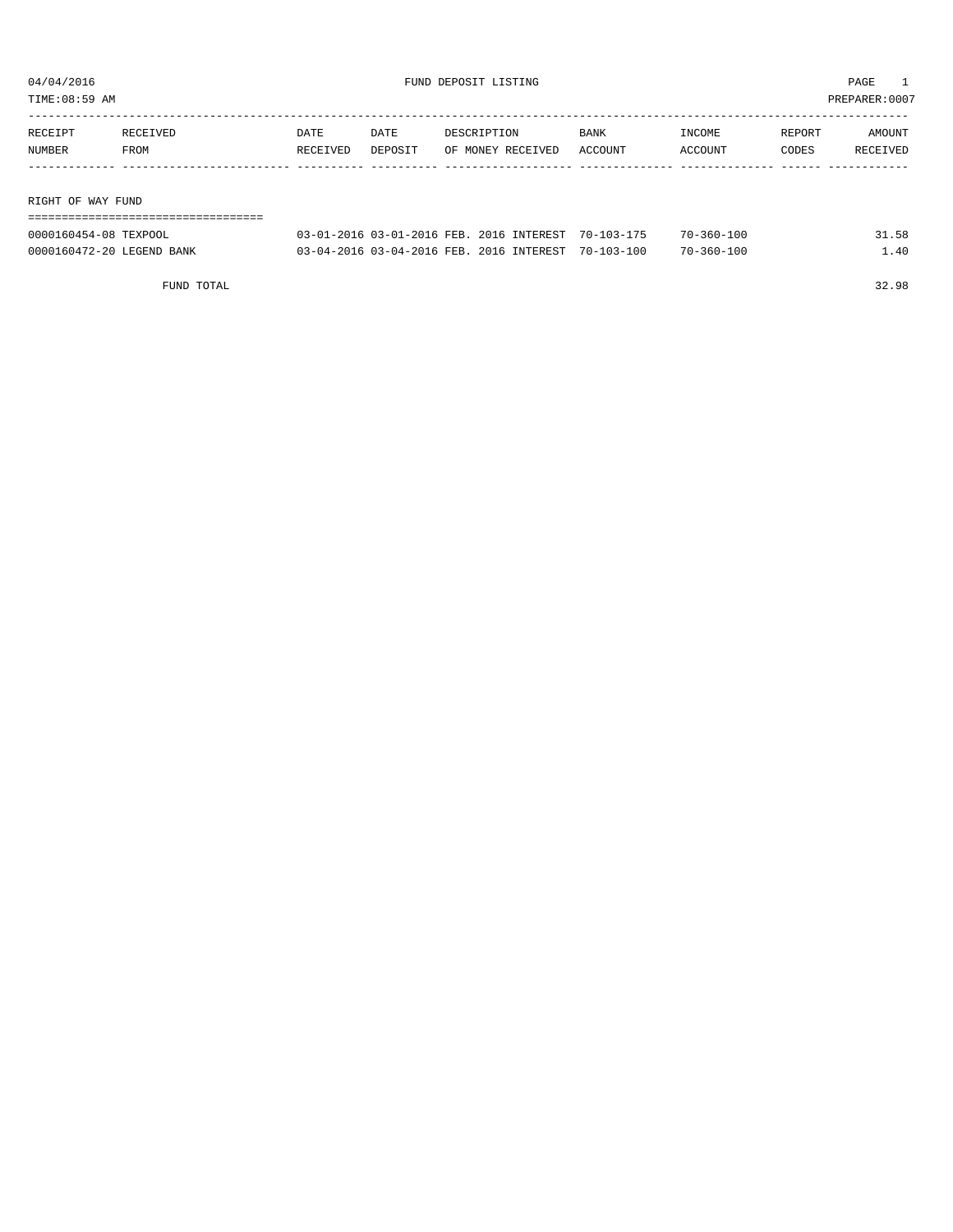TIME:08:59 AM PREPARER:0007

| RECEIPT | <b>RECEIVED</b> | DATE     | <b>DATE</b> | DESCRIPTION       | <b>BANK</b> | <b>INCOME</b>  | REPORT | AMOUNT          |
|---------|-----------------|----------|-------------|-------------------|-------------|----------------|--------|-----------------|
| NUMBER  | <b>FROM</b>     | RECEIVED | DEPOSIT     | OF MONEY RECEIVED | ACCOUNT     | <b>ACCOUNT</b> | CODES  | <b>RECEIVED</b> |
|         |                 |          |             |                   |             |                |        |                 |

### JUVENILE PROBATION

| 0000160477-01 JUVENILE PROBATION | 03-07-2016 03-07-2016 PID-2127 PROBATION 87-103-187  |  |            | 87-340-575       | 20.00 |
|----------------------------------|------------------------------------------------------|--|------------|------------------|-------|
| 0000160479-01 JUVENILE PROBATION | 03-07-2016 03-07-2016 PID-2145- DEFERRED             |  | 87-103-187 | $87 - 340 - 575$ | 10.00 |
| 0000160521-01 JUVENILE PROBATION | 03-22-2016 03-22-2016 PTD-2138 DEFERRED              |  | 87-103-187 | $87 - 340 - 575$ | 10.00 |
| 0000160522-01 JUVENILE PROBATION | 03-22-2016 03-22-2016 PID-2151 ATTORNEY F 87-103-187 |  |            | $87 - 340 - 577$ | 50.00 |
| 0000160523-01 JUVENILE PROBATION | 03-22-2016 03-22-2016 PID-2151 ATTORNEY F 87-103-187 |  |            | $87 - 340 - 577$ | 50.00 |
|                                  |                                                      |  |            |                  |       |

FUND TOTAL 140.00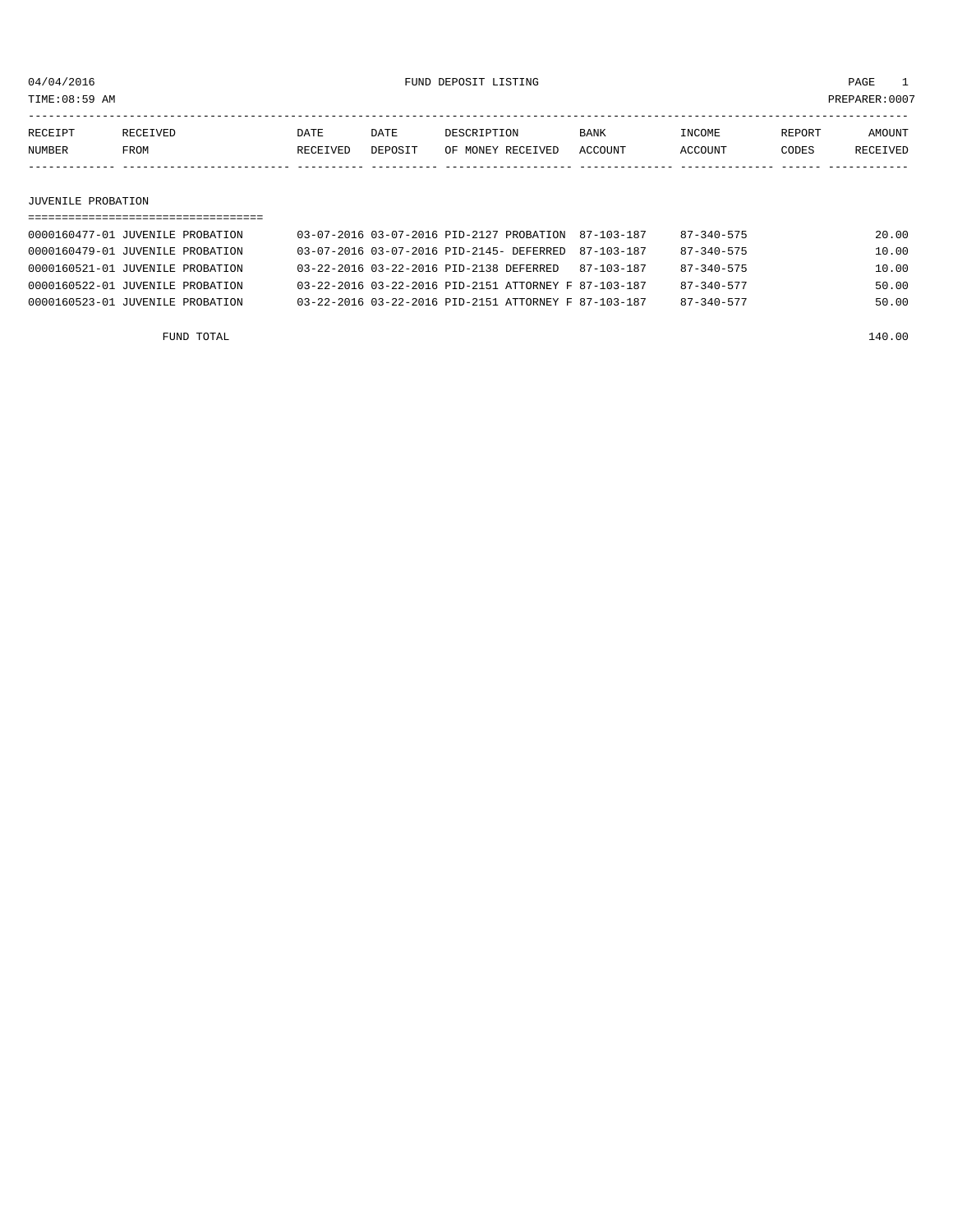04/04/2016 FUND DEPOSIT LISTING PAGE 1

| RECEIPT | <b>RECEIVED</b> | DATE            | DATE    | DESCRIPTION       | <b>BANK</b> | INCOME  | REPORT | AMOUNT          |
|---------|-----------------|-----------------|---------|-------------------|-------------|---------|--------|-----------------|
| NUMBER  | FROM            | <b>RECEIVED</b> | DEPOSIT | OF MONEY RECEIVED | ACCOUNT     | ACCOUNT | CODES  | <b>RECEIVED</b> |
|         |                 |                 |         |                   |             |         |        |                 |

TEXAS JUVENILE JUSTICE DEPT.

===================================

|  |                             |                                                                                                                                                                                                                                                                                                                                                                                                                                             |                                                                                                                                                                                                                            | 1.40                                                                                                                                                                                         |
|--|-----------------------------|---------------------------------------------------------------------------------------------------------------------------------------------------------------------------------------------------------------------------------------------------------------------------------------------------------------------------------------------------------------------------------------------------------------------------------------------|----------------------------------------------------------------------------------------------------------------------------------------------------------------------------------------------------------------------------|----------------------------------------------------------------------------------------------------------------------------------------------------------------------------------------------|
|  |                             |                                                                                                                                                                                                                                                                                                                                                                                                                                             |                                                                                                                                                                                                                            | 30.00                                                                                                                                                                                        |
|  |                             |                                                                                                                                                                                                                                                                                                                                                                                                                                             |                                                                                                                                                                                                                            | 1,404.00                                                                                                                                                                                     |
|  |                             |                                                                                                                                                                                                                                                                                                                                                                                                                                             |                                                                                                                                                                                                                            | 1,259.00                                                                                                                                                                                     |
|  |                             |                                                                                                                                                                                                                                                                                                                                                                                                                                             |                                                                                                                                                                                                                            | 1,196.00                                                                                                                                                                                     |
|  |                             |                                                                                                                                                                                                                                                                                                                                                                                                                                             |                                                                                                                                                                                                                            | 6.533.00                                                                                                                                                                                     |
|  |                             |                                                                                                                                                                                                                                                                                                                                                                                                                                             |                                                                                                                                                                                                                            | 10,263.00                                                                                                                                                                                    |
|  |                             |                                                                                                                                                                                                                                                                                                                                                                                                                                             |                                                                                                                                                                                                                            | 1,404.00                                                                                                                                                                                     |
|  |                             |                                                                                                                                                                                                                                                                                                                                                                                                                                             |                                                                                                                                                                                                                            | 1,260.00                                                                                                                                                                                     |
|  |                             |                                                                                                                                                                                                                                                                                                                                                                                                                                             |                                                                                                                                                                                                                            | 1,197.00                                                                                                                                                                                     |
|  |                             |                                                                                                                                                                                                                                                                                                                                                                                                                                             |                                                                                                                                                                                                                            | 6,533.00                                                                                                                                                                                     |
|  |                             |                                                                                                                                                                                                                                                                                                                                                                                                                                             |                                                                                                                                                                                                                            | 10,264.00                                                                                                                                                                                    |
|  | 03-17-2016 03-17-2016 BASIC | 03-04-2016 03-04-2016 FEB. 2016 INTEREST<br>03-07-2016 03-07-2016 PID-2125- COUNSELIN<br>03-08-2016 03-08-2016 GRANT PAYMENT<br>03-08-2016 03-08-2016 GRANT PAYMENT<br>03-08-2016 03-08-2016 GRANT PAYMENT<br>03-08-2016 03-08-2016 GRANT PAYMENT<br>03-08-2016 03-08-2016 GRANT PAYMENT<br>03-17-2016 03-17-2016 MENTAL HEALTH<br>03-17-2016 03-17-2016 COMM. DIR.<br>03-17-2016 03-17-2016 PRE./POST<br>03-17-2016 03-17-2016 COMM. PROG. | $89 - 103 - 992$<br>89-103-998<br>$89 - 103 - 998$<br>$89 - 103 - 997$<br>$89 - 103 - 996$<br>89-103-994<br>$89 - 103 - 993$<br>$89 - 103 - 998$<br>$89 - 103 - 997$<br>89-103-996<br>$89 - 103 - 994$<br>$89 - 103 - 993$ | 89-360-189<br>89-594-414<br>$89 - 330 - 919$<br>$89 - 330 - 918$<br>89-330-917<br>89-330-916<br>89-330-915<br>$89 - 330 - 919$<br>$89 - 330 - 918$<br>89-330-917<br>89-330-916<br>89-330-915 |

FUND TOTAL  $41,344.40$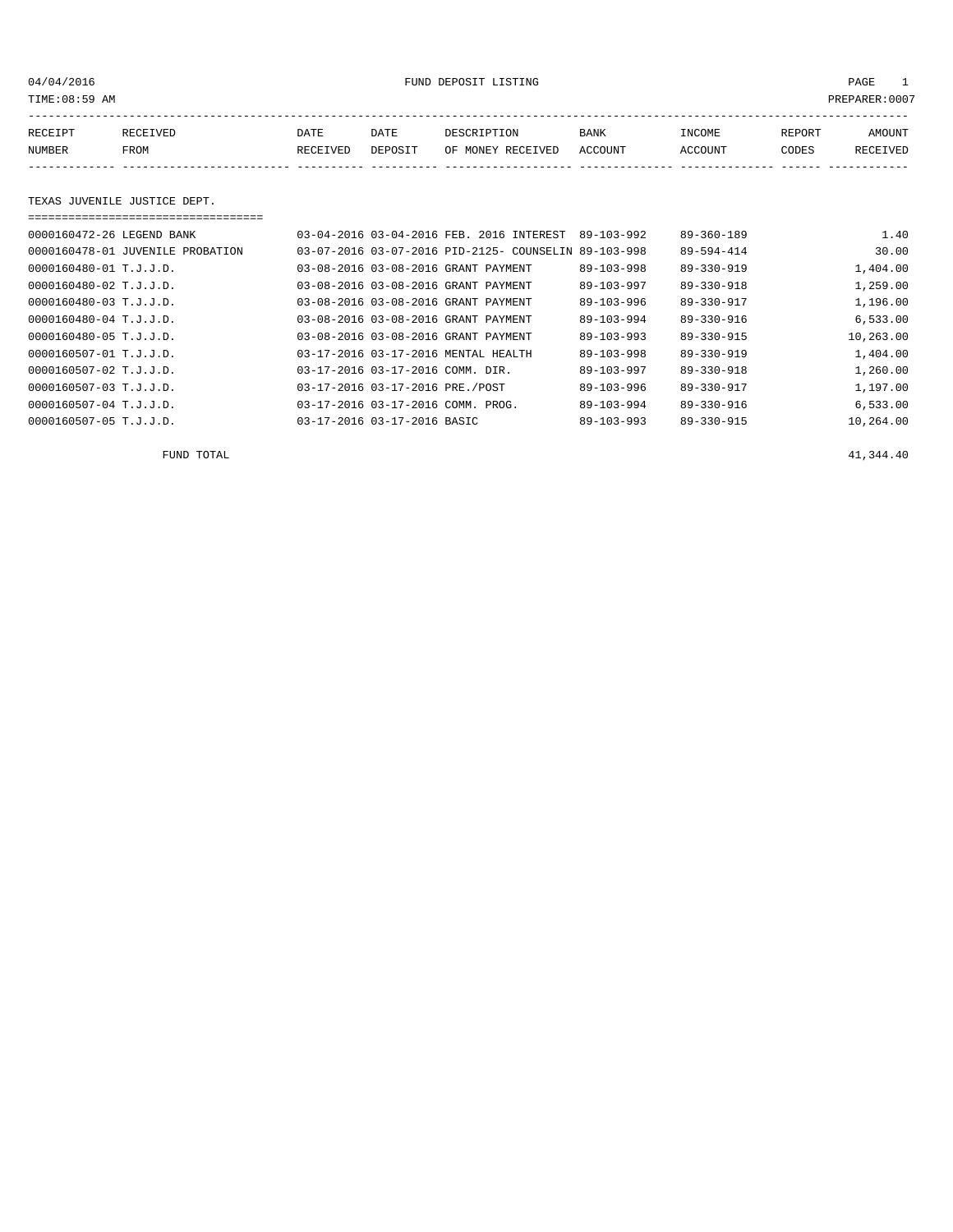TIME:08:59 AM PREPARER:0007

| RECEIPT | RECEIVED | DATE     | DATE    | DESCRIPTION       | <b>BANK</b> | INCOME  | REPORT | AMOUNT   |
|---------|----------|----------|---------|-------------------|-------------|---------|--------|----------|
| NUMBER  | FROM     | RECEIVED | DEPOSIT | OF MONEY RECEIVED | ACCOUNT     | ACCOUNT | CODES  | RECEIVED |
|         |          |          |         |                   |             |         |        |          |
|         |          |          |         |                   |             |         |        |          |

#### STATZER FUND

| 0000160454-09 TEXPOOL     | 03-01-2016 03-01-2016 FEB. 2016 INTEREST 92-103-175 |  | 92-360-100       |      |
|---------------------------|-----------------------------------------------------|--|------------------|------|
| 0000160472-21 LEGEND BANK | 03-04-2016 03-04-2016 FEB. 2016 INTEREST 92-103-100 |  | $92 - 360 - 100$ | 0.18 |

FUND TOTAL 9.51